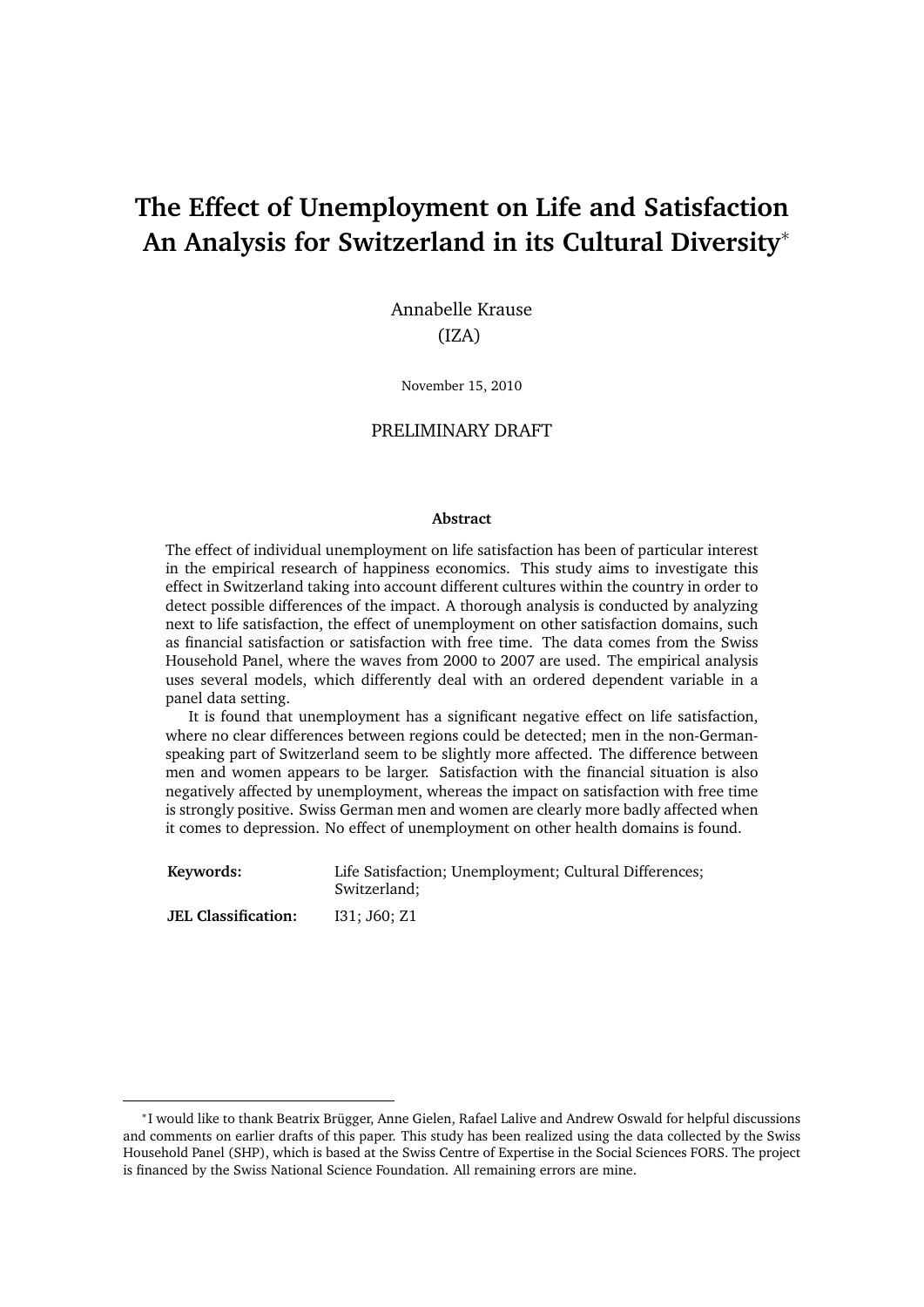# **1 Introduction**

Various economists emphasize the importance of the insights related to well-being and its influence on (economic) policy decisions (Diener and Seligman, 2004; Frey and Stutzer, 2002a; Oswald, 2006). They argue that well-being is not only a personal goal but that also society benefits from happier citizens. Although the detection of the true causal effect still remains an issue for some conclusions, happier people seem to be more productive and cooperative at work as well as more sociable and healthy. After a society has reached a certain stage of economic development, not solely economic outcomes and indicators are able to predict what its citizens actually value.

There has been done a lot of research on personality, socio-demographic and contextual factors as determinants of happiness by psychologists. Economists started researching later in the field of happiness<sup>1</sup>. The first modern economist, who analyzed the relationship between income and happiness, was Richard Easterlin. The so-called Easterlin-paradox describes the positive association between income and happiness within countries, however, happiness does not seem to vary much with economic growth, once the basic needs are met (Easterlin, 1974). There are several possible reasons for this finding, which at the same time are processes that have to be taken into account in all applications of happiness research. Social comparison is an important factor when assessing life satisfaction, so that for example relative income seems to matter more than absolute income. People are more dissatisfied if their neighbors earn more than they themselves. The processes of comparison can be applied to several situations though and will be taken up again in the course of this paper. Furthermore, people tend to adapt to new situations - good or bad - very well. The initial level of happiness is reached again usually after a certain amount of time, so that for example people who win the lottery converge back to their former satisfaction level after a short increase, as well as people who had a very bad accident recover most of their happiness some time after it happened. Aspirations also play a role, meaning people have certain aspiration levels, which are determined by their hopes and expectations. People will try to reach their aspiration level in order to be fully satisfied (Frey and Stutzer, 2002a; Oswald, 2006).

There have been many applications in the field of happiness economics since the analysis of the income-happiness relationship. For a short overview, see Graham (2008). A lot of work has been done with economic variables, such as income inequality, inflation, job satisfaction and unemployment. Frey and Stutzer (2002a) analyze the effect of political institutions on life satisfaction and Frey and Stutzer (2008) describe one new direction, namely the costs of terrorism for a society.

The effect of unemployment has been of particular interest. Full employment and economic wealth are closely related, so that governments should try to avoid high general unemployment. But how do people experience personal unemployment? There are different

 $1$ The terms happiness, life satisfaction and subjective well-being will be used interchangeably throughout this paper, even though one could argue that they are not exactly the same. However, for the purpose of this paper the differences are rather negligible. See Diener (2005) for definitions concerning these kinds of measures.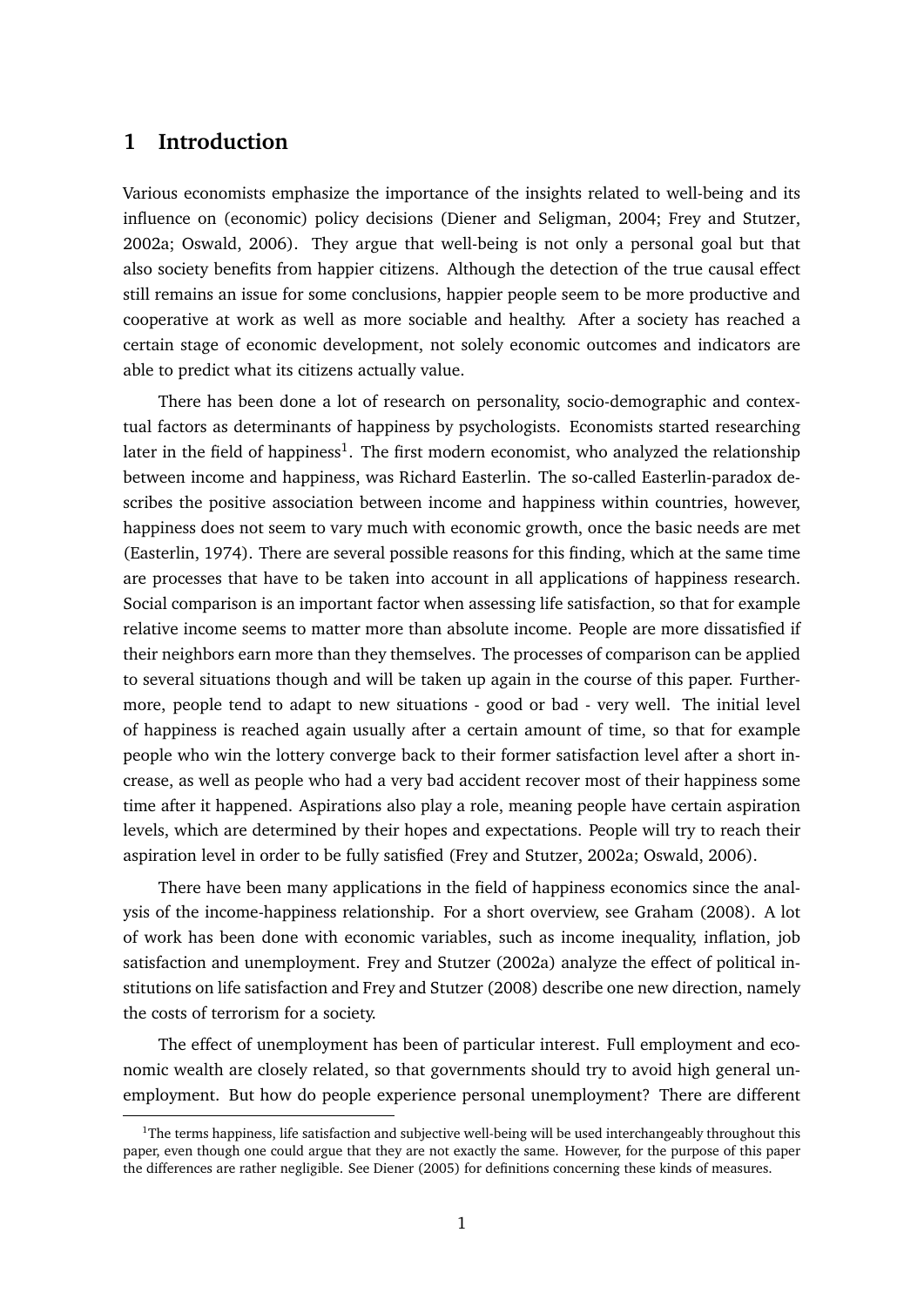views about whether individual unemployment is involuntary or not and therefore perceived with a decrease in subjective well-being, no significant effect or even an increase in life satisfaction. In order to create economic policies which suit the situation, one has to find out how unemployment is perceived by individuals. Most economists see it as an involuntary state from which individuals suffer psychologically as well as socially. The costs refer to the loss of a meaningful task in life and personal relationships. Besides, the social stigmatization, since a person's work and his position in life are often strongly associated, will lead to another form of suffering from unemployment. However, according to new classical macroeconomists, individuals choose to be unemployed voluntarily because they prefer getting unemployment benefits and additional leisure time to a dissatisfying wage and the time spent working. Unemployment as an involuntary state, which is related to lower life satisfaction, has been mostly proven empirically, even if a certain form of voluntary unemployment should not be neglected. There are certainly individuals who prefer to enjoy the benefits of the unemployment insurance or who are officially unemployed, but work in the shadow economy in order to avoid tax payments (Frey and Stutzer, 2002a). Clark (2003) finds that there exist social norms in labor market states and that the unemployed's well–being is strongly positively correlated with the reference group unemployment, which is related to the comparison hypothesis concerning happiness discussed above.

Another application of happiness economics is to take into account different cultural norms. Triandis (2000) examines the relationship between culture and subjective well-being and constitutes cultural syndromes to be composed of collective patterns of attitudes, beliefs, norms, role definitions and other subjective factors. It depends on certain characteristics how the culture will influence subjective well-being. Tightness, in other words non-tolerance for deviations from the norm, will result in more rules and norms about social behavior. This in turn will cause lower subjective well-being, because there is a high fear of criticism and rejection. Another characteristic is individualism, which is usually related to self-determination, which leads to a higher satisfaction level. In addition, cultural complexity plays a role. If the culture is more complex, people have more possibilities to compare oneself to, so that one can choose a comparison, which will raise the self-esteem and therefore also the satisfaction level. Diener and Suh (1999) point out that culture has an influence on how people value life satisfaction and that citizens from different cultures grow up with different norms indicating what kind of emotions are desirable. They take an example of Japan and Chile, and their national differences in subjective well-being. Taking income as predictor, Japan is supposed to have a higher satisfaction level than reported and Chile a lower one. They argue that beyond wealth, cultural norms seem to be important factors in order to explain differences in valuation of subjective well-being.

The aim of this paper is to investigate the effect of unemployment on subjective wellbeing against the background of cultural differences. Furthermore, the effect of unemployment on certain other satisfaction and life domains is examined. The analysis is performed for the case of Switzerland, which presents an interesting setting. Switzerland is often referred to as a nation of will rather than a population of the same ethnic origin or common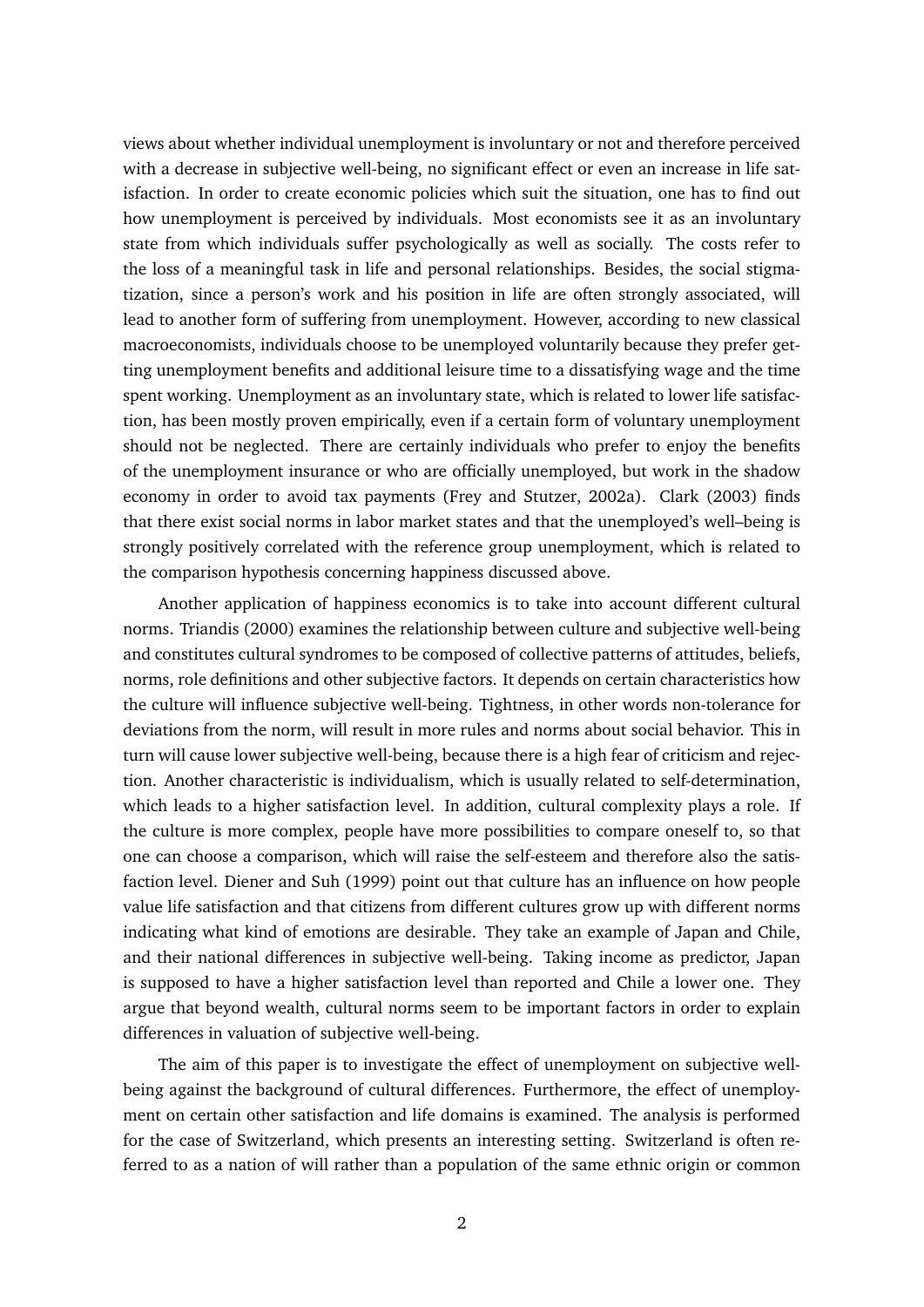culture. The country is divided into several language regions, namely German and languages which originated from Latin – French, Italian and Romansh. Therefore it is argued that these different language regions also present different cultures concerning several domains in life, including the attitude towards working and the exposure to unemployment.<sup>2</sup> It is mainly referred to the difference between the German-speaking part and the other parts taken together.<sup>3</sup> Speaking different languages let individuals turn to sources of media which they understand. Therefore the different regions are greatly influenced by culture which rather comes from their larger neighbor countries than their neighbors within the country as well as regional media sources. Besides, historical and geographical reasons might have influenced the development of different cultures. The pride of their independence and the harder living conditions in the Alp regions might have contributed for the Swiss-Germans to be harder working and having a stronger social norm towards work than the rest of the country. Questions regarding social and economic policy decisions as well as the foreign policies these days concerning the European Union for example often reveal divergences of opinions between the Swiss regions (Büchi, 2000).<sup>4</sup> The assumption concerning the effect of unemployment is therefore firstly, that unemployment causes a drop in subjective well-being and secondly that Swiss Germans experience a stronger effect of unemployment, because they attach a stronger value to they working life than Swiss people in the non-German speaking regions.

The questions which are tried to be answered are the following: Is there a significant effect of unemployment on life satisfaction in Switzerland? Does this effect differ between the German and Latin region? Does this effect differ between men and women? Does unemployment have an effect on other satisfaction and life domains, such as satisfaction with the financial situation and variables concerning health, and are there significant differences regarding regions and gender? Thus, the contribution of this paper to the literature is a thorough analysis of the effect of unemployment on people's lives in Switzerland by using different estimation methods, a panel data set, several satisfaction and life domains as dependent variables and performing the analysis for four subgroups. The cultural dimension has never been taken into account when analyzing the unemployment–happiness relationship. Furthermore, most papers focus only on life satisfaction in general, where the effect on other satisfaction domains is left out. However, it is very interesting to find out, where it actually hurts and where it might not hurt at all. By including more specific satisfaction domains into the analysis, it becomes clearer in which parts of life unemployment plays an important role.

The empirical analysis will be done with data from the Swiss Household Panel, where the waves from 2000–2007 are used. The variables concerning different satisfaction do-

<sup>&</sup>lt;sup>2</sup>See Hofstede (1984): "[...] in Switzerland, the two language areas show wide cultural differences and clearly belong to different cultural areas."

 $3$ The two language regions will be referred to as German and Latin region in the following.

<sup>4</sup>A paper which has addressed the argument of cultural differences within Switzerland is Brügger et al. (2009). They argue that the cultural differences between the two Swiss regions have an effect on tastes for leisure, which in turn have an influence on the unemployment duration.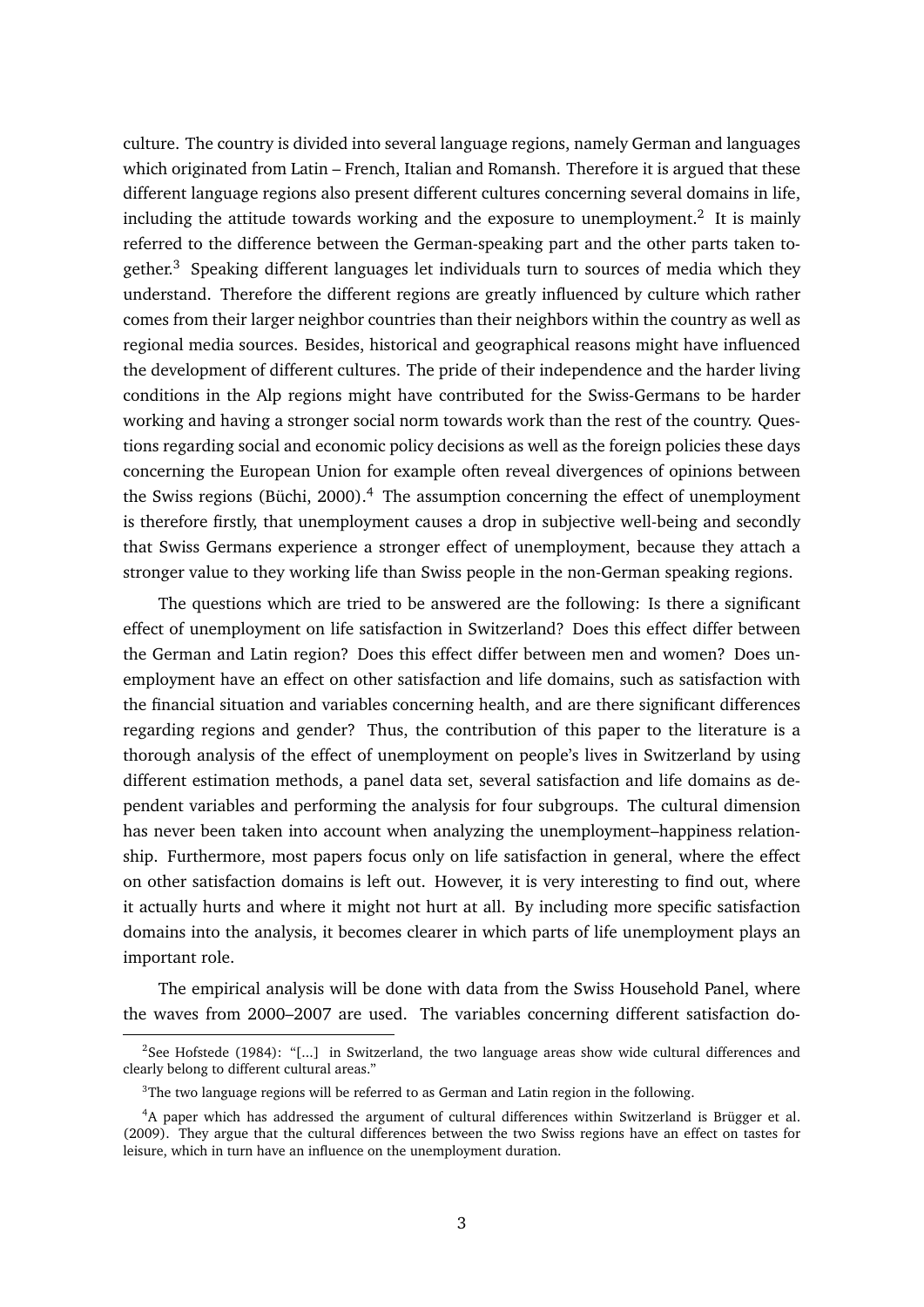mains - including overall life satisfaction - are coded on an ordinal scale from 0 to 10, where higher values indicate higher life satisfaction. Besides ordinary least squares (OLS) estimation with and without fixed effects, two other models, namely the conditional logit model with fixed effects and a generalized ordered probit model are applied in order to deal with that kind of variables in a panel data setting. The main results are that there is a clear negative effect of unemployment on life satisfaction in Switzerland, which differs more by gender than by regions. Latin men seem to suffer slightly more than their German counterpart. Unemployment has a strong positive effect on satisfaction with free time, where there is no clear difference between German and Latin men, Latin women seem to be more positively affected than German women. Furthermore, the negative effect of unemployment on satisfaction with the financial situation is even stronger than the one on life satisfaction. German men and women are much more strongly affected by unemployment when it comes to depression, which is an indication of the confirmation of the hypothesis. No effect of unemployment on other health domains is found. Furthermore, the results show that it is important to use panel data, when existing, since several findings differ between estimation methods.

The remainder is structured as follows: the upcoming literature review on the related field will be followed by a data description and a descriptive analysis of the sample in chapter 3. Chapter 4 introduces the econometric methodology followed by the results in chapter 5. Chapter 6 concludes.

# **2 Literature Review**

The body of empirical literature in economics on the relationship between unemployment and happiness has grown a lot over the past two decades.<sup>5</sup> The result which is almost seen as standard nowadays is that unemployment lowers subjective well-being. Quite a lot of work has been done with the German Socio-Economic Panel (GSOEP). A number of articles in the last decade were based on the studies of Winkelmann and Winkelmann (1995, 1998) and extended it in several ways. Winkelmann and Winkelmann find the non-pecuniary costs of unemployment for working-age men having a much larger negative influence on life satisfaction than the pecuniary costs. Gerlach and Stephan (1996) extend their work by using a larger sample period and data for both, men and women. Besides, they control for different age groups. They also find a strong negative impact of unemployment on happiness, where middle-aged men (30-49 years old) suffer most and women, who are 50 years and older, suffer least. A more recent study by Kassenboehmer and Haisken-DeNew (2008) examines the effect of unemployment with an even longer sample period. Furthermore, they take into account different reasons to be unemployed, so that they can control for involuntary unemployment, which is an important factor in determining the impact of unemployment on life

<sup>&</sup>lt;sup>5</sup>Psychologists have also done a lot of research in that field, but focus more on mental health and illness appearances, such as depression and anxiety. For an overview see Murphy and Athanasou (1999).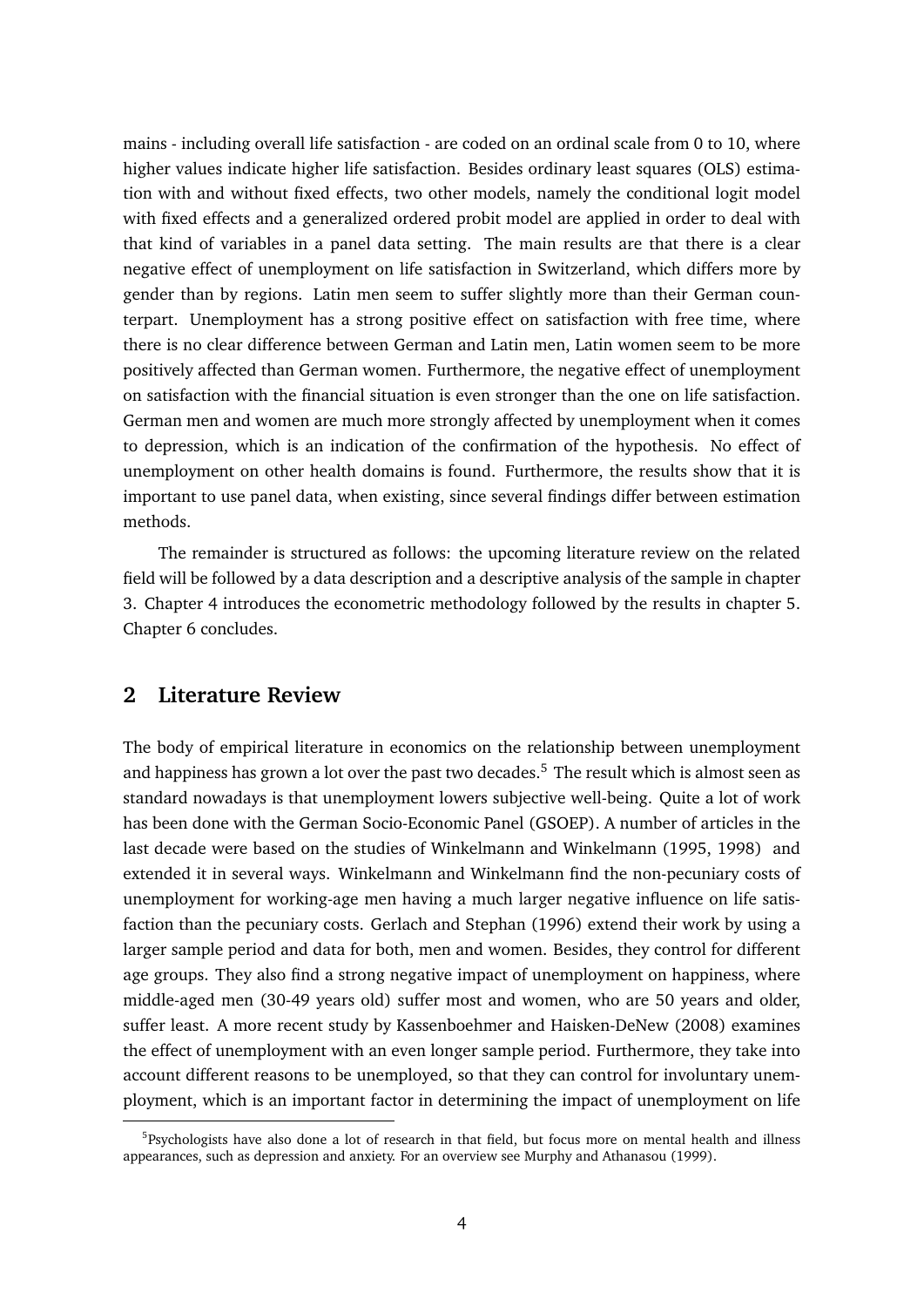satisfaction.<sup>6</sup> They distinguish three reasons for unemployment, which are 'voluntary', 'being fired' and 'plant closure'. They find that exogenous unemployment (which is certainly the case when there was a company closing)<sup>7</sup> is strongly connected with non-pecuniary costs. The effects of voluntary unemployment are insignificant and for 'being fired' the coefficients are always negative, but for two out of six estimation methods they are not significant. Clark et al. (2001) focus on the psychological effect of past unemployment and find that the satisfaction of currently employed individuals is lowered when they have experienced unemployment in the past.

Apart from the German evidence, there are a lot of studies which used Scandinavian data. Björklund (1985) uses data from the Swedish Level of Living Survey and tests the effect of unemployment on mental health. With cross-section data he finds a negative effect. Using panel data, the unemployment coefficients are not significantly different from zero. He concludes that the estimates lack precision and therefore do not allow any certain statements. An overview of studies using Scandinavian data give Björklund and Eriksson (1998), where they again conclude that cross-sectional studies show a negative effect for unemployed compared to employed individuals. Panel studies unfold the same effect but with uncertainty about how long this effect persists. A more recent paper by Böckerman and Ilmakunnas (2005) suggests that, using cross sections for Finland, unemployment has a negative effect on subjective well-being at lower happiness levels, but insignificant effects at higher ones.

The three main findings of Clark and Oswald (1994), who use data from the British Household Panel Study, are that unemployed people living in high-unemployment areas as well as young individuals experience less suffering. Moreover, they give support to the hypothesis that people get used to everything in the long run as Easterlin (1974) suggests, because they find that the short-term unemployed are less happy than the long-term unemployed. Blanchflower and Oswald (2004), who analyze the case for the US and Britain, find a negative link between unemployment and life satisfaction as well. There is also one study about a transition economy, namely Kyrgyzstan. Namazie and Sanfey (1998) use household data from 1993 to analyze the determinants of subjective well-being and find that unemployment is one determinant for unhappiness. Di Tella et al. (2001) work with macroeconomic variables like the unemployment rate and inflation for several European countries and the United States to test their effect on life satisfaction. They find that life satisfaction is lower when unemployment and inflation are higher (so-called "misery index" – adding the unemployment rate to the inflation rate) and that unemployment seems to lower life satisfaction more than inflation does.

 $6$ As mentioned before, involuntary and voluntary unemployment most certainly have different effects on life satisfaction. For instance, individuals who quit are likely to be affected in a different way than individuals who are laid off (involuntarily). When one has the possibility to distinguish the reasons for unemployment, it is probably a big advantage in determining the correct impact on happiness.

 $^{7}$ Being fired' does not necessarily lead to involuntary unemployment, since the individual might want to quit but 'waits' to be laid off because of the possibility of severance pay for example.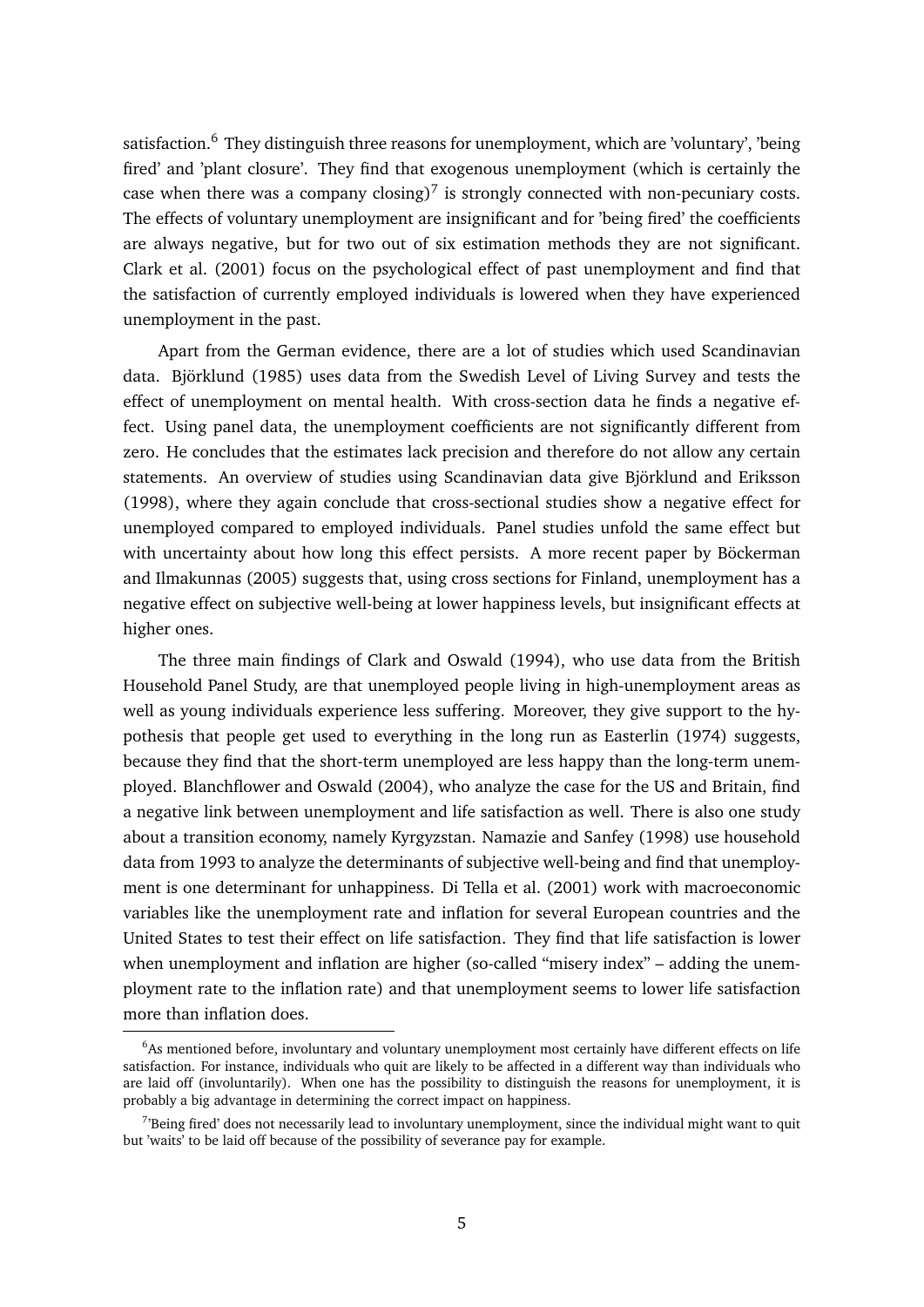# **3 Descriptive Analysis**

This chapter will give information on the data source and continue with a descriptive analysis of the sample used, focussing on the distributions of life satisfaction, working status and region of residence.

### **3.1 Data**

The data used for the analysis comes from the Swiss Household Panel (SHP), which was first conducted in 1999 and aims to observe social change in Switzerland.<sup>8</sup> Starting out with a sample of 7,799 individuals for the personal interview and 5,074 households for the household interview, the SHP has suffered attrition problems as a lot of long term data sets do. Therefore in 2004 a recruitment of 2,538 new households and 3,654 new participants for the individual questionnaire took place. The survey is conducted annually and the waves between 2000 and 2007 are used for the analysis. Unfortunately the main outcome variable satisfaction with life in general (*sat\_life*) was not conducted in 1999 yet, so that this year is not included in the sample. After dropping missing observations and only including individuals who are between 20 and 65 years old, one is left with a sample of 34,605 observations for the whole time period. The question concerning life satisfaction in the personal interview is the following:

> In general, how satisfied are you with your life if 0 means "not at all satisfied" and 10 means "completely satisfied"?

where the answers are given on an ordinal scale from 0 to 10. These kinds of variables, also referred to as 'subjective variables', pose some potential biases in the analysis and are reasons for which research with subjective data is still criticized by some economists. Since the answers are given by individuals, the variables rather measure what people say, not what they do (Freeman, 1978). Unobserved individual specific effects can have an influence on the given responses and the so-called omitted-variable bias may arise. If these unobserved traits are time-invariant, the use of panel data and inclusion of fixed effects help to overcome these problems (Frey and Stutzer, 2002b; Graham, 2008). Related to this is the problem that not all respondents might interpret the scale in the same way. However, Diener and Lucas (2000) argue that in the literature so far self-reported life satisfaction has shown to be a valid and consistent measure of subjective well-being. For instance, the self-reports and other variables such as interview ratings, peer reports and the average daily ratio of pleasant to unpleasant moods were found to show a strong convergence.

<sup>&</sup>lt;sup>8</sup>For more information see www.swisspanel.ch.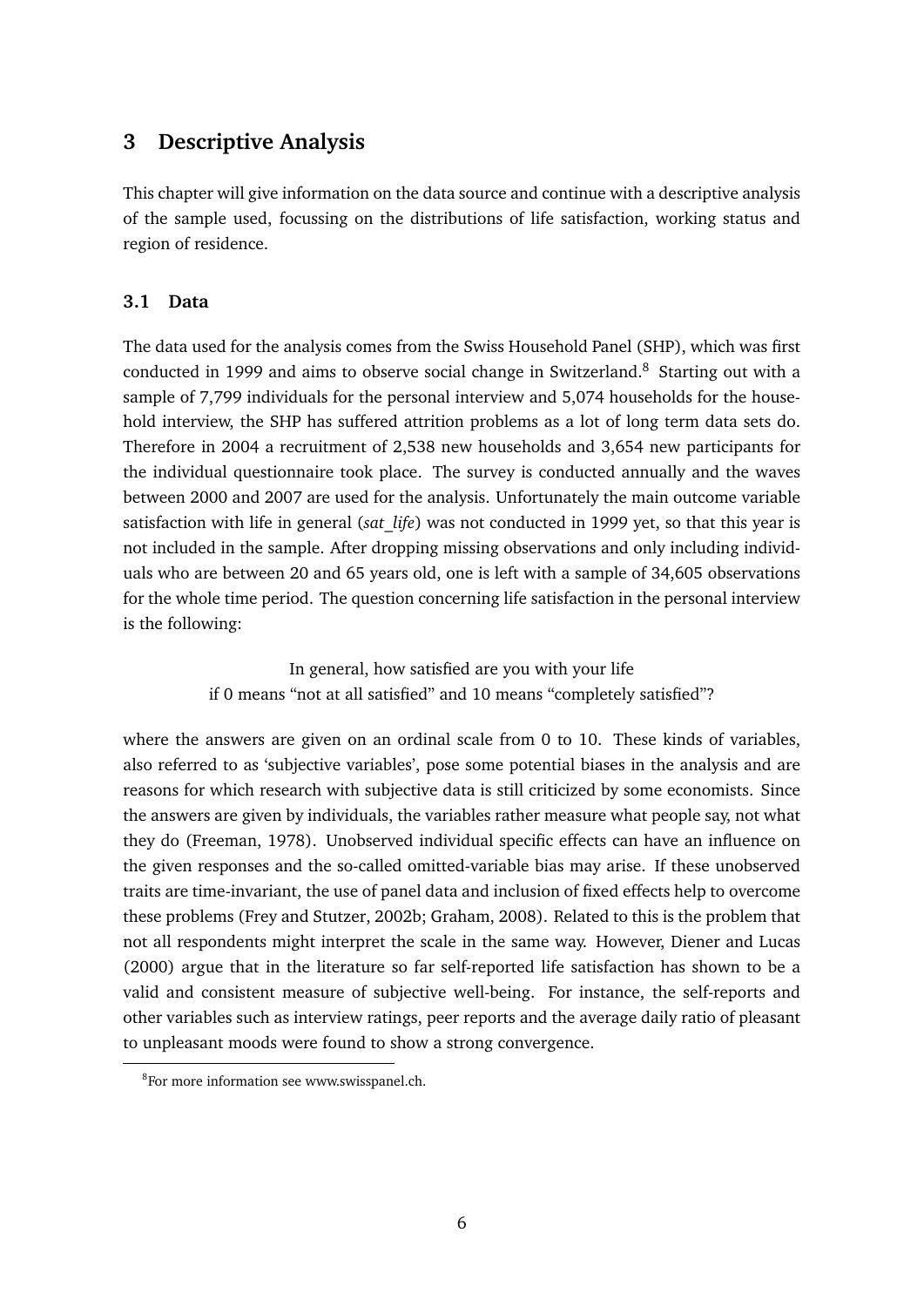### **3.2 Distribution of Average Life Satisfaction**

Tables 1, 2 and 3 give information about the distribution of average life satisfaction regarding working status, residence, canton and interview language. Figures 1, 2 and 3 display the distribution of life satisfaction, also over time. Table 1 divides the sample up into different regions, working states and men and women. $9$  This table shows the French and Italianspeaking regions separately, even though they are combined for the econometric analysis (the subsample for the Italian part becomes too small otherwise). As one can see, the numbers do not differ strongly and are more similar to each other than the ones for the German part. Therefore it seems appropriate to combine the two regions for further analysis. The average life satisfaction for the sample is 7.968. Similar numbers have also been observed in other studies for countries such as Germany or Britain. One interesting insight is that the unemployed are always the least happy with having an average satisfaction level of about one point less than the overall average. This is true for whatever working status, gender or region of living. Thus, no preliminary conclusions on the hypothesis of a different effect of unemployment in the regions can be drawn. Employed men are always slightly happier than their overall average and men who are not in the labor force always slightly below average. On the contrary, women who are not in the labor force indicate slightly higher values of life satisfaction. This might reflect men's stronger attachment to the labor market. Furthermore, respondents living in German-speaking cantons always indicate higher satisfaction values on average than the French or Italian region, no matter what working status or gender they have. One exception is the number for unemployed men in the Italian-speaking region, which consists only of the canton Ticino (TI), where the value is slightly higher than for their German counterparts. However, there are only 5 observations for Ticino, so that it is quite difficult to draw a conclusion based on such few observations.

Table 2 shows the distribution of working status over cantons. It is apparent that all non German-speaking cantons have an average satisfaction below 8 and most of the Germanspeaking ones above 8. For Berne (BE), which has been placed into the German region, the average life satisfaction level goes into the same direction as its region dummy, namely slightly above 8. This is also true for Fribourg (FR) which belongs to the French region and has an average value below 8. It is not true for Valais (VS) belonging to the French region and having an average slightly above 8. The unemployed are again clearly below average, which is true for almost all cantons from all language regions. The exception here is Schwyz, where even the unemployed have an average above 8. A German-speaking canton whose residents indicate rather low values is Appenzell Inner Rhoden (AI), where the overall average is 7.643, which is before Geneva (GE) the lowest average of all cantons.

Table 3 gives a short insight about whether the language spoken during the interview corresponds on the whole to the language region where the respondent lives and if not,

 $^9$ For an explanation of the division of the language regions and other constructed variables as well as inexplicit names see table 25. The bilingual cantons Berne, Fribourg and Valais are divided up according to what language the majority speaks.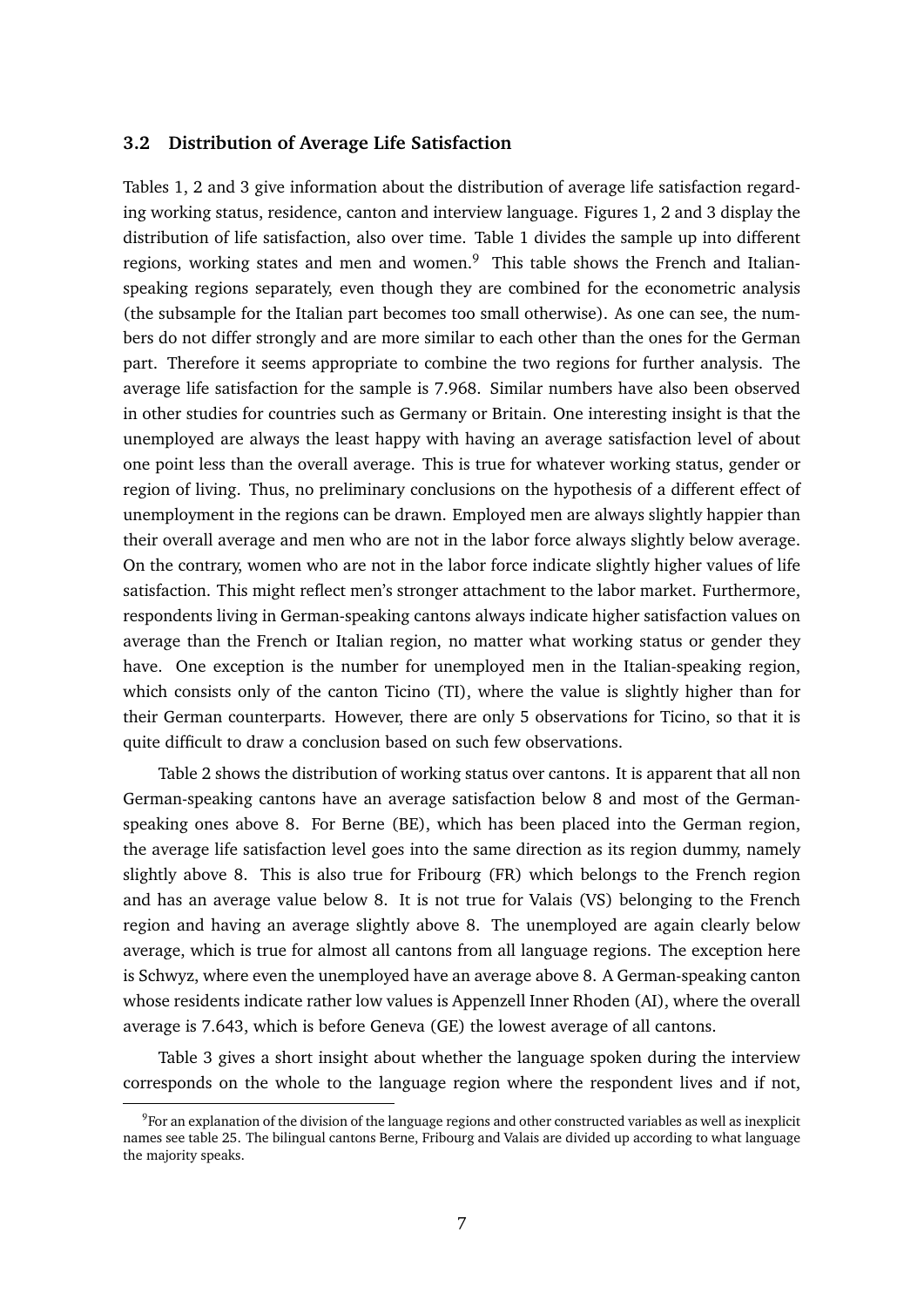whether there are significant differences in how the person feels. One interesting insight is that German-speaking respondents tend to indicate higher satisfaction levels, even if they live in French-speaking cantons like Geneva (GE), Fribourg (FR) or Vaud (VD). However, the German-speaking respondents living in Ticino indicated a quite low average of 7.186. Most numbers for French and Italian speakers are lower than for German speakers. Since often there are not many observations, it is difficult to draw reasonable conclusions. The overall direction of the average numbers according to the interview language seems to coincide with the ones for the different region. The division of the language regions should still be reasonable since the native speakers always dominate their canton/ region.<sup>10</sup>

In Figure 1 one can see the distribution of the variable *sat\_life* in the year 2007. It is quite similar for the other years. As seen with the average values shown in tables 1–3, the distribution is skewed to the right with 8 as the most frequent response. Not even 100 out of 4,513 observations chose a satisfaction level below 5, which shows that there are very few people very dissatisfied.

Figure 2 shows the evolution of average life satisfaction over time for the different regions. Overall a downward trend is observable and the line for the German region is clearly above the other lines. Ticino experiences a lot more change over time, so that in 2000 it starts out with an average life satisfaction as high as the one for the whole sample, but experiences a large drop after. Between the years 2002 and 2004 there is an upward trend again. The French region average is always below the overall average and the German one. The French and Italian averages taken together as Latin average give a similar picture as the French one, only adjusted by the change in the Italian region.

Figure 3 also shows the evolution of average life satisfaction, but according to working states. It is obvious that the average life satisfaction of the unemployed is always clearly below the other ones and in 2002 and 2003 there is another decrease. One possible explanation for the low average in 2003 could be a change in the unemployment benefit regulation in that year. Maximal benefits were reduced from two years to 18 months for everyone younger than 55, who does not get disability pension and paid at least 18 months unemployment insurance. The rise in 2004 could be explained by an adaption to the new law, but in order to exploit strong evidence for this explanation, the data structure and analysis should be somewhat different from what it is. Also the reason for the drop in 2002 would not be explained by this, since the amendment was not valid before July 2003. The evolution of the other working states compared with the overall average is quite similar, one can see again a slight downward trend.

 $10$ The same analysis could also be done to detect an effect for the unemployed, but there are not enough observations in order to make clear statements in the descriptive analysis design.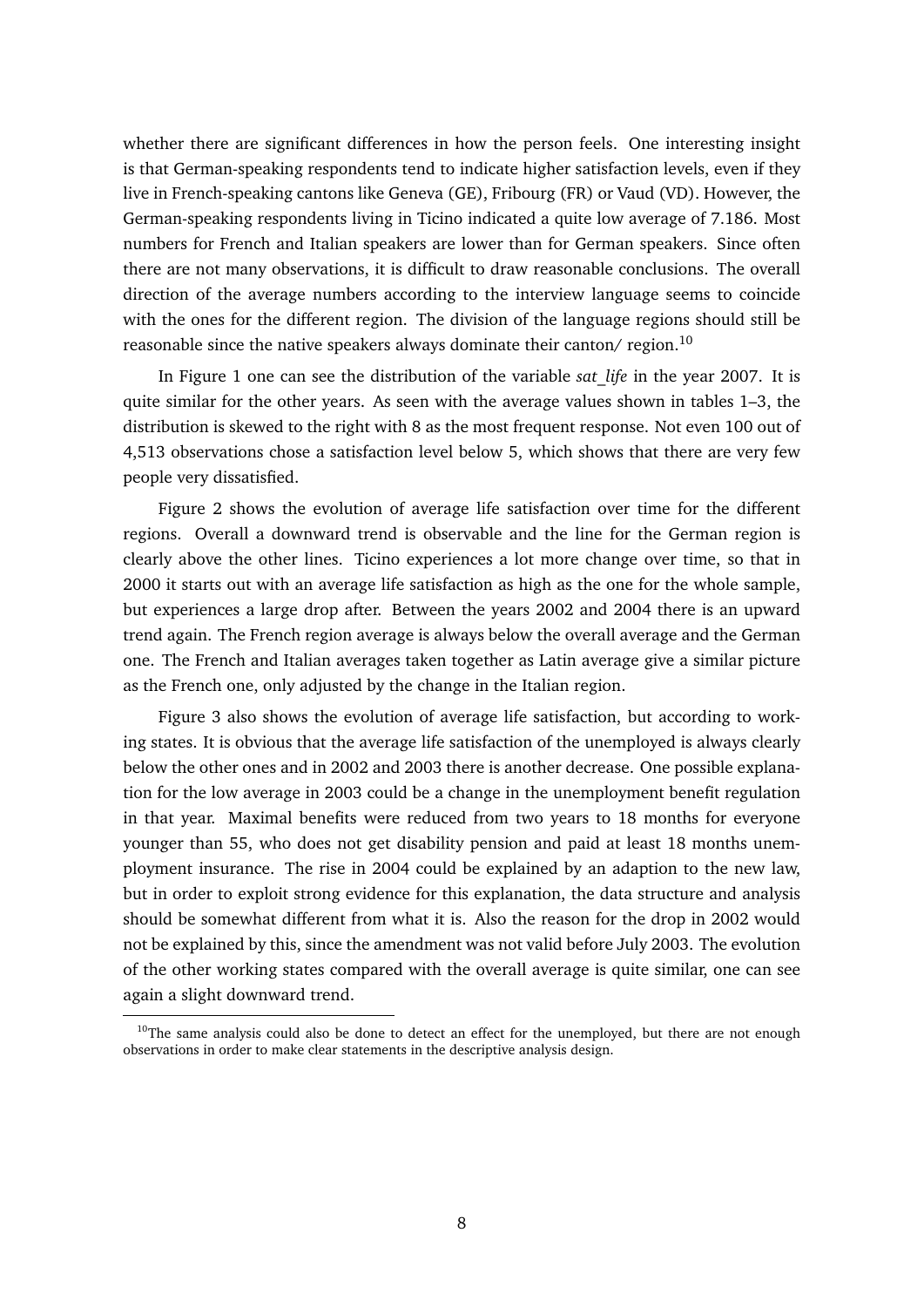### **3.3 Change in Life Satisfaction by Change in Working Status**

There is a debate about what the causal direction of happiness and unemployment is. Are the people who become unemployed maybe the ones who were already less satisfied in the first place? Table 4 provides evidence against this argument. The numbers display the average change in life satisfaction from one period to the other according to the working status. One can see that people who do not change their working status do not indicate large changes in life satisfaction. Out of these the unemployed who stay unemployed are the ones who experience the largest changes, which are negative. This gives evidence against the hypothesis that unemployed people get used to their situation, but that the situation stays rather bad or even worsens. The strongest effects can be seen for people who change working status from unemployment to employment or not in the labor force and from employment to unemployment. Going from unemployment to employment raises the life satisfaction about 0.441 points on average, whereas going from unemployment to out of the labor force lowers it by 0.593. The effect is similar for people becoming unemployed when being employed before, the negative effect is –0.490. These findings give further evidence for the argument that the causal effect goes from unemployment to dissatisfaction and not the other way around.

Table 5 shows the numbers of life satisfaction for the transition from employment to unemployment and vice versa separately for the four subgroups. The hypothesis that it is worse for Swiss German individuals to become unemployed can be partly confirmed. The change from being employed to being unemployed is causing a slightly higher drop in life satisfaction for German than for Latin men. For German men, becoming reemployed again also comes with a higher increase in life satisfaction than for Latin men. These figures point to a closer labor market attachment of German men. The numbers for women are not as clear. The drop in life satisfaction when becoming unemployed is much higher for Latin women. However, starting a job affects German women more positively than Latin women. There is a clear difference between men and women in the numbers, at least when loosing a job, which is much worse for men. Interestingly, the subjective well-being does not increase for German men as much as for German women when going from unemployment to employment.

### **3.4 Summary Statistics**

Summary statistics of all variables are shown in table 6. Most respondents in the sample are employed and only very few are unemployed. The distribution of the interview languages as well as the different language regions seem to fit the overall distribution within Switzerland quite well, since about 68% live in a German-speaking canton, about 28% in a French-speaking and about 4% in an Italian-speaking one. The interview languages are distributed almost in the same way. The average age is between 42 and 43 and with the binary variable *male* having a mean of 0.455, there are a few more women in the sample.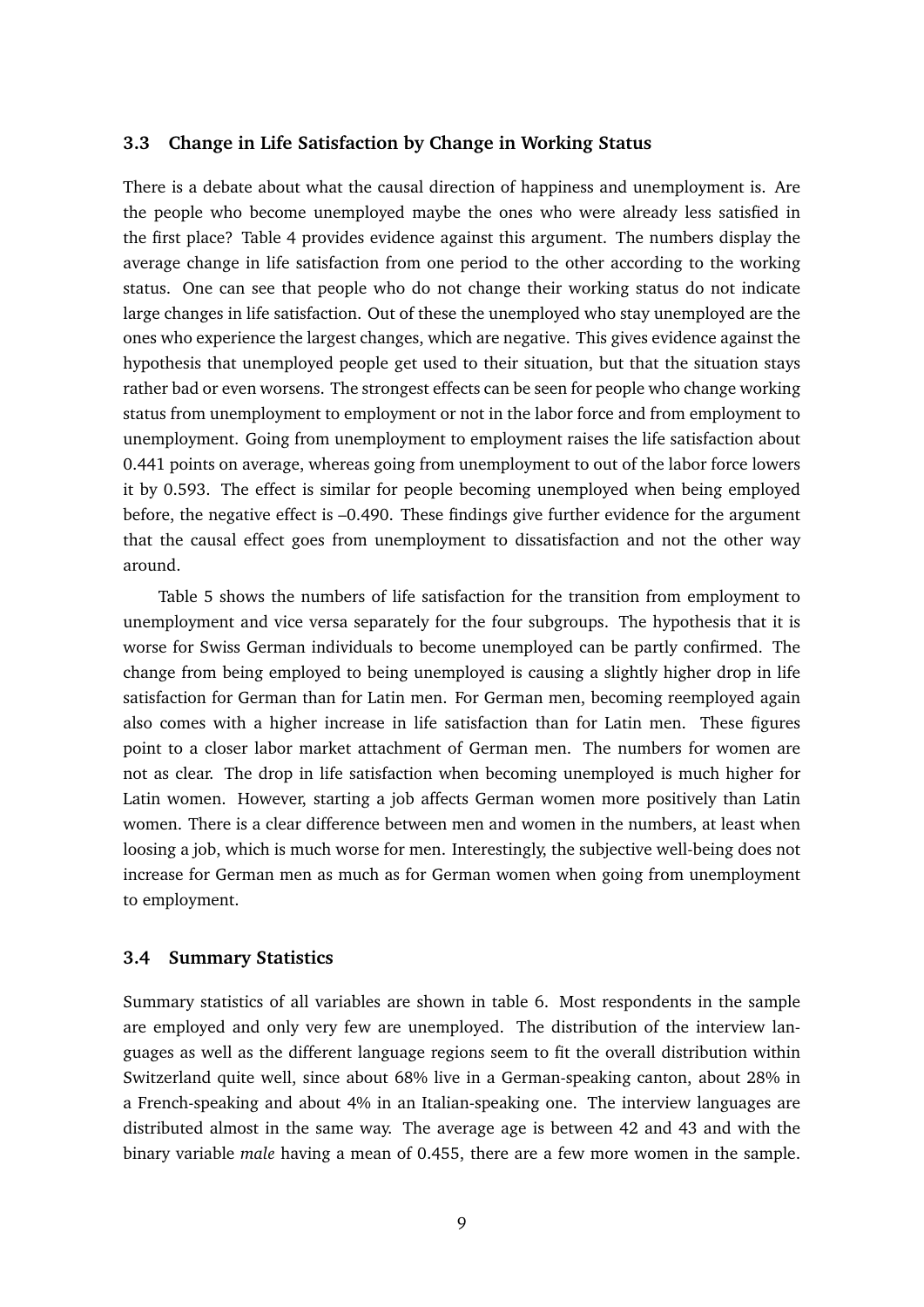Besides, the majority is married and has an intermediate education, so at least compulsory schooling and no university degree. The average gross household income is 128,761.48 Swiss Francs.<sup>11</sup> The satisfaction variables always range from 0 to 10, where 0 displays a complete dissatisfaction and 10 a complete satisfaction. The average of satisfaction with health status is also around 8. Satisfaction with the financial situation and the amount of free time is lower on average, both around 7. The overall satisfaction with democracy has an average of about only 6. The mean of satisfaction with leisure activities is 7.689. The average frequency of depression symptoms, where 0 displays never and 10 always, is almost 2, but still very low. The variable of self-reported health status gives an average of about 4, which displays good health. Most of the respondents went to a doctor in the past year and if they did, they went about 4 times<sup>12</sup>. These variables give a quite realistic demonstration of the Swiss society.

# **4 Methodology**

The empirical analysis is performed using three different kinds of models. Since the dependent variable *sat\_life* is a discrete variable with several outcomes, different methods are used to deal with that kind of variable in a panel data set.

First, a standard OLS analysis is done, even if the problem of not having a continuous dependent variable is obvious. A pooled regression is estimated first and then a fixed effects analysis is done in order to remove unobserved individual effects. This allows observing how fixed effects change the coefficients.

The second method relies on the conditional logit model with fixed effects based on the work of Chamberlain (1980, 1984) . The following underlying fixed effects model is assumed:

$$
y_{it}^* = \alpha_i + x_{it}\beta + \varepsilon_{it} \qquad i = 1, ..., N; \ t = 1, ..., T,
$$
 (1)

where  $y_{it}^*$  displays unobserved life satisfaction,  $\alpha_i$  an individual-fixed effect and  $x_{it}$  is a vector of explanatory variables.

One observes

$$
y_{it} = 1 \text{ if } y_{it}^* > 0, \text{ and } 0 \text{ otherwise.}
$$
 (2)

The dependent variable life satisfaction will be collapsed into a binary one, where individual average life satisfaction is taken as the threshold. This has to be done because this model is a binary variable approach and there is no formulation for the ordered logit case with fixed effects. The maximum likelihood estimator of  $\beta$  is inconsistent because it is a func-

 $11$ The Federal Statistical Office in Neuchâtel indicates the average monthly gross income in 2006 in Switzerland as 8,492 Swiss Francs, which gives a yearly income of 101,904 Swiss Francs. The data sample seems to be composed of more respondents receiving a relatively high wage, which, however, should not seriously harm the analysis.

 $12$ Since only respondents who indicated they did go to a doctor at least once in the past year were asked how many times they went, there are fewer observations for this variable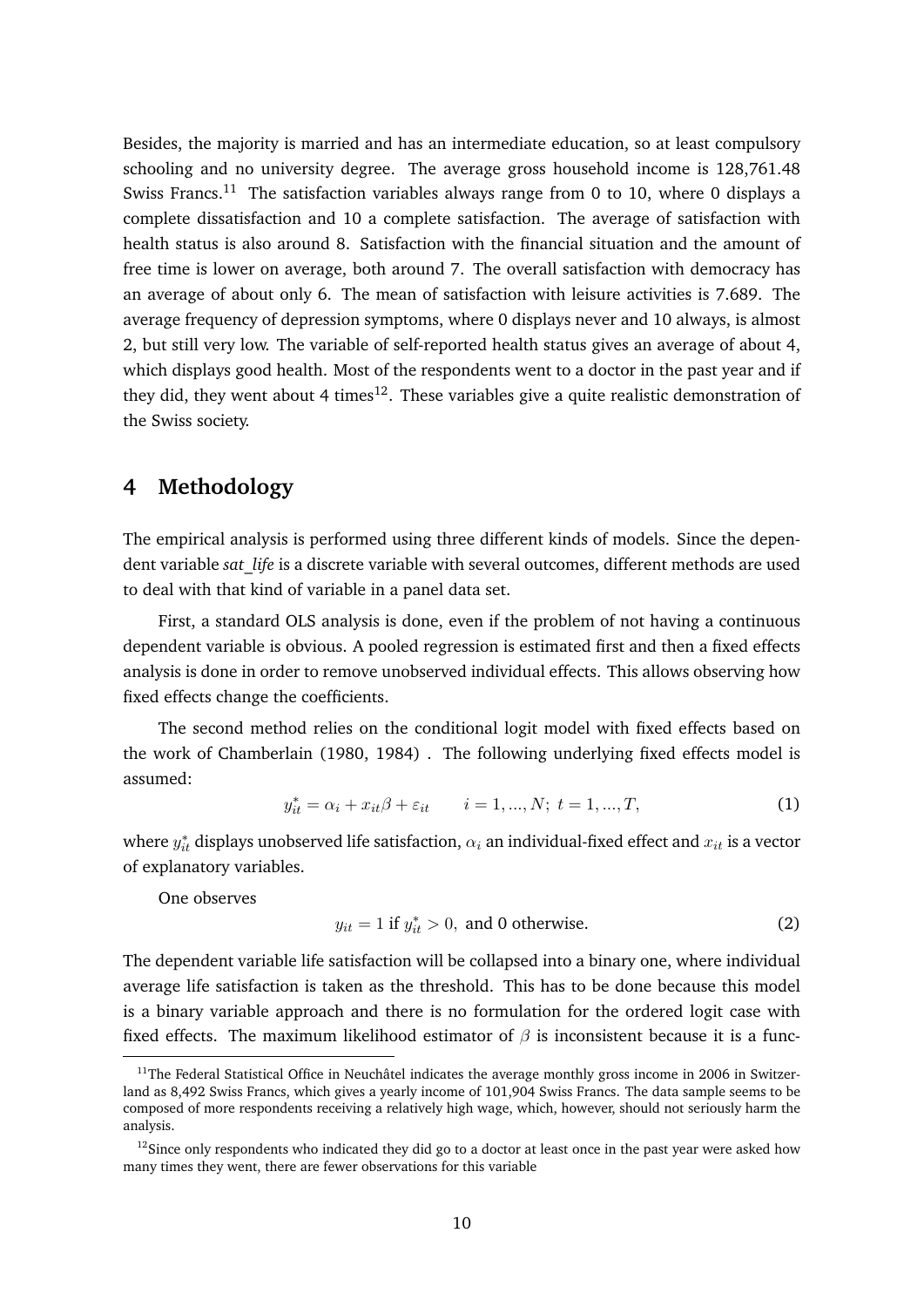tion of the estimators of  $\alpha$ , which are not consistent, since they are not converging for fixed T. This is also called the incidental parameters problem. Chamberlain (1984) shows that the conditional likelihood function does not depend on  $\alpha_i$ , after one found a minimal sufficient statistic for  $\alpha_i$  and conditioned the likelihood function on it. This approach however only works for the logit model and not for the probit, since the logistic shape makes the  $\alpha_i$ disappear. The conditional log-likelihood function conditioned on  $s=\sum_t y_{it}$  is defined as follows:

$$
L = \sum_{i=1}^{N} ln\left\{ \frac{exp(\beta \sum_{t=1}^{T} x_{it} y_{it})}{\sum_{d \in D_i} exp(\beta \sum_{t=1}^{T} x_{it} d_t)} \right\},
$$
\n(3)

where  $D_i$  indicated by  $d = (d_1, \cdots, d_T)$  is the set of all possible combinations of  $s_i$  ones and  $T\!-\!s_i$  zeros. Only  $T\!-\!1$  alternative sets are relevant, since individuals for which  $\sum_t y_{it} = 0$  or  $T$  do not contribute any information to  $L$ . This means that only observations for individuals who switched status (from 0 to 1 or 1 to 0 in the 2-period case for example) are used in the estimation. Unfortunately this results in a large data loss.

The third method applied relies on the work of Boes and Winkelmann (2006). They develop a generalized ordered probit model with random effects for panel data. In contrast to the single-index ordered probit model, they formulate a multiple-index model, which is the case for the multinomial logit model for example. In other words the parameters are outcome or category-specific, so they can vary by the different outcome levels. The cutpoints are not treated as constants but dependently on regressors. A model of this kind allows seeing if possible effects vary by the level of the satisfaction variable and where they are strongest or weakest.

The cumulative conditional probability that an outcome  $y_{it}$  (in this analysis life satisfaction for example) is less than or equal to a category  $j$  can be written as follows:

$$
P(y_{it} \le j | x_{it}; \theta_j) = \Phi(-x_{it}\theta_j) \qquad j = 1, ..., J-1; \ i = 1, ..., N; \ t = 1, ..., T,
$$
 (4)

where  $x_{it}$  denotes a vector of explanatory variables,  $\Phi(\cdot)$  the cumulative density function of the standard normal distribution and  $\theta_i$  a vector of category-specific coefficients and intercepts. In order to make sure to get probabilities in the range of [0,1], the following inequalities have to hold:  $x_{it}\theta_j > ... > x_{it}\theta_{J-1}$ . Now unobserved effects which are allowed to be correlated with some elements of  $x_{it}$  are included to the model. Conditioning the model on such unobserved effects  $c_{ij}$  will avoid bias and take into account unobserved personality traits for example. The modified probability can be rewritten as follows:

$$
P(y_{it} \le j | x_{it}, c_{ij}; \theta_j) = \Phi(-x_{it}\theta_j - c_{ij}) \qquad j = 1, ..., J - 1
$$
\n(5)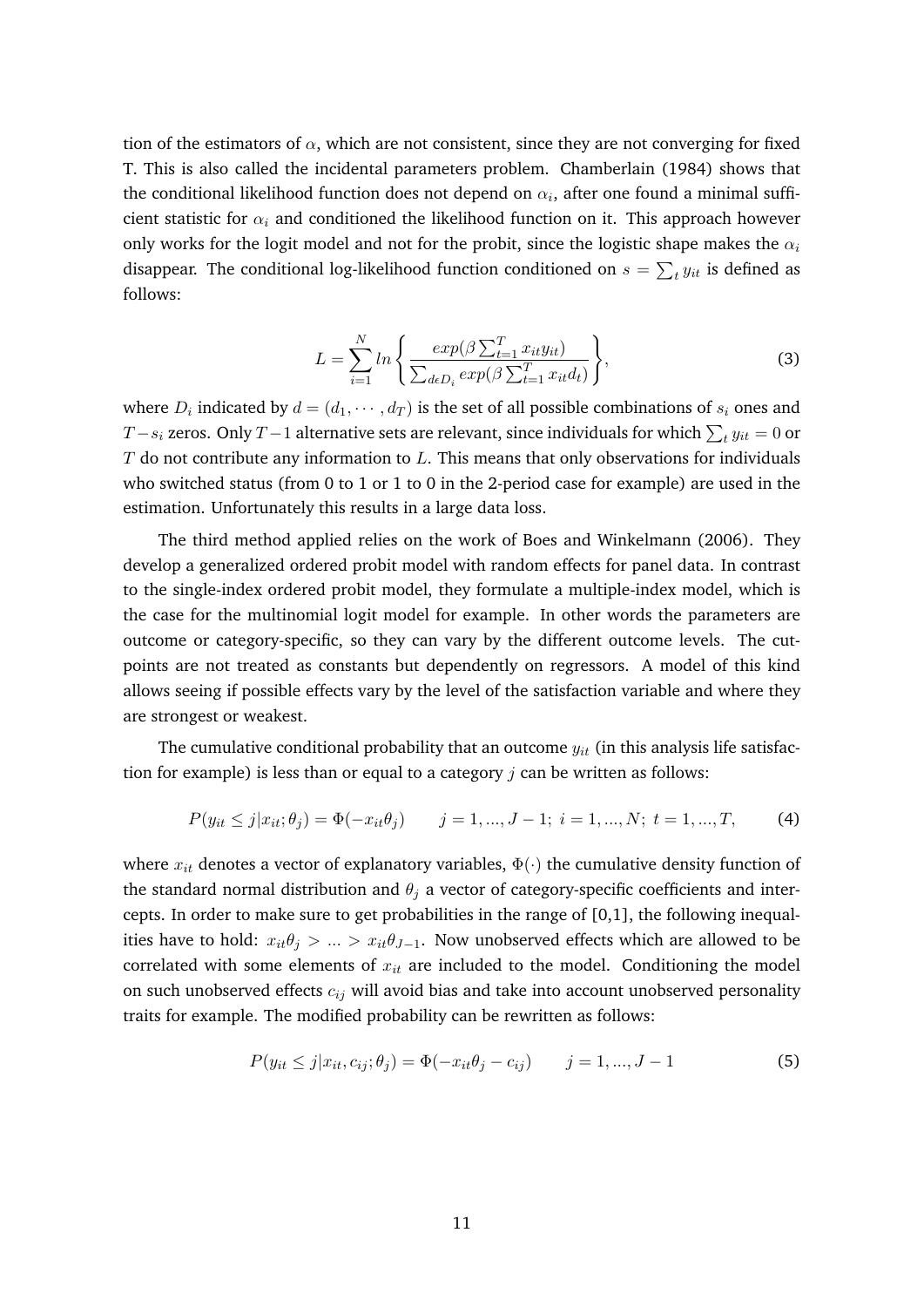and the complete model

$$
P(y_{it} = 1 | x_{it}, c_i; \theta) = \Phi(-x_{it}\theta_1 - c_{i1})
$$
  
\n
$$
P(y_{it} = j | x_{it}, c_i; \theta) = \Phi(-x_{it}\theta_j - c_{ij}) - \Phi(-x_{it}\theta_{j-1} - c_{ij-1})
$$
  $j = 2, ..., J - 1$  (6)  
\n
$$
P(y_{it} = J | x_{it}, c_i; \theta) = 1 - \Phi(-x_{it}\theta_{J-1} - c_{iJ-1}).
$$

As seen before leaving the model like this introduces an incidental parameters problem, so the relationship between  $x_{it}$  and  $c_i$  has to be specified. The correlation between the two can be expressed by treating  $c_{ij}$  as a random variable following a conditional normal distribution:

$$
c_{ij} = \overline{x_i} \gamma_j + \alpha_i,\tag{7}
$$

where  $\overline{x_i}$  is the average of  $x_{it}$  over time and  $\alpha_i|x_i$   $Normal(0,\sigma_{\alpha}^2),$  an orthogonal error, which accounts for the random effects specification. The latent variable can then be specified as follows:

$$
y_{it}^* = x_{it}\theta_j + \overline{x_i}\gamma_j + \alpha_i + \varepsilon_{it},\tag{8}
$$

where  $\varepsilon_{it}$  is independently normal distributed (Wooldridge, 2002). Since the  $\alpha_i$  are not observed, they cannot be part of the likelihood function. They are integrated out in the probabilities (5) when finding the joint distribution of  $(y_{i1}, \dots, y_{iT})$  conditional on the observed  $x_i$  (Greene, 2003). The integral is approximated by a Gauss-Hermite quadrature.

# **5 Results**

This chapter summarizes the results for two different kinds of analyses and a short sensitivity analysis. The baseline regression in the first part is performed using all three models and subsamples as well as for Switzerland as a whole. The subsamples are not only divided up for regions but also for men and women in order to detect possible deviations and to be able to compare the coefficients for the different groups. The following analysis is performed with the linear models and the conditional logit model.<sup>13</sup>

The dependent variable in the linear model with and without fixed effects is the satisfaction variable coded from 0 to 10, therefore falsely assumed to be a quantitative instead of qualitative variable. As explained before, for the conditional logit model one has to collapse the dependent variable into a binary one. Here, the individual average is taken as a threshold, so that the variable will indicate a 1 if the satisfaction response is higher than the individual average and a 0 if not. Ferrer-i Carbonell and Frijters (2004) show that using the individual average rather than the overall average as a cutoff point reduces the data loss significantly.

The baseline regression is also performed with the generalized ordered probit model

 $13$ The regressions are estimated without time effects since they do not majorly change the results and impose identification problems in the conditional logit case.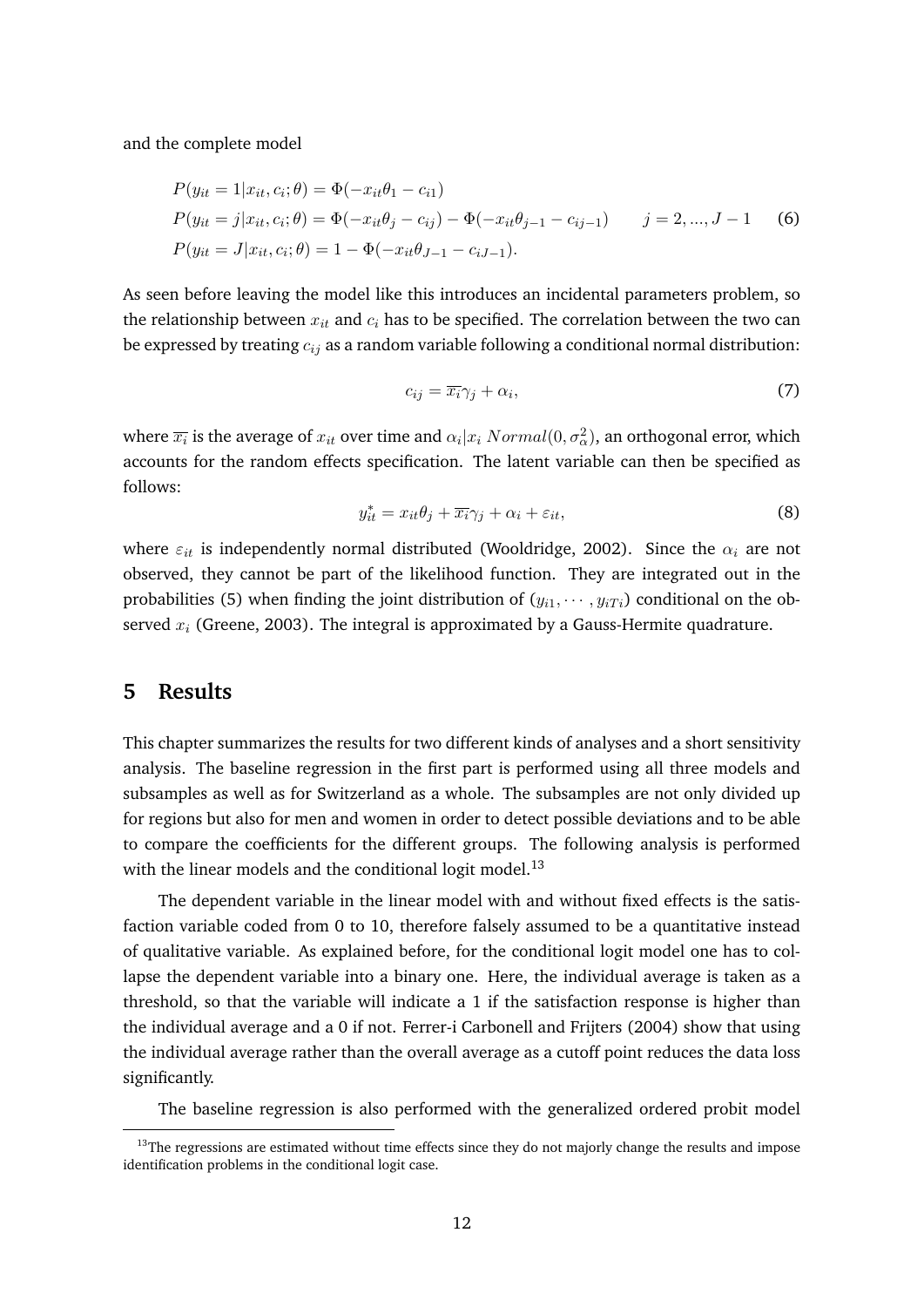and here the dependent variable is the ordered satisfaction variable, from 0 to 10, where the levels 0, 1 and 2 were combined to one single level, since there are very few observations for them. They make up the lowest satisfaction level then.

All analyses were executed using Stata version 11.

### **5.1 Baseline Regression**

Table 7 displays the results for whole Switzerland. There are several findings which are similar across estimation methods. There is a clear negative significant effect of unemployment on life satisfaction compared to the reference group employment. Age has a u-shaped effect since *age* is negative and *age2* is positive, meaning that up to a certain age individuals tend to indicate lower satisfaction levels, which then inverses after reaching the turning age. Being married has a positive effect, where the reference group is being single. The higher education levels show mostly a positive significant effect compared to the reference group low education degree. Income has a positive significant effect throughout estimation methods. Not being in the labor force seems to have a rather negative effect, which is not significant in the conditional logit model. The effect of the other variables is not clear throughout estimation methods. Comparing the pooled with the fixed effects model, one can see that the effect of unemployment reduces by more than twice from -0.914 to -0.371 when one includes fixed effects. Hence, two third of the cross-section effect is explained by unobserved individual characteristics. In the conditional logit model the effect is still highly significant and between the other two models regarding the magnitude. Most results are quite intuitive.

Table 8 and 9 show the results for the subgroups men in the German and Latin part. The negative effect of unemployment in the German-speaking part persists in all estimation methods, where one can again observe a large decrease of the coefficient on unemployment in the fixed effects model. For men living in the Latin region, the effect persists clearly and is stronger in all three estimation methods. The u-shaped effect of age and the positive effect of income are persistent throughout estimation methods, although interestingly in the conditional logit case, German men experience a positive effect from income whereas Latin men experience a positive effect from being married. The other effects differ between estimation methods and from the regression for whole Switzerland, where most signs are still rather intuitive.

The results for women are displayed in tables 10 and 11. The negative effect of unemployment also persists here throughout estimation methods and regions. It is unclear for whom the effect is stronger. Latin women seem positively affected by not being in the labor force. The u-shaped effect of age also seems to persist here. Being married has a clear positive effect, which is stronger for German women. Household income is positively significant throughout estimation methods and regions, whereas the variables concerning education do not yield any clear information. Comparing the unemployment effect for men and women, it is clearly stronger for men, as expected.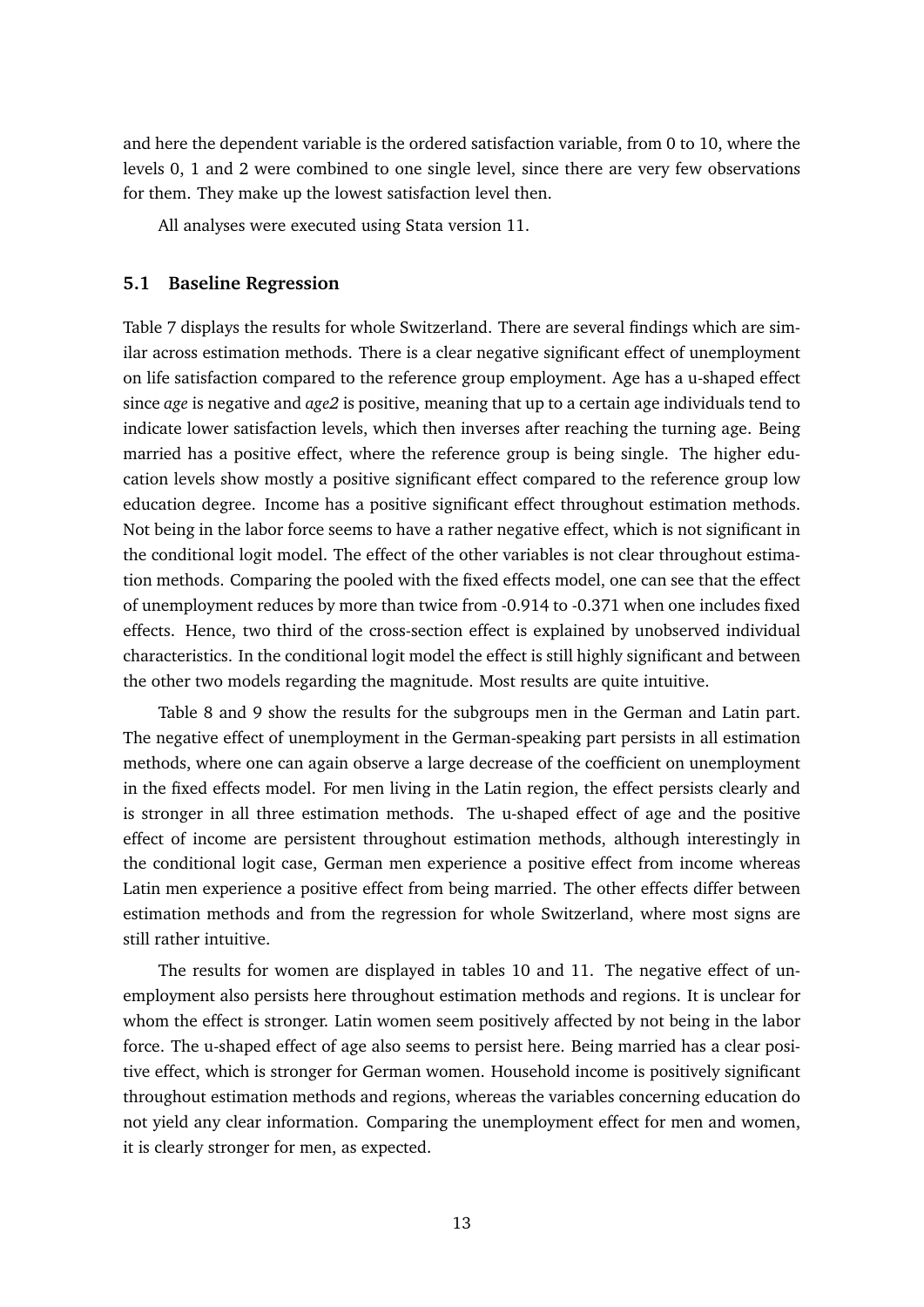Tables 12–15 display the results for the generalized ordered probit model for the same regression. The coefficients have to be interpreted in a different way. As mentioned before, there are now different coefficients for the different satisfaction levels. There are nine levels (by combining the lowest three answers to one level) now and each  $\theta_i$  displays the coefficients for the dichotomized categories. In other words  $\theta_1$  contrasts satisfaction level 1 with levels 2 to 9,  $\theta_2$  contrasts levels 1 and 2 with levels 3 to 9 etc.. Positive coefficients indicate a higher probability that the respondent will take a higher level of life satisfaction than the current one. Negative coefficients therefore indicate a higher probability to take the current level or a lower one. Such results help to understand where – at which satisfaction levels – the effects might be stronger or do not play an important role.

Starting with table 12, men in the German part, one can see that the unemployment coefficient is always significantly negative, except for  $\theta_8$ . So unemployment seems to matter at almost every satisfaction level for German men, although the coefficients of the intermediate levels indicate the highest significance and magnitude. The effect is quite similar for not being in the labor force, which has a negative significant effect up to the third highest satisfaction level. The table also yields interesting results for the other variables. The ushaped effect of age seems to matter more for higher values of satisfaction, which is true for being married as well. Being separated or divorced has a negative significant effect for the rather low and intermediate satisfaction values, but does not seem to have an influence at the top. The two highest education levels have a positive significant impact between the intermediate and high values, which is diminishing though and the coefficient of *edu4* even changes sign for the highest value. This could be interpreted as people with higher education experiencing more stress and pressure, which then lowers life satisfaction at the top. The evolution of household income is similar only not significant at  $\theta_8$ , which would indicate a decreasing importance of income once people are already more satisfied.

Table 13 displays the results for men in the Latin region. The overall results are similar to the ones for German men, so that the focus will lie on the coefficients concerning the working status. The effect of unemployment is clearly negative and most coefficients are higher in magnitude than the corresponding ones for German men. For the highest satisfaction level it does not seem to have an influence as seen for German men as well. Not being in the labor force does not have such a clear impact though. Only  $\theta_3$  and  $\theta_4$  are negatively significant.

In table 14 one can see that German women experience a negative effect from unemployment, which is stronger at the bottom and intermediate levels and becomes lower for the high satisfaction levels. The effect is lower than for German men. The probability for the two highest satisfaction levels is not influenced by unemployment. At the low and intermediate values not being in the labor force has a negative effect. Age also shows the u-shaped effect for women and married a positive one. The coefficient on *edu3* has a positive effect for the intermediate values, otherwise education does not seem to have a significant effect on German women as seen in the previous results. On the contrary, the household income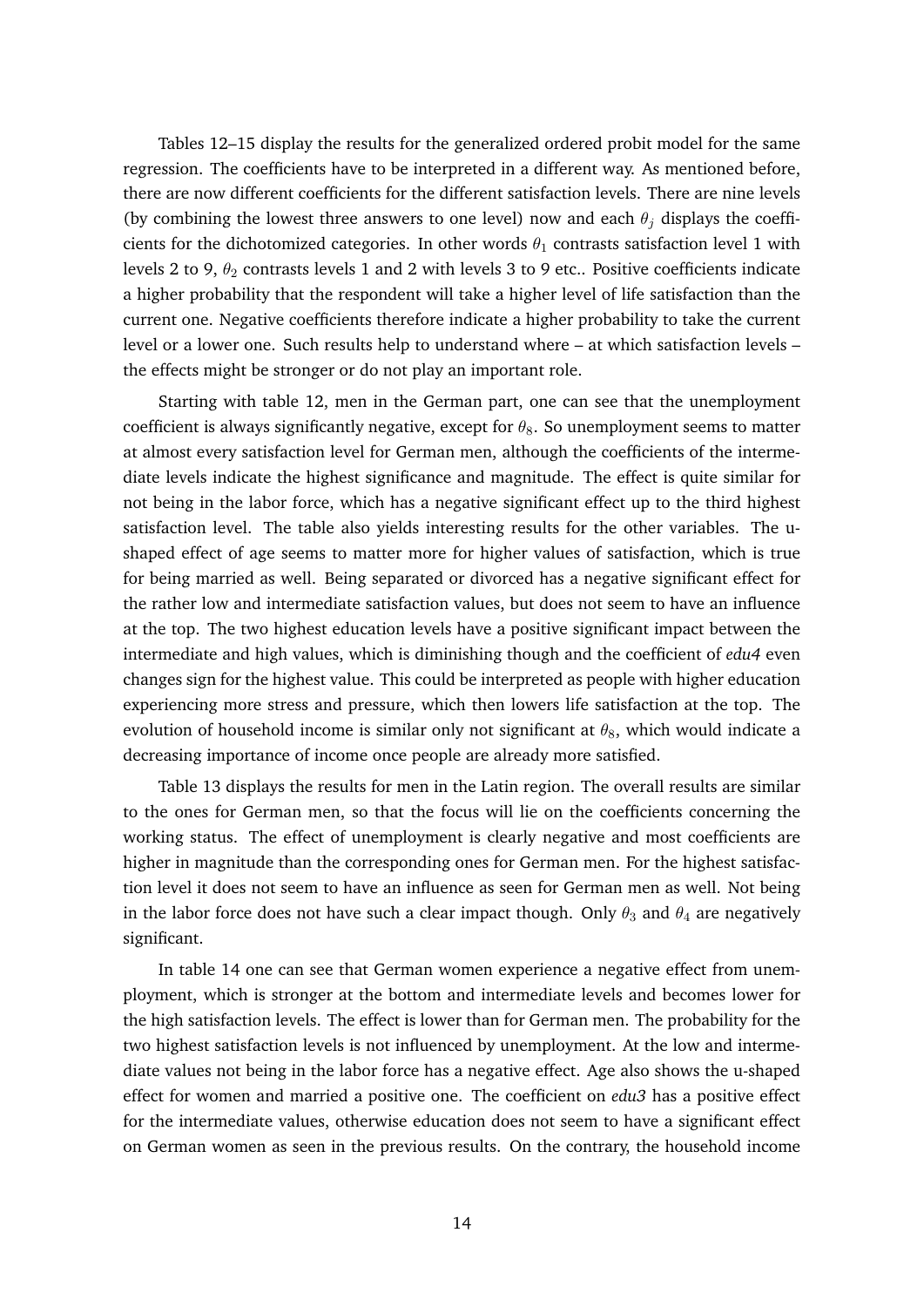has a clear positive effect up to the last satisfaction level, where it is not significant anymore. The effect is decreasing though, which is similar to the results for men.

Table 15 gives the results for Latin women, where some differences arise. Unemployment has a significant negative effect, whatever satisfaction level. However, the magnitude of the coefficients are not clearly below or above the ones from German women. Latin women are less affected than Latin men. For the three highest levels, the positive effect of not being in the labor force becomes apparent again, which is only observable for Latin women. Being widowed has a much stronger negative effect for Latin than German women in the higher levels and the lowest education level also shows a negative significant effect for almost all coefficients. The positive effect of income also persists here, although the decrease of magnitude is not as clear as for German women.

These tables suggest that there is a clear negative effect of unemployment on life satisfaction. The differences between regions are not very large. Latin men are slightly stronger affected than German men. For women there is no clear direction when comparing the two regions. As seen in the tables for the ordered probit model, unemployment seems to matter more for the intermediate values of life satisfaction than the higher ones. In general, men are stronger affected than women, which could be explained by a stronger attachment to the labor market, as already suggested in the descriptive analysis. The findings that German men seem to be the most negatively affected by not being in the labor force and Latin women the only ones who experience a positive effect support this argument. Also, it might reflect a more traditional view on role patterns in Latin cultures.

### **5.2 Other Satisfaction and Life Domains as Dependent Variables**

Another part of the analysis is to what extent unemployment has an impact on other satisfaction and health domains. Five other satisfaction variables as well as depression and health variables are taken as dependent variable for the same kind of regression.

Table 16 displays the results for financial satisfaction. Unemployment has a clear negative effect, which is persistent throughout estimation methods, regions and gender. The effect is worse for the Latin than the German region, where the difference is more apparent for women. It also appears to be stronger for men than for women. All coefficients are higher than in the baseline regressions, so the relationship between financial satisfaction and unemployment seems stronger than for satisfaction with life as a whole. Since household income was added to the baseline regression already, the indicated effect of unemployment in the previous regression was non-pecuniary. However, this regression shows that a connection between unemployment and the financial situation clearly exists. A negative association between financial satisfaction and not being in the labor force seems to exist only for German men. For the other three regions only the pooled OLS coefficient is significantly different from zero, which is negative for Latin men and positive for women in both regions.

Satisfaction with health status on the contrary does not seem to have such a clear effect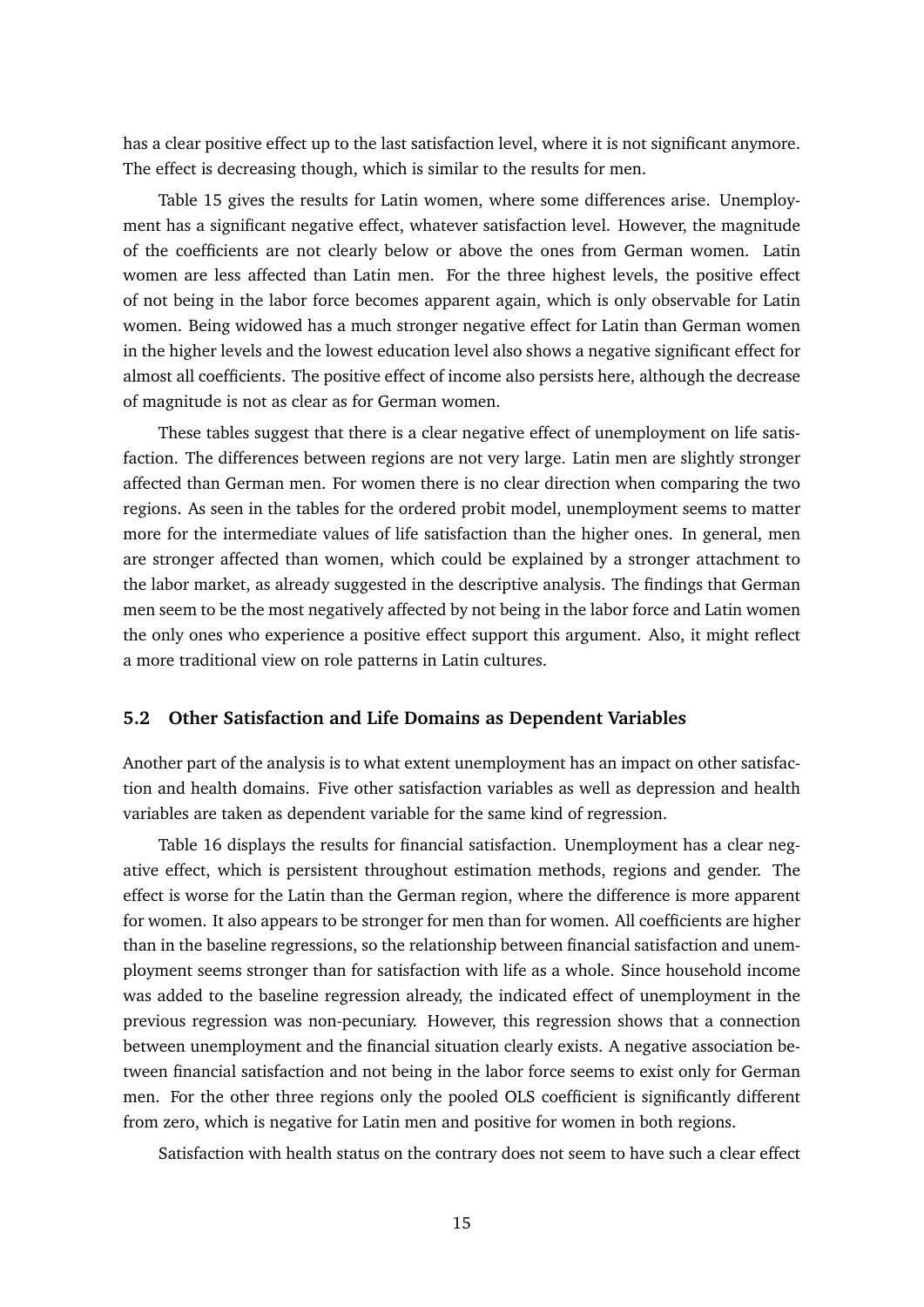of unemployment as one can see in table 17. The pooled model shows negative significant coefficients for both working states, in the other models not many are significant. In the linear fixed effects model the coefficient on not being in the labor force is also negatively significant for Latin women. After seeing the results for the relationship between not being in the labor force and life satisfaction for Latin women, one would have expected different signs. There does not seem to exist a clear effect of unemployment on satisfaction with health.

As displayed in table 18, satisfaction with democracy does not appear to be affected by unemployment or not being in the labor force, which can be seen as somewhat positive, since people do not form their opinion about the political system according to their working status. There are no significant coefficients for men. For women only in the pooled model are significant effects found, where not being in the labor force raises the overall satisfaction with democracy for women in both regions, and for Latin women unemployment has a negative effect.

Table 19 shows the results for depression as a dependent variable. One has to take into account that the higher the value of the dependent variable is, the more frequent are negative feelings such as feeling depressed in the linear case. The interpretation is similar for the binary dependent variable in the conditional logit, where a positive coefficient indicates a higher probability to have depression symptoms. German men and women appear to be the ones which are most strongly affected by unemployment. All coefficients are significant. For Latin men and women, not all coefficients are significantly different from zero. The coefficient on not in labor force for Latin women is significantly negative in the conditional case, which seems reasonable after having seen the results on life satisfaction. The German region seems to be clearly more affected by unemployment.

Table 20 displays the results concerning satisfaction with free time. As standard economic theory suggests, being unemployed significantly rises the satisfaction with free time and so does not being in the labor force. These effects are persistent throughout estimation methods, regions and gender. The effect of unemployment is weakest for German women. In general men seem to be more positively affected than women by not being in the labor force. This might have something to do with the fact that more women who are not in the labor force are housewives and therefore housework obligations take up a lot of their free time, whereas more men may be retired, so that the perceived value of free time differs between gender.

In table 21 one can see the results for satisfaction with leisure activities, where it is apparent that the results are not very robust throughout estimation methods. A lot of signs change between the pooled model and the other two. One could say that the overall effect is positive, which rather applies to unemployment than not being in the labor force. It is difficult to draw reasonable conclusions from these results.

Table 22 shows results for regressions with variables concerning the health status of a person. Six regressions are conducted, where in the first three self-reported health status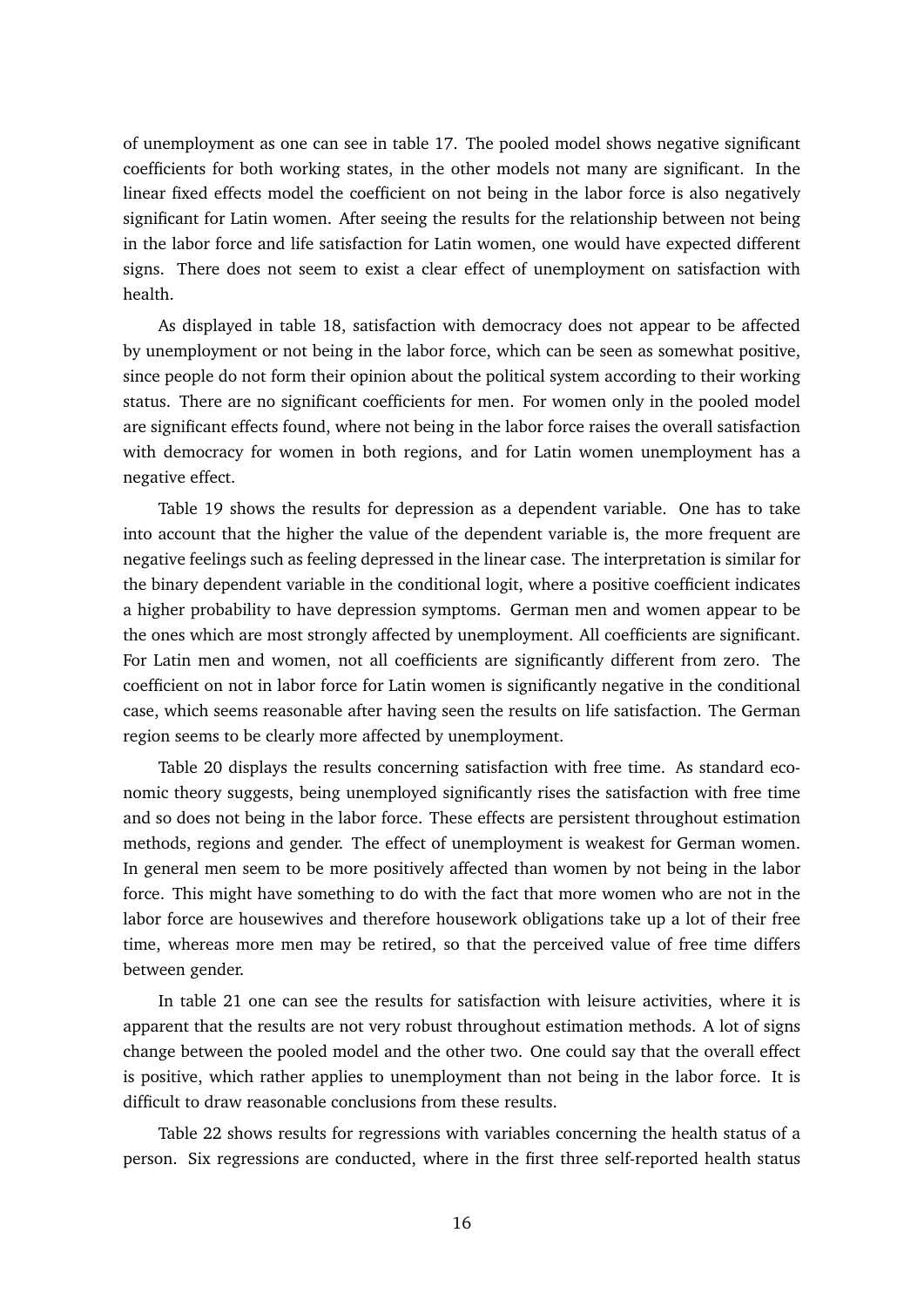is the dependent variable and in the fourth a binary variable concerning a doctor's visit in the past year is the dependent variable. The last two regressions have the number of doctor visits as dependent variables. Different methods are used, where it is applicable. Unemployment only has a negative effect of the self-reported health status in the pooled model for all subgroups. Not being in the labor force seems to be unhealthy for German men, who were already negatively affected when life satisfaction was the dependent variable. For German men and women, the probability to go to a doctor increases significantly when they are not in the labor force, which could next to the explanation of actually being ill more frequently, also be explained by simply having more time. This issue of interpretation also exists when interpreting the results for the number of visits in the past year. These visits increase significantly especially for German men, no matter whether they are unemployed or not in the labor force. For Latin men, the increasing effect diminishes when applying the fixed effects model. German women go to the doctor more often, when they are not in the labor force.

The results shown above point out that unemployment has a strong effect on particular satisfaction and life domains. Satisfaction with the financial situation and free time show the clearest impacts, which are significant throughout regions, estimation methods and gender and have the intuitive signs. The negative effect on depression appears stronger in the German region, which tends to the hypothesis stated in the beginning that unemployment has a stronger negative effect for Swiss Germans than the other parts of Switzerland. Satisfaction with democracy does not seem to be very much affected and the effect on satisfaction with health and leisure activities is rather diverse and unclear. There seems to be no effect of unemployment on health itself, but the number of visiting a doctor increases, especially for German men. Overall, the effect of unemployment on health variables does not seem to be strong when applying fixed effects models next to the pooled one. This confirms findings by e.g. Böckerman and Ilmakunnas (2009), who find the cross-sectional negative relationship between unemployment and self-reported health disappears when using panel data. A difference between regions only appears with satisfaction with the financial situation, where the Latin region is stronger affected by unemployment, whereas for depression it is just the other way around.

### **5.3 Sensitivity Analysis**

A limitation of the analysis is to estimate the actual correct effect of unemployment regarding the regional culture, since there are certain factors, which could not be controlled for in this study. The two language regions are characterized by a persistent difference in the unemployment rate. The Federal Statistical Office in Neuchâtel indicates that for the period of the analysis 2000-2007, the rate was always about 2 percentage points higher in the non-German-speaking part. In the German part it varied roughly between 1 and 3 percent, in the Latin part between 3 and 5 percent. According to the theory of social comparison, unemployed people living in the German part should then have lower life satisfaction levels when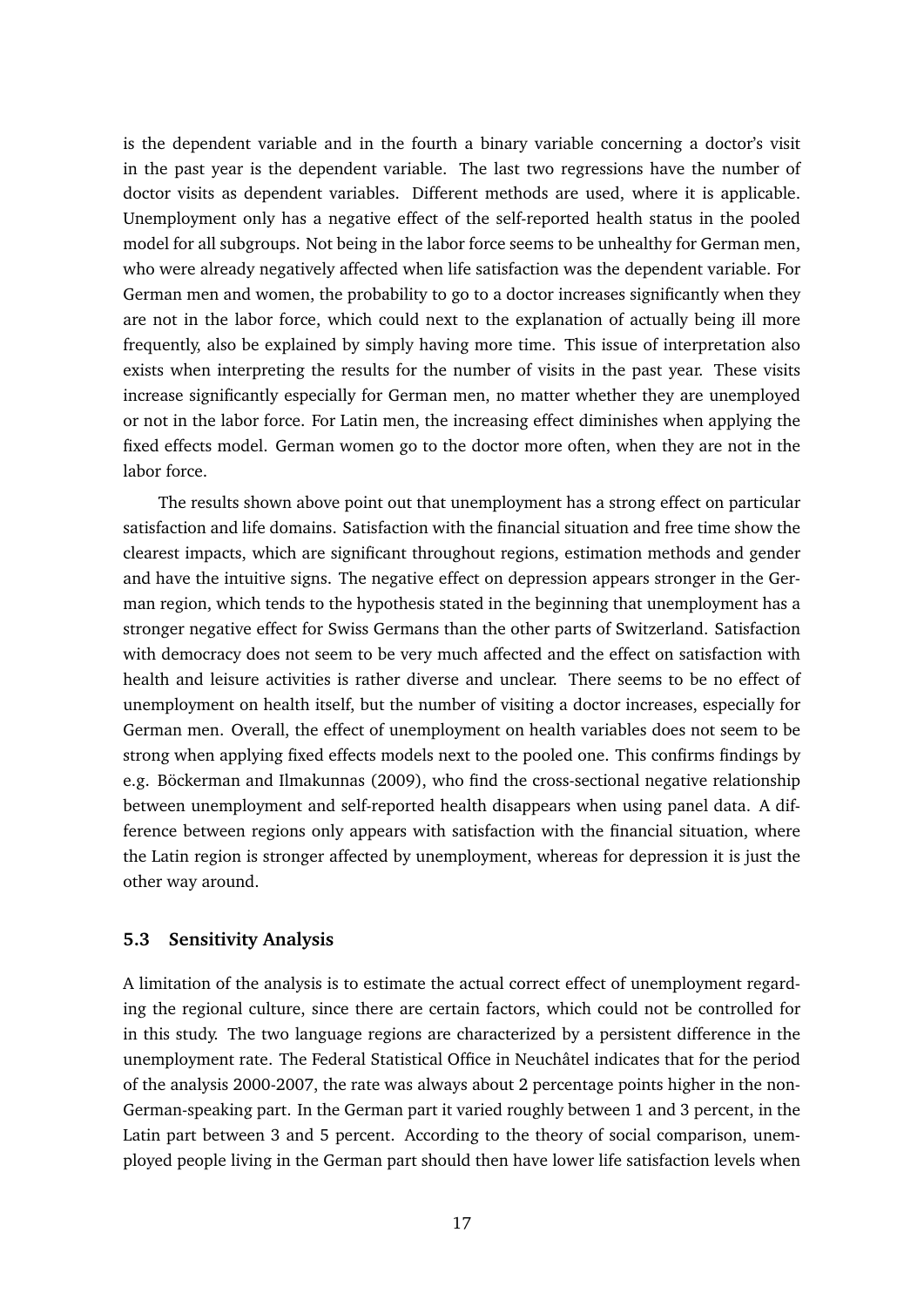unemployed since they live in a region with low unemployment compared to their Latin counterpart. This effect was not found. Opposed to the comparison hypothesis, the effect could also go exactly the other way around. Latin men might find it worse to be unemployed exactly because they live in a high unemployment area, which makes them more pessimistic in finding a new job. Furthermore, possible institutional differences concerning unemployment sanctions for instance (unemployment benefits are the same within Switzerland) might also vary between cantons. Therefore canton dummies are included to the regression. The results hardly changed at all, which gives evidence that the main analysis is not much biased regarding that concern. Another interesting idea is to additionally add an interaction term to the baseline regression, which interacts the unemployed individuals in one region with their mother tongue, which is the language of the other region. The interview language is taken as a proxy for the mother tongue, which seems quite reasonable. By doing this, one can find out whether the impact of unemployment is different for a person, who grew up in one region with that kind of cultural background, but now lives in the other region. The results are displayed in table 23. One interesting insight is that the interaction terms for Germanspeaking men who live in the Latin region are very negatively significant. So it seems that men in the Latin region in general are slightly stronger affected by unemployment than in the German region, which is even more true for men with a Swiss-German background. This could be an indication for the hypothesis that German men experience a stronger impact of unemployment. The other interaction terms are not significant, usually have a negative sign though, which indicates for the Switzerland regression that individuals who speak French or Italian are more negatively affected by unemployment and that in general individuals who live in the region where the mother tongue is not spoken are more strongly affected. An exception are German-speaking women who live in the Latin region, for whom the coefficient in the pooled regression is positive. These statements are very vague though, since no statistical significance is given.

A similar analysis is conducted for the three bilingual cantons, even if there is the obvious limitation of the reduction of the number of observations. The results are displayed in table 24. The interaction term refers to the French-speaking part, but none of them are significant. The signs are different for men and women, which indicate that French-speaking men are less negatively influenced than German-speaking men, since the interaction term is positive. This is another indication for the hypothesis that German men are more strongly affected by unemployment. However, since it is based on a non-significant coefficient, it will not be stated as a conclusion. For women it is the other way around, the interaction term for the French-speaking is negative, but not significant either.

It seems that it is very difficult to disentangle the effect of culture and regional environment, since there seem to be differences for the people who come from one region and live in the other. There is scope for further analysis whether this is really the case (since most coefficients are not significant) and where it comes from. Is it the cultural background one experiences life with or the different environment, which might make it harder to cope with the situation?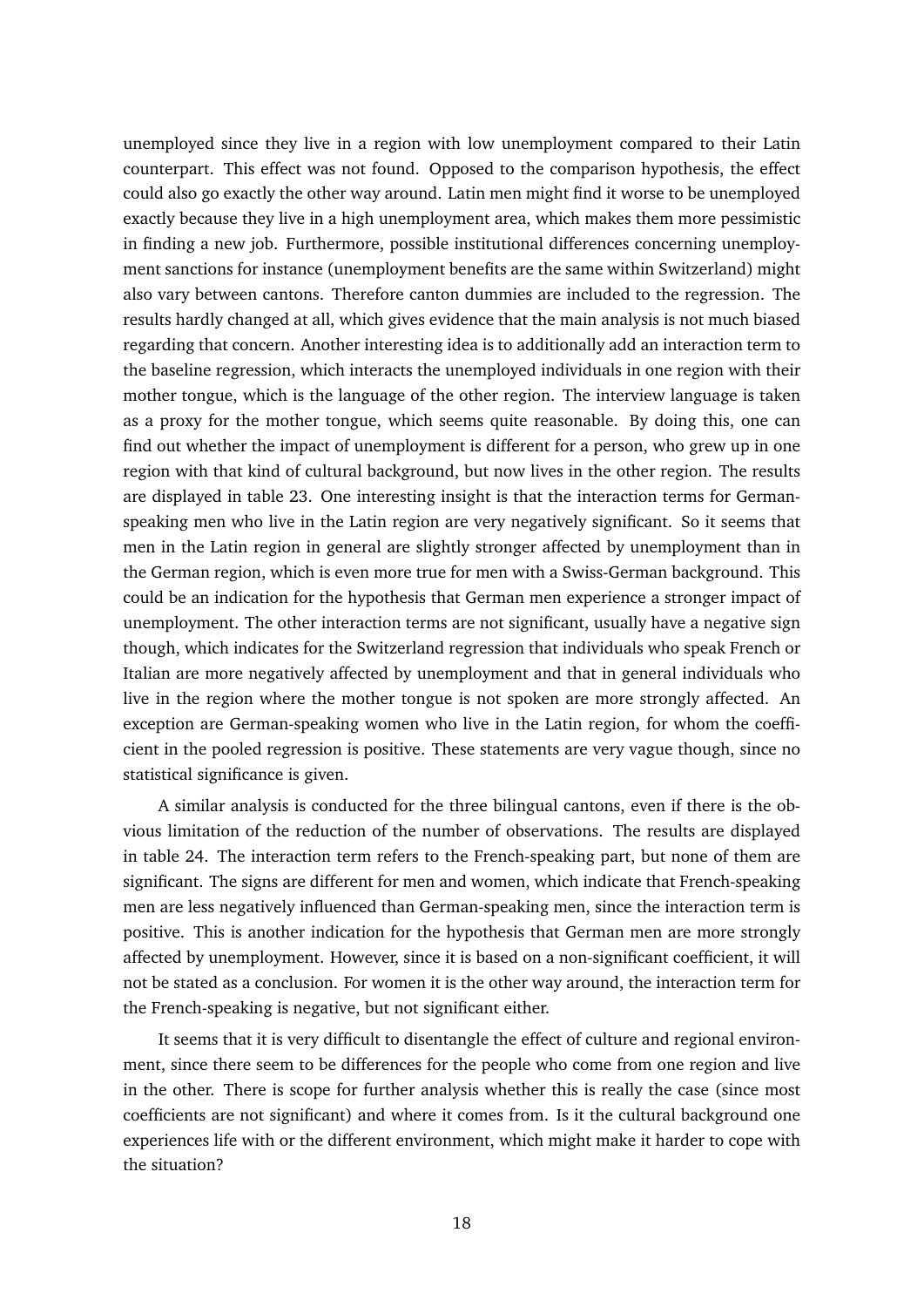# **6 Conclusion**

This paper examines the effect of unemployment on life satisfaction in Switzerland, where possible differences in the effect for different cultural regions are taken into account. In particular, the German-speaking region is compared with the region, where languages originated from Latin are spoken. Men and women are also separately analyzed. Furthermore, the effect on other satisfaction and life domains is investigated. The data is taken from the Swiss Household Panel and the sample covers the years 2000–2007. The estimations are performed with several models in order to treat an ordered dependent variable in a panel data setting.

The negative effect of unemployment on subjective well-being, which has been found in several other studies, is also very apparent in Switzerland. The effect is stronger for men than for women, but concerning the regions, the effect is not as clear. Latin men are slightly stronger affected, for women there is no clear difference. A sensitivity analysis shows that German-speaking men who live in the Latin region are affected more strongly by unemployment than the Latin-speaking residents. The effect of unemployment on other satisfaction domains becomes clearest for satisfaction with financial situation and free time, whose effects seem like a trade-off for the overall effect of unemployment. The negative effect on satisfaction with financial situation and the positive effect on free time have almost the same magnitude, the first effect seems slightly higher. One indication for German men and women to be worse affected by unemployment than Latin individuals are their results on depression, where unemployment hits the Swiss Germans harder. No robust effect of unemployment on other health domains is found.

One question concerns the way the different regions indicated their life satisfaction. The descriptive analysis showed that on average individuals in the German region indicated higher values. Here a difficulty in happiness research arises because one could interpret these results in several ways. Firstly, people in the German region are happier than the ones in the other region. Secondly, the interpretation of the scale is different between regions, so that individuals in the German region only tend to indicate higher values even if the subjective well-being is actually similar across groups (or higher in the Latin region). Thirdly, people in the German region might indicate higher values of life satisfaction even if they are not true. They might be ashamed of indicating lower values or feel like they have to be happier "officially". The same interpretations of course also apply when looking from the perspective of the Latin region. Consequently, it is difficult to clearly interpret the data when working with subjective variables, especially when comparing different groups with each other.

The overall effect of unemployment and the analysis using other satisfaction variables yield some very clear results. However, the hypothesis of having distinct differences between the regions could not be clearly confirmed. Other data structures with more variables concerning the regional environment would be needed for clarification. New studies might change some of the results. Or maybe, Switzerland is less heterogenous than people think.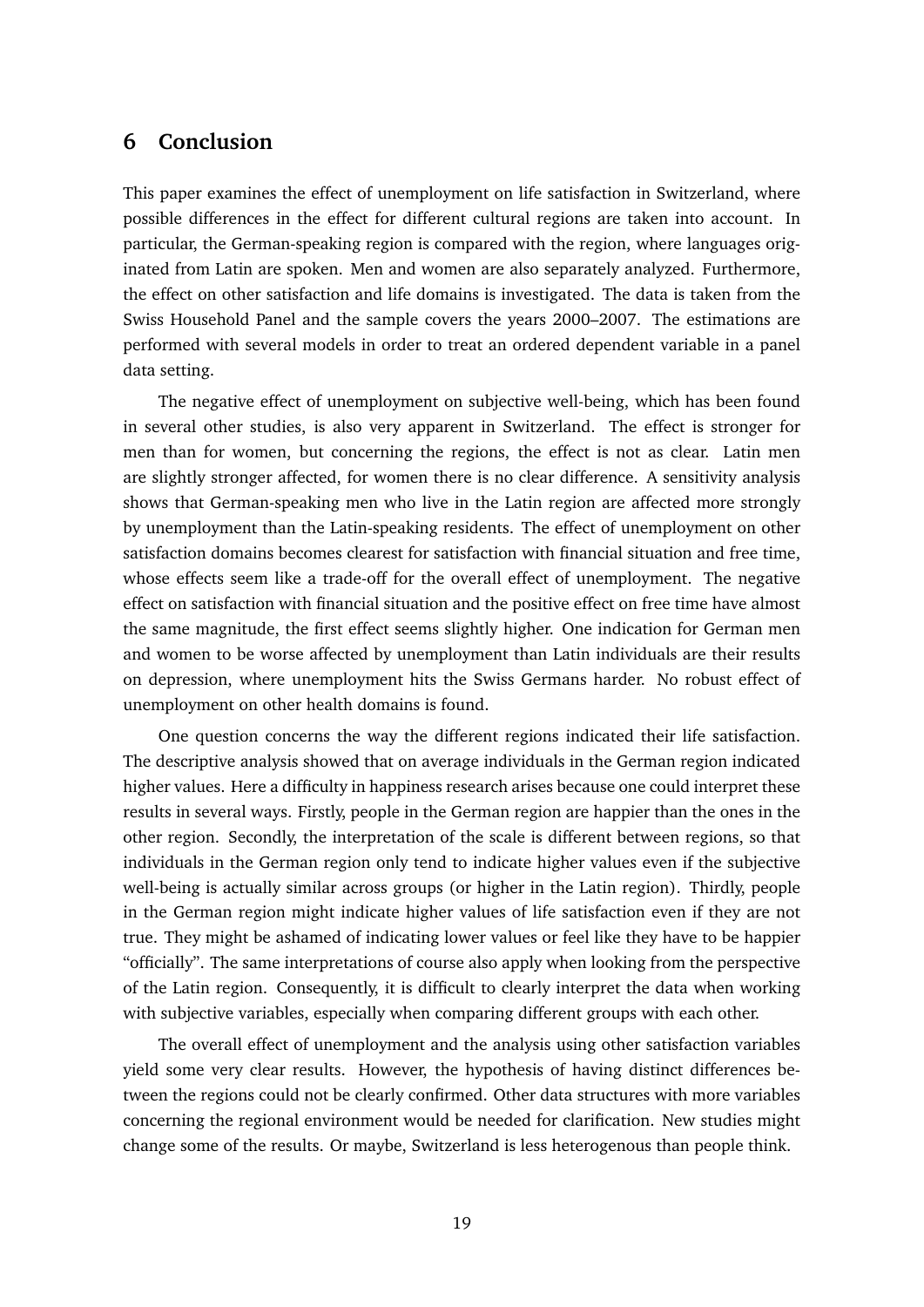## **References**

- Büchi, C. (2000). *Röstigraben. Das Verhältnis zwischen deutscher und französischer Schweiz. Geschichte und Perspektiven*. Verlag Neue Zürcher Zeitung.
- Böckerman, P. and P. Ilmakunnas (2005). Elusive Effects of Unemployment on Happiness. Discussion Paper 47, Helsinki Center of Economic Research.
- Böckerman, P. and P. Ilmakunnas (2009). Unemployment and self-assessed health: evidence from panel data. *Health Economics 18*, 161–179.
- Björklund, A. (1985). Unemployment and Mental Health: Some Evidence from Panel Data. *The Journal of Human Resources 20*(4), 469–483.
- Björklund, A. and T. Eriksson (1998). Unemployment and Mental Health: Evidence from Research in the Nordic Countries. *Scandinavian Journal of Social Welfare 7*, 219–235.
- Blanchflower, D. and A. Oswald (2004). Well-Being over Time in Britain and the USA. *Journal of Public Economics 88*, 1359–1386.
- Boes, S. and R. Winkelmann (2006). The Effect of Income on Positive and Negative Subjective Well-Being. Working Paper 0605, Socioeconomic Institute University of Zürich.
- Brügger, B., R. Lalive, and J. Zweimüller (2009). Does Culture Affect Unemployment? Evidence from the Röstigraben. IZA Discussion Paper 4283, Institute for the Study of Labor (IZA), Bonn.
- Chamberlain, G. (1980). Analysis of Covariance with Qualitative Data. *The Review of Economic Studies 47*, 225–238.
- Chamberlain, G. (1984). Panel Data. In Z. Griliches and M. Intrilligator (Eds.), *Handbook of Econometrics*, Volume 2, Amsterdam, pp. 1247–1318. Elsevier.
- Clark, A., Y. Georgellis, and P. Sanfey (2001). Scarring: The Psychological Impact of Past Unemployment. *Economica 68*(270), 221–241.
- Clark, A. and A. Oswald (1994). Unhappiness and Unemployment. *The Economic Journal 104*, 648–659.
- Clark, A. E. (2003). Unemployment as a Social Norm: Psychological Evidence from Panel Data. *Journal of Labor Economics 21*(2), 323–351.
- Di Tella, R., M. R., and A. Oswald (2001). Preferences over Inflation and Unemployment: Evidence from Surveys of Happiness. *The American Economic Review 91*, 335–341.
- Diener, E. and R. Lucas (2000). Subjective Emotional Well-Being. In M. Lewis and J. Haviland (Eds.), *Handbook of Emotions*, New York, pp. 325–337. Guilford. 2nd edition.
- Diener, E. and M. Seligman (2004). Beyond Money: Toward an Economy of Well-Being. *Psychological Science in the Public Interest 5*, 1–31.
- Diener, E. and E. Suh (1999). National Differences in Subjective Well-Being. In D. Kahneman, E. Diener, and N. Schwarz (Eds.), *Well-being: The Foundations of Hedonic Psychology*, New York, pp. 434–450. Russell Stage Foundation.
- Easterlin, R. (1974). Does Economic Growth Improve the Human Lot? Some Empirical Evidence. In P. David and M. Reder (Eds.), *Nations and Households in Economic Growth: Essays in Honor of Moses Abramovitz*, New York and London, pp. 89–125. Academic Press.
- Ferrer-i Carbonell, A. and P. Frijters (2004). How important is Methodology for the Estimates of the Determinants of Happiness? *The Economic Journal 114*, 641–659.
- Freeman, R. (1978). Job Satisfaction as an Economic Variable. *The American Economic Review 68*, 135–141.
- Frey, B. and A. Stutzer (2002a). *Happiness and Economics: How the Economy and Institutions Affect Human Well-Being*. Princeton: Princeton University Press.
- Frey, B. and A. Stutzer (2002b). What can Economists learn from Happiness Research? *Journal of Economic Literature 40*, 402–435.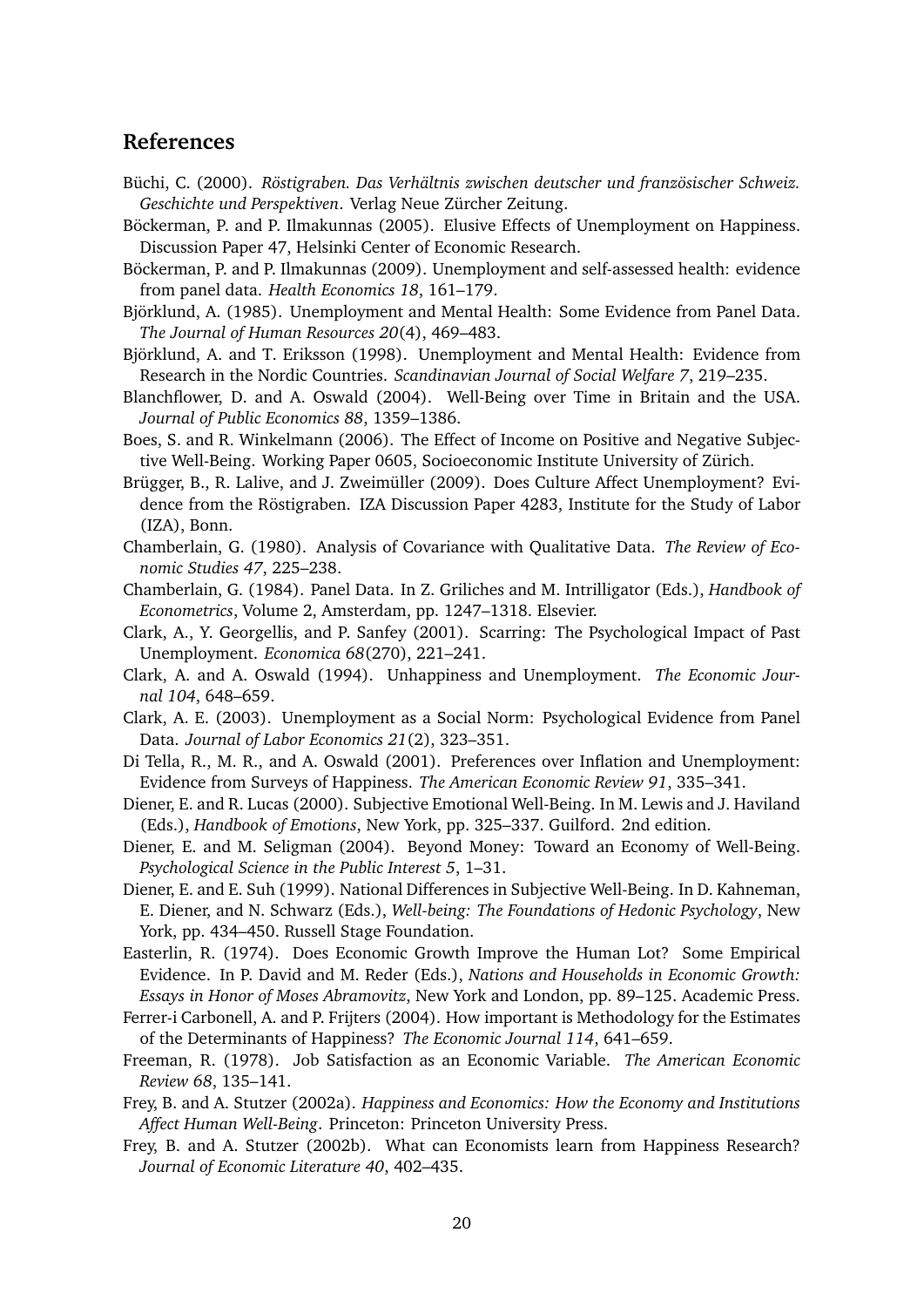- Frey, B. and A. Stutzer (2008). Das Glück aus ökonomischer Sicht. In B. Hentschel and G. Staupe (Eds.), *Glück – welches Glück.*, München, pp. 89–102. Carl Hanser Verlag.
- Gerlach, K. and G. Stephan (1996). A Paper on Unhappiness and Unemployment in Germany. *Economics Letters 52*, 325–330.
- Graham, C. (2008). The Economics of Happiness. In S. Durlauf and L. Blume (Eds.), *The New Palgrave Dictionary of Economics*. Palgrave Macmillan. 2nd edition.
- Greene, W. (2003). *Econometric Analysis* (5th ed.). Upper Sadle River, NJ: Prentice Hall.
- Hofstede, G. (1984). *Culture's Consequences. International Differences in Work-Related Values* (Abridged ed.). London and Beverly Hills: Sage Publications.
- Kassenboehmer, S. and J. Haisken-DeNew (2008). You're Fired! The Causal Negative Effect of Unemployment on Life Satisfaction. Ruhr Economic Paper 63, Rheinisch-Westfälisches Institut für Wirtschaftsforschung.
- Murphy, G. and J. Athanasou (1999). The Effect of Unemployment on Mental Health. *Journal of Occupational and Organizational Psychology 72*, 83–99.
- Namazie, C. and P. Sanfey (1998). Happiness in Transition: the Case of Kyrgyzstan. Studies in Economics 9808, University of Kent.
- Oswald, A. (2006). The Hippies were right all along about Happiness. Financial Times.
- Triandis, H. (2000). Cultural Syndromes and Subjective Well-Being. In E. Diener and M. Suh (Eds.), *Culture and Subjective Well-Being*, Cambridge, MA, pp. 13–36. MIT Press.
- Winkelmann, L. and R. Winkelmann (1995). Unemployment: Where does it hurt? Discussion Paper 1093, Center for Economic Policy Research.
- Winkelmann, L. and R. Winkelmann (1998). Why are the Unemployed So Unhappy? Evidence from Panel Data. *Economica 65*, 1–15.
- Wooldridge, J. (2002). *Econometric Analysis of Cross Section and Panel Data*. Cambridge, MA: MIT Press.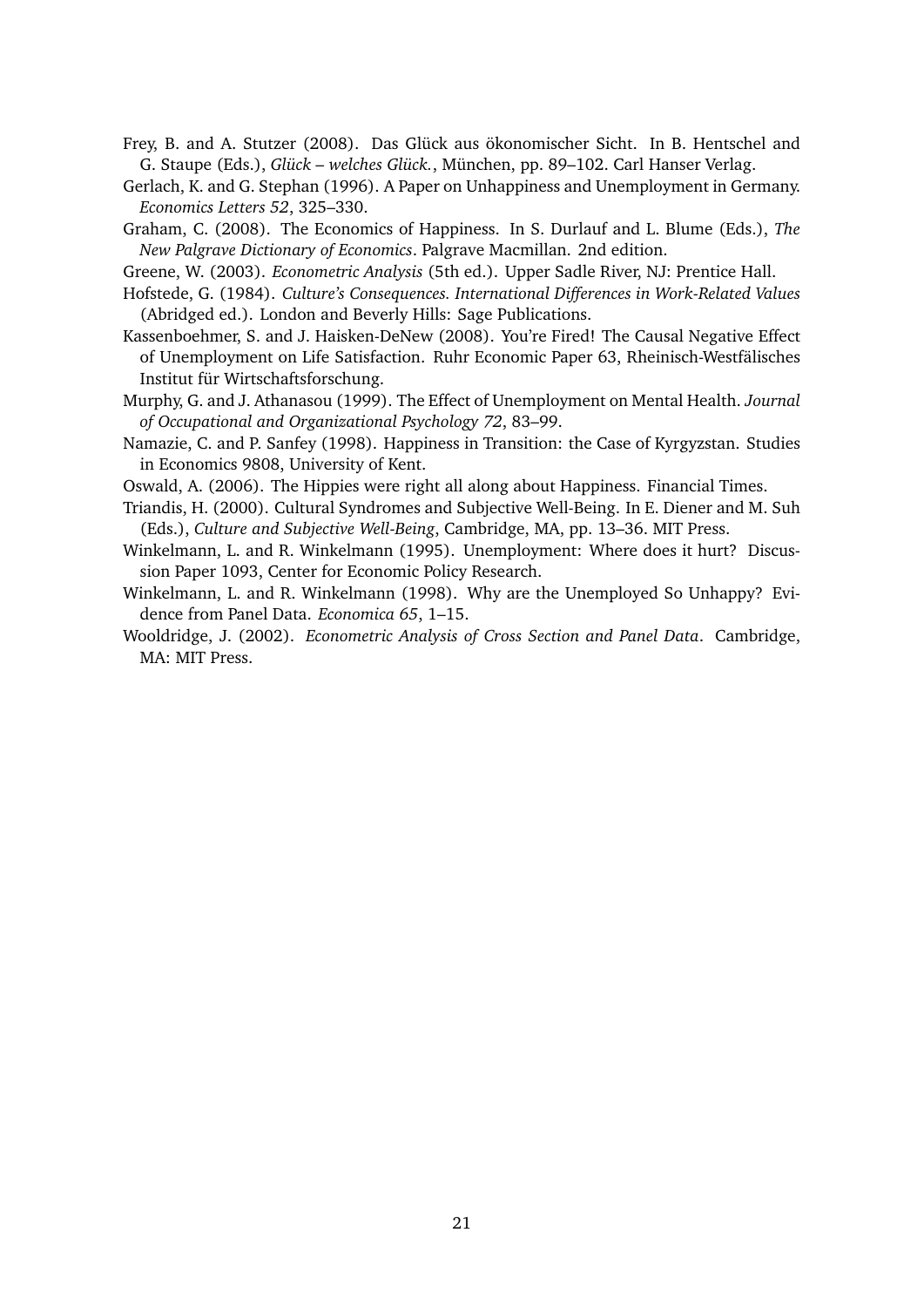# **Appendix**

# **Tables**

|                                 | All   | Frenchcanton | Germancanton | Italiancanton |
|---------------------------------|-------|--------------|--------------|---------------|
| All                             |       |              |              |               |
| Mean                            | 7.968 | 7.783        | 8.050        | 7.846         |
| Std. Dev.                       | 1.444 | 1.573        | 1.378        | 1.494         |
| N                               | 34605 | 9568         | 23728        | 1309          |
| Employed                        |       |              |              |               |
| Mean                            | 7.992 | 7.805        | 8.069        | 7.888         |
| Std. Dev.                       | 1.359 | 1.484        | 1.299        | 1.376         |
| N                               | 28659 | 7724         | 19987        | 948           |
| Unemployed                      |       |              |              |               |
| Mean                            | 6.917 | 6.679        | 7.091        | 6.714         |
| Std. Dev.                       | 2.005 | 2.175        | 1.887        | 1.782         |
| $\mathbf N$                     | 630   | 240          | 362          | 28            |
| Not in Labor Force              |       |              |              |               |
| Mean                            | 7.965 | 7.842        | 8.038        | 7.820         |
| Std. Dev.                       | 1.733 | 1.807        | 1.693        | 1.740         |
| N                               | 5316  | 1604         | 3379         | 333           |
| Men All                         |       |              |              |               |
| Mean                            | 7.929 | 7.803        | 7.982        | 7.855         |
| Std. Dev.                       | 1.394 | 1.502        | 1.348        | 1.385         |
| N                               | 15757 | 4247         | 10915        | 595           |
| Men Employed                    |       |              |              |               |
| Mean                            | 7.97  | 7.858        | 8.015        | 7.911         |
| Std. Dev.                       | 1.32  | 1.426        | 1.275        | 1.305         |
| N                               | 14315 | 3800         | 9996         | 519           |
| Men Unemployed                  |       |              |              |               |
| Mean                            | 6.621 | 6.370        | 6.793        | 7             |
| Std. Dev.                       | 2.056 | 2.277        | 1.893        | 1.225         |
| N                               | 240   | 100          | 135          | 5             |
| Men Not in Labor Force          |       |              |              |               |
|                                 |       |              |              |               |
| Mean                            | 7.703 | 7.611        | 7.761        | 7.507         |
| Std. Dev.                       | 1.872 | 1.790        | 1.909        | 1.843         |
| N                               | 1202  | 347          | 784          | 71            |
| <b>Women All</b>                |       |              |              |               |
| Mean                            | 8.000 | 7.767        | 8.108        | 7.838         |
| Std. Dev.                       | 1.483 | 1.628        | 1.400        | 1.581         |
| N                               | 18848 | 5321         | 12830        | 714           |
| <b>Women Employed</b>           |       |              |              |               |
| Mean                            | 8.013 | 7.753        | 8.122        | 7.86          |
| Std. Dev.                       | 1.397 | 1.536        | 1.321        | 1.458         |
| $\mathbf N$                     | 14344 | 3924         | 9991         | 429           |
| <b>Women Unemployed</b>         |       |              |              |               |
| Mean                            | 7.100 | 6.9          | 7.269        | 6.652         |
| Std. Dev.                       | 1.953 | 2.079        | 1.866        | 1.898         |
| ${\bf N}$                       | 390   | 140          | 227          | 23            |
| <b>Women Not in Labor Force</b> |       |              |              |               |
| Mean                            | 8.042 | 7.905        | 8.122        | 7.905         |
| Std. Dev.                       | 1.683 | 1.808        | 1.613        | 1.705         |
| ${\bf N}$                       | 4114  | 1257         | 2595         | 262           |

Table 1: *Average Life Satisfaction, Working Status & Residence (2000-2007)*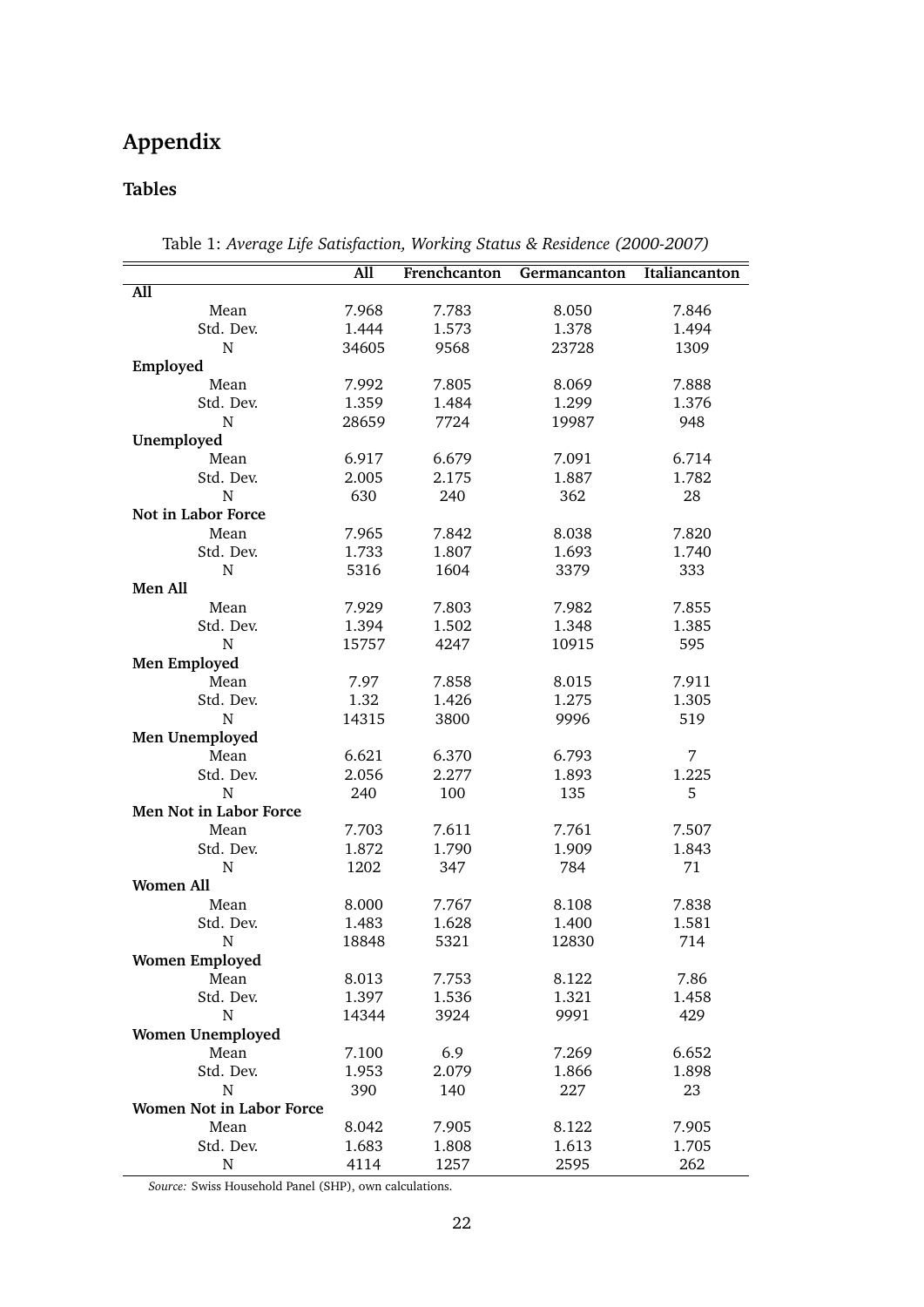|                             |       | $\overline{All}$ |       | Employed | <b>Unemployed</b> |                  |       | Not in Labor Force |
|-----------------------------|-------|------------------|-------|----------|-------------------|------------------|-------|--------------------|
| Canton                      | Mean  | N                | Mean  | N        | Mean              | N                | Mean  | N                  |
| Argovia (AG)                | 8.007 | 3083             | 8.045 | 2583     | 6.667             | 57               | 7.950 | 443                |
| Appenzell Inner-Rhodes (AI) | 7.643 | 28               | 7.808 | 26       |                   | $\boldsymbol{0}$ | 5.5   | $\overline{2}$     |
| Appenzell Outer-Rhodes (AR) | 8.013 | 237              | 7.913 | 196      | 4                 | 1                | 8.6   | 40                 |
| Berne (BE)                  | 8.097 | 4169             | 8.077 | 3558     | 7.326             | 46               | 8.281 | 565                |
| Basel-Town (BS)             | 7.905 | 749              | 7.944 | 622      | 6.643             | 14               | 7.850 | 113                |
| Basel-Country (BL)          | 8.071 | 1201             | 8.083 | 952      | 7.429             | 21               | 8.079 | 228                |
| Fribourg (FR)               | 7.860 | 1419             | 7.887 | 1217     | 6.125             | 16               | 7.839 | 186                |
| Geneva (GE)                 | 7.626 | 1565             | 7.621 | 1261     | 6.25              | 52               | 7.937 | 252                |
| Glarus (GL)                 | 8.178 | 169              | 8.17  | 141      | 8                 | 3                | 8.24  | 25                 |
| Grisons (GR)                | 8.381 | 682              | 8.433 | 580      | 7.714             | 7                | 8.116 | 95                 |
| Jura (JU)                   | 7.708 | 65               | 7.614 | 57       |                   | $\boldsymbol{0}$ | 8.375 | 8                  |
| Lucerne (LU)                | 8.008 | 1810             | 8.056 | 1530     | 7.486             | 35               | 7.784 | 245                |
| Neuchâtel (NE)              | 7.747 | 1965             | 7.778 | 1586     | 6.846             | 52               | 7.737 | 327                |
| Nidwalden (NW)              | 7.987 | 159              | 7.939 | 147      | 6                 | 1                | 8.818 | 11                 |
| Obwalden (OW)               | 8.275 | 189              | 8.395 | 167      | 6.5               | $\overline{2}$   | 7.45  | 20                 |
| St. Gall (SG)               | 8.154 | 1920             | 8.154 | 1649     | 7.556             | 18               | 8.194 | 253                |
| Schaffhausen (SH)           | 7.944 | 323              | 7.930 | 273      | 6.8               | 5                | 8.156 | 45                 |
| Solothurn (SO)              | 8.02  | 1241             | 7.999 | 1077     | 7.455             | 11               | 8.209 | 153                |
| Schwyz (SZ)                 | 8.177 | 640              | 8.199 | 529      | 8.111             | 9                | 8.059 | 102                |
| Thurgovia (TG)              | 8.040 | 757              | 8.090 | 636      | 7                 | 6                | 7.817 | 115                |
| Ticino (TI)                 | 7.846 | 1309             | 7.888 | 948      | 6.714             | 28               | 7.820 | 333                |
| Uri (UR)                    | 8.475 | 99               | 8.452 | 84       | 7                 | $\mathbf{1}$     | 8.714 | 14                 |
| Vaud (VD)                   | 7.756 | 3346             | 7.806 | 2681     | 6.901             | 101              | 7.668 | 564                |
| Valais (VS)                 | 8.033 | 1208             | 8.003 | 922      | 6.684             | 19               | 8.231 | 267                |
| Zug (ZG)                    | 8.002 | 425              | 7.969 | 354      | 7.333             | 12               | 8.339 | 59                 |
| Zurich (ZH)                 | 7.984 | 5847             | 8.025 | 4883     | 6.867             | 113              | 7.892 | 851                |

Table 2: *Average Life Satisfaction, Working Status & Canton (2000-2007)*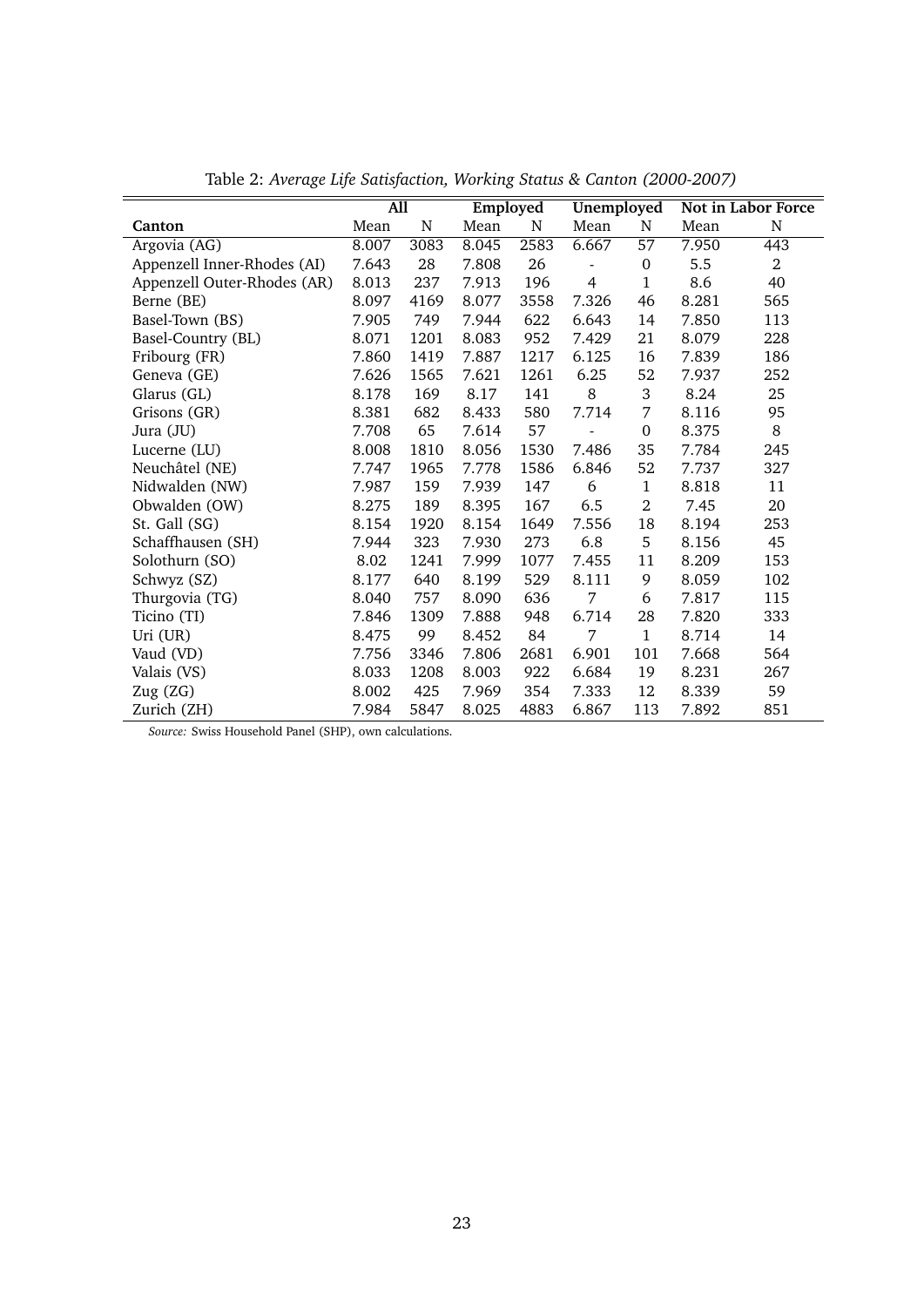|           | All   |      |                          | French         | German            |                | Italian    |                |
|-----------|-------|------|--------------------------|----------------|-------------------|----------------|------------|----------------|
| Canton    | Mean  | N    | Mean                     | N              | Mean              | N              | Mean       | N              |
| AG        | 8.007 | 3083 | 6.824                    | 34             | 8.026             | 3007           | 7.571      | 42             |
| AI        | 7.643 | 28   |                          | $\Omega$       | 7.643             | 28             |            | $\Omega$       |
| AR        | 8.013 | 237  |                          | $\Omega$       | 8.013             | 237            |            | $\Omega$       |
| BE        | 8.097 | 4169 | 7.949                    | 549            | 8.122             | 3608           | 7.333      | 12             |
| <b>BS</b> | 7.905 | 749  | $\overline{9}$           | 3 <sup>1</sup> | 7.912             | 737            | 7          | 9              |
| <b>BL</b> | 8.071 | 1201 | 7.941                    | 17             | 8.072             | 1179           | 8.199      | 5              |
| <b>FR</b> | 7.860 | 1419 | 7.832                    | 1065           | 7.937             | 348            | 8.5        | 6              |
| GE        | 7.626 | 1565 | 7.622                    | 1528           | 8.24              | 25             | 6.917      | 12             |
| GL        | 8.178 | 169  | $\overline{\phantom{0}}$ | $\Omega$       | 8.253             | 162            | 6.429      | 7              |
| GR        | 8.381 | 682  | $\overline{\phantom{a}}$ | $\Omega$       | 8.419             | 637            | 7.844      | 45             |
| JU        | 7.708 | 65   | 7.708                    | 65             | <b>Contractor</b> | $\overline{0}$ | $\sim 100$ | $\Omega$       |
| LU        | 8.008 | 1810 | 7.333                    | 6              | 8.031             | 1782           | 6.318      | 22             |
| <b>NE</b> | 7.747 | 1965 | 7.739                    | 1923           | 8.237             | 38             | 6.75       | 4              |
| <b>NW</b> | 7.987 | 159  | <b>Contract Contract</b> | $\Omega$       | 7.987             | 159            | $\sim$ $-$ | $\Omega$       |
| OW        | 8.275 | 189  | $\overline{\phantom{a}}$ | $\Omega$       | 8.275             | 189            |            | 0              |
| SG        | 8.154 | 1920 |                          | $\Omega$       | 8.161             | 1898           | 7.545      | 22             |
| <b>SH</b> | 7.944 | 323  |                          | $\Omega$       | 7.947             | 322            | 7          | $\mathbf{1}$   |
| SO        | 8.02  | 1241 |                          | $\Omega$       | 8.033             | 1224           | 7.059      | 17             |
| SZ.       | 8.177 | 640  |                          | $\Omega$       | 8.212             | 632            | 5.375      | 8              |
| TG        | 8.040 | 757  |                          | $\Omega$       | 8.060             | 736            | 7.333      | 21             |
| TI        | 7.846 | 1309 | 7.667                    | 15             | 7.186             | 59             | 7.879      | 1235           |
| <b>UR</b> | 8.475 | 99   |                          | $\overline{0}$ | 8.475             | 99             | $\sim$ $-$ | $\Omega$       |
| <b>VD</b> | 7.756 | 3346 | 7.747                    | 3265           | 8.154             | 71             | 7.7        | 10             |
| <b>VS</b> | 8.033 | 1208 | 7.945                    | 955            | 8.371             | 251            | - 8        | $\overline{2}$ |
| ZG        | 8.002 | 425  | 10                       | $\mathbf{1}$   | 8.035             | 404            | 7.25       | 20             |
| ΖH        | 7.984 | 5847 | 8.077                    | 77             | 8.002             | 5651           | 7.067      | 119            |

Table 3: *Average Life Satisfaction, Interview Language & Canton (2000- 2007)*

|                              | <b>Working Status in t</b> |          |                               |  |  |
|------------------------------|----------------------------|----------|-------------------------------|--|--|
| <b>Working Status in t-1</b> | Employed                   |          | Unemployed Not in Labor Force |  |  |
| Employed                     |                            |          |                               |  |  |
| Mean                         | $-0.052$                   | $-0.490$ | $-0.113$                      |  |  |
| Std. Dev.                    | 1.233                      | 1.824    | 1.345                         |  |  |
| N                            | 18110                      | 200      | 752                           |  |  |
| Unemployed                   |                            |          |                               |  |  |
| Mean                         | 0.441                      | $-0.176$ | $-0.593$                      |  |  |
| Std. Dev.                    | 1.465                      | 2.221    | 1.984                         |  |  |
| N                            | 238                        | 85       | 59                            |  |  |
| Not in Labor Force           |                            |          |                               |  |  |
| Mean                         | $-0.038$                   | $-0.057$ | $-0.073$                      |  |  |
| Std. Dev.                    | 1.271                      | 1.614    | 1.449                         |  |  |
| N                            | 728                        | 88       | 2526                          |  |  |

Table 4: *Average Change in Life Satisfaction by Working Status*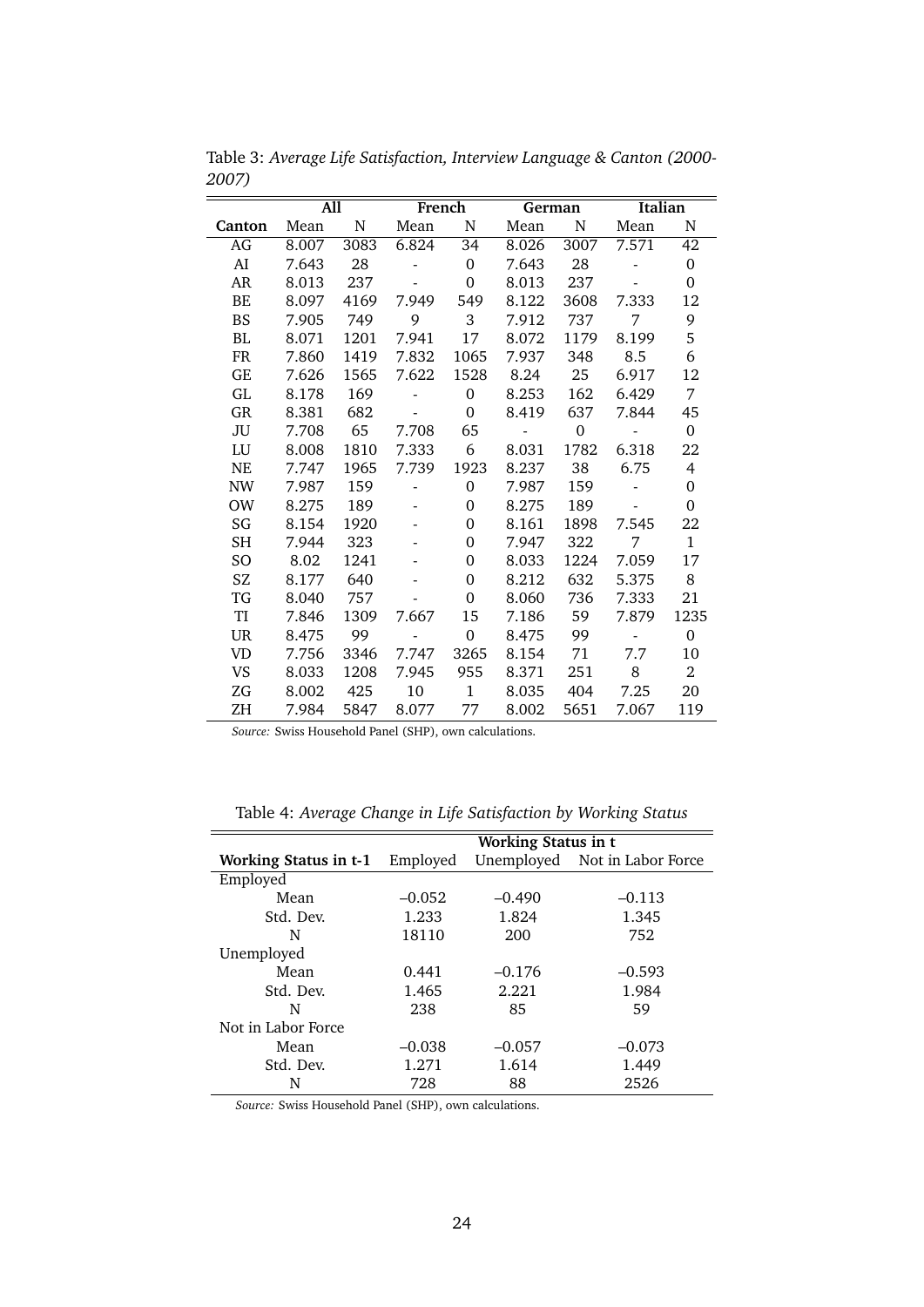|                                     | German Men |          | Latin Men German Women | Latin Women |
|-------------------------------------|------------|----------|------------------------|-------------|
| Employed in t-1 and Unemployed in t |            |          |                        |             |
| Mean                                | $-0.776$   | $-0.771$ | $-0.016$               | $-0.543$    |
| Std. Dev.                           | 1.797      | 2.184    | 1.396                  | 1.986       |
| N                                   | 58         | 35       | 61                     | 46          |
| Unemployed in t-1 and Employed in t |            |          |                        |             |
| Mean                                | 0.542      | 0.349    | 0.581                  | 0.230       |
| Std. Dev.                           | 1.414      | 1.289    | 1.507                  | 1.564       |
| N                                   | 48         | 43       | 86                     | 61          |

Table 5: *Average Change in Life Satisfaction by Working Status & Regions*

| <b>Variable</b>                       | Mean       | Std. Dev.  | Min.             | Max.         | N     |
|---------------------------------------|------------|------------|------------------|--------------|-------|
| Employed                              | 0.828      | 0.377      | $\mathbf 0$      | $\mathbf 1$  | 34605 |
| Unemployed                            | 0.018      | 0.134      | $\mathbf{0}$     | $\mathbf 1$  | 34605 |
| Not in the labor force                | 0.154      | 0.361      | $\mathbf{0}$     | $\mathbf{1}$ | 34605 |
| German Canton                         | 0.686      | 0.464      | $\mathbf{0}$     | $\mathbf{1}$ | 34605 |
| French Canton                         | 0.276      | 0.447      | $\Omega$         | $\mathbf{1}$ | 34605 |
| <b>Italian Canton</b>                 | 0.038      | 0.191      | $\boldsymbol{0}$ | $\mathbf{1}$ | 34605 |
| Latin Canton                          | 0.314      | 0.464      | $\boldsymbol{0}$ | $\mathbf{1}$ | 34605 |
| Interview language German             | 0.679      | 0.467      | $\Omega$         | $\mathbf 1$  | 34605 |
| Interview language French             | 0.275      | 0.446      | $\theta$         | $\mathbf{1}$ | 34605 |
| Interview language Italian            | 0.047      | 0.211      | $\Omega$         | $\mathbf{1}$ | 34605 |
| Age                                   | 42.635     | 11.59      | 20               | 64           | 34605 |
| Age Squared                           | 1952.114   | 990.336    | 400              | 4096         | 34605 |
| Male                                  | 0.455      | 0.498      | $\boldsymbol{0}$ | $\mathbf 1$  | 34605 |
| Single                                | 0.252      | 0.434      | $\overline{0}$   | $\mathbf{1}$ | 34605 |
| Separated/Divorced                    | 0.1        | 0.3        | $\mathbf{0}$     | $\mathbf{1}$ | 34605 |
| Widowed                               | 0.015      | 0.122      | $\overline{0}$   | $\mathbf{1}$ | 34605 |
| Married                               | 0.633      | 0.482      | $\Omega$         | $\mathbf{1}$ | 34605 |
| No educational degree                 | 0.005      | 0.07       | $\Omega$         | $\mathbf{1}$ | 34605 |
| Low educational degree                | 0.495      | 0.5        | $\theta$         | $\mathbf{1}$ | 34605 |
| Intermediate educational degree       | 0.355      | 0.479      | $\overline{0}$   | $\mathbf{1}$ | 34605 |
| High educational degree               | 0.145      | 0.352      | $\overline{0}$   | $\mathbf 1$  | 34605 |
| Gross household income                | 128,761.48 | 106555.951 | 1700             | 5120000      | 34605 |
| Logarithm of gross hh income          | 11.611     | 0.549      | 7.438            | 15.449       | 34605 |
| Life Satisfaction                     | 7.968      | 1.444      | $\mathbf 0$      | 10           | 34605 |
| Satisfaction with health              | 8.073      | 1.708      | $\mathbf{0}$     | 10           | 34605 |
| Satisfaction with financial situation | 7.075      | 2.095      | $\mathbf{0}$     | 10           | 34605 |
| Satisfaction with democracy           | 6.037      | 1.881      | $\mathbf{0}$     | 10           | 34605 |
| Satisfaction with free time           | 6.92       | 2.478      | $\Omega$         | 10           | 34605 |
| Satisfaction with leisure             | 7.689      | 2.07       | $\boldsymbol{0}$ | 10           | 34605 |
| Depression                            | 1.972      | 2.039      | $\boldsymbol{0}$ | 10           | 34605 |
| <b>Health Status</b>                  | 4.106      | 0.588      | 1                | 5            | 34605 |
| Doctor visit last year                | 0.726      | 0.446      | $\mathbf{0}$     | $\mathbf{1}$ | 34605 |
| Number of doctor visits last year     | 4.324      | 8.276      | $\overline{0}$   | 300          | 28308 |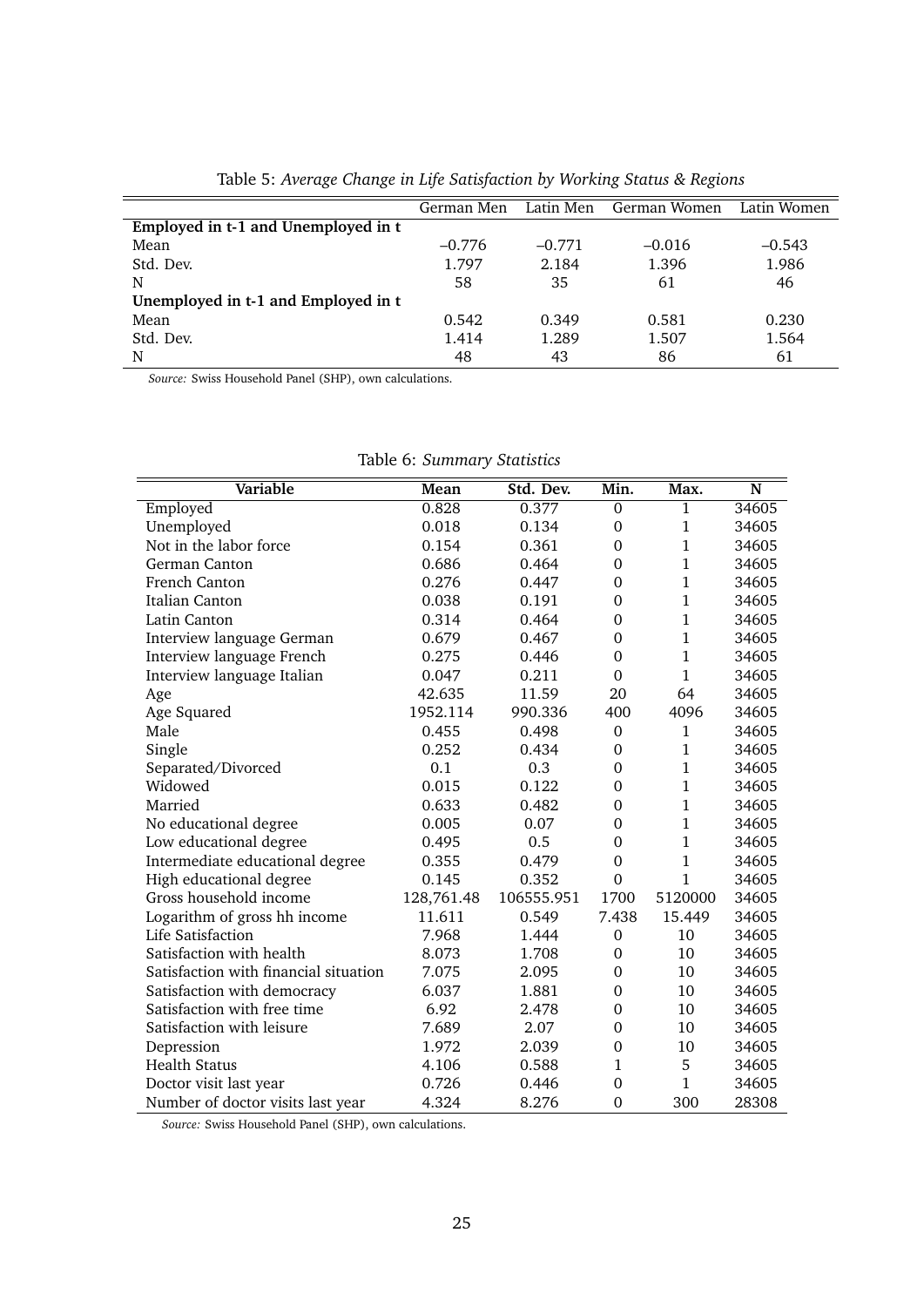|                           | Pooled OLS               | <b>OLS Fixed Effects</b>            | Conditional Logit               |
|---------------------------|--------------------------|-------------------------------------|---------------------------------|
|                           | (1)                      | (2)                                 | (3)                             |
| Unemployed                | $-914$<br>(0.057)***     | $-371$<br>(0.051)***                | $-589$<br>(0.107)***            |
| Not in labor force        | $-0.055$<br>(0.022)**    | $-048$<br>$(0.028)*$                | $0.009$<br>$(0.06)$             |
| Age                       | $-081$<br>(0.005)***     | $-127$<br>(0.013)***                | $-216$<br>(0.029)***            |
| Age Squared               | $0.0009$<br>(0.00006)*** | 0.0009<br>$(0.0001)$ <sup>***</sup> | 0.001<br>$(0.0003)$ ***         |
| Married                   | $0.28$<br>(0.022)***     | $0.289$<br>(0.056)***               | $0.669$<br>$(0.122)***$         |
| Separated/Divorced        | $-316$<br>$(0.032)$ ***  | 0.046<br>(0.079)                    | 0.308<br>$(0.168)$ <sup>*</sup> |
| Widowed                   | $-.078$<br>(0.066)       | $-477$<br>(0.185)**                 | 0.068<br>(0.38)                 |
| No educ. degree           | $-535$<br>(0.108)***     | $0.096$<br>$(0.337)$                | (0.714)                         |
| Intermediate educ. degree | $0.053$<br>(0.017)***    | $0.157$<br>(0.064)**                | $0.293$<br>(0.135)**            |
| High educ. degree         | $-0.050$<br>(0.023)**    | $0.23$<br>(0.092)**                 | $0.36$<br>$(0.198)*$            |
| Log. gross hh income      | $0.41$<br>(0.015)***     | $0.16$<br>$(0.021)***$              | $0.261$<br>$(0.045)$ ***        |
| Intercept                 | $4.708$<br>(0.199)***    | $9.502$<br>(0.355)***               |                                 |
| N                         | 34605                    | 34605                               | 28090                           |
| $R^2/R^2/Log$ Likelihood  | 0.064                    | 0.018                               | $-11455.43$                     |

### Table 7: Baseline Regression Switzerland

*Source: S*wiss Household Panel (SHP), own calculations.<br>*Note: S*ignificance levels: \* : 10% \*\* : 5% \*\* : 1%. Dependent variable: life satisfaction. Standard errors in parentheses. Conditional Logit: Dependent

|                           |                                                  | $\sigma$ . Basenne riegi ession men German i art |                                     |  |  |  |  |  |
|---------------------------|--------------------------------------------------|--------------------------------------------------|-------------------------------------|--|--|--|--|--|
|                           | Pooled OLS                                       | OLS Fixed Effects                                | Conditional Logit                   |  |  |  |  |  |
|                           |                                                  | $\overline{(2)}$                                 | (3)                                 |  |  |  |  |  |
| Unemployed                | $-1.098$<br>$(0.\overline{1}1\overline{5})^{**}$ | $-457$<br>(0.103)***                             | $-688$<br>$(0.228)$ <sup>****</sup> |  |  |  |  |  |
| Not in labor force        | $-346$<br>(0.053)***                             | $-.261$<br>$(0.066)^{***}$                       | $-122$<br>(0.146)                   |  |  |  |  |  |
| Age                       | $-082$<br>(0.009)***                             | $-080$<br>$(0.023)***$                           | $-138$<br>$(0.052)$ <sup>****</sup> |  |  |  |  |  |
| Age Squared               | 0.001<br>$(0.\overline{0001})$ <sup>***</sup>    | 0.0005<br>$(0.0002)*$                            | 0.0008<br>(0.0006)                  |  |  |  |  |  |
| Married                   | $0.223$<br>(0.037)***                            | 0.151<br>$(0.091)^*$                             | 0.318<br>(0.213)                    |  |  |  |  |  |
| Separated/Divorced        | $-222$<br>(0.057)***                             | $-280$<br>(0.13)**                               | $-.357$<br>(0.3)                    |  |  |  |  |  |
| Widowed                   | $-.151$<br>(0.133)                               | $-.779$<br>$(0.456)^*$                           | $-13.821$<br>(624.899)              |  |  |  |  |  |
| No educ. degree           | $-624$<br>(0.178)***                             | 0.102<br>(0.393)                                 | $-.762$<br>(0.861)                  |  |  |  |  |  |
| Intermediate educ. degree | $0.08$<br>(0.028)***                             | 0.215<br>$(0.1)$ **                              | 0.385<br>$(0.224)^*$                |  |  |  |  |  |
| High educ. degree         | 0.015<br>(0.039)                                 | 0.214<br>(0.144)                                 | 0.443<br>(0.329)                    |  |  |  |  |  |
| Log. gross hh income      | $0.315$<br>(0.025)***                            | 0.075<br>$(0.035)$ **                            | 0.131<br>$(0.079)^*$                |  |  |  |  |  |
| Intercept                 | $5.771$<br>(0.357)***                            | 9.470<br>$(0.606)$ ***                           |                                     |  |  |  |  |  |
| N                         | 10915                                            | 10915                                            | 8755                                |  |  |  |  |  |

# Table 8: Baseline Regression Men German Part

Source: Swiss Household Panel (SHP), own calculations.<br>*Note:* Significance levels: ∗: 10% ∗\*: 5% ∗\*: \*5% hendent variable: life satisfaction. Standard errors in parentheses. Conditional Logit: Dependent<br>var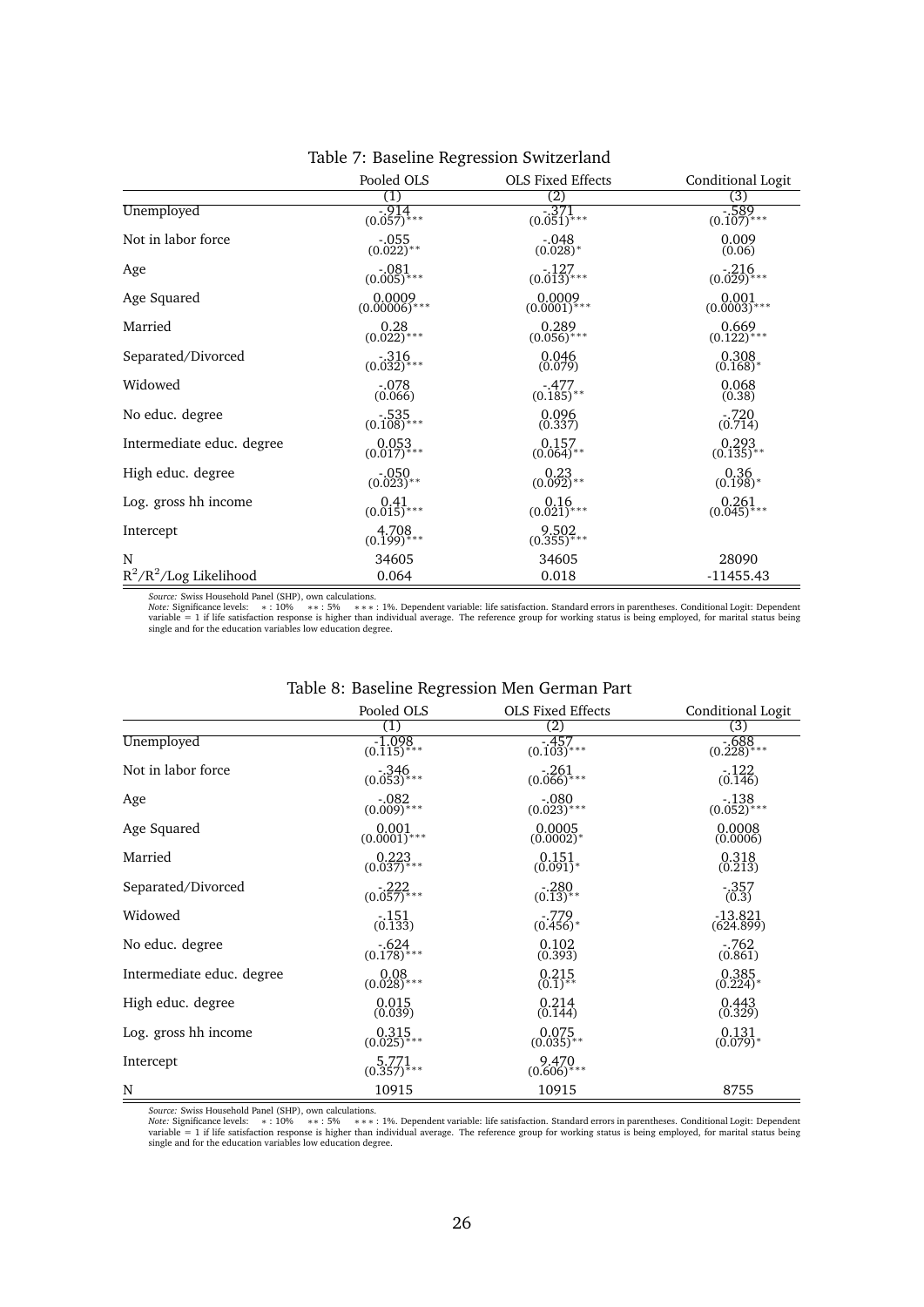|                           | Pooled OLS                     | <b>OLS Fixed Effects</b> | Conditional Logit      |
|---------------------------|--------------------------------|--------------------------|------------------------|
|                           | (1)                            | (2)                      | (3)                    |
| Unemployed                | $\frac{-1.306}{(0.142)^{***}}$ | $-648$<br>(0.136)***     | $-899$<br>(0.276)***   |
| Not in labor force        | $-291$<br>(0.08)***            | $-0.55$<br>(0.1)         | $-.020$<br>(0.196)     |
| Age                       | $-102$<br>(0.015)***           | $-221$<br>(0.038)***     | $-335$<br>(0.078)***   |
| Age Squared               | $0.001$<br>(0.0002)***         | $0.002$<br>(0.0004)***   | $0.003$<br>(0.0009)*** |
| Married                   | 0.296<br>$(0.065)$ ***         | 0.257<br>$(0.145)^*$     | 0.618<br>$(0.297)$ **  |
| Separated/Divorced        | $-449$<br>(0.094)***           | $-0.36$<br>(0.205)       | 0.387<br>(0.417)       |
| Widowed                   | 0.253<br>(0.352)               | $.461$<br>(0.691)        | $0.487$<br>$(1.349)$   |
| No educ. degree           | $0.351$<br>$(0.276)$           | $\frac{.456}{(1.410)}$   |                        |
| Intermediate educ. degree | $0.137$<br>(0.047)***          | $0.046$<br>$(0.172)$     | $0.146$<br>$(0.35)$    |
| High educ. degree         | $0.108$<br>(0.057)*            | $0.018$<br>$(0.227)$     | $.096$<br>(0.476)      |
| Log. gross hh income      | $0.49$<br>(0.042)***           | $0.146$<br>$(0.061)$ **  | $0.18$<br>$(0.126)$    |
| Intercept                 | $4.009$<br>(0.578)***          | 11.132<br>$(0.996)^{**}$ |                        |
| N                         | 4842                           | 4842                     | 3905                   |

### Table 9: Baseline Regression Men Latin Part

*Source: S*wiss Household Panel (SHP), own calculations.<br>*Note: S*ignificance levels: \* : 10% \* \* : 5% \* \* \* : 1%. Dependent variable: life satisfaction. Standard errors in parentheses. Conditional Logit: Depen

|                           | Pooled OLS                   | <b>OLS Fixed Effects</b>          | Conditional Logit                 |
|---------------------------|------------------------------|-----------------------------------|-----------------------------------|
|                           | (1)                          | (2)                               | (3)                               |
| Unemployed                | $\frac{-733}{(0.092)^{***}}$ | $\frac{-270}{(0.082)^{***}}$      | $-46\overline{5}$<br>(0.18)***    |
| Not in labor force        | $-086$<br>(0.032)***         | $-.055$<br>(0.039)                | $-.097$<br>(0.086)                |
| Age                       | $-0.002$<br>(0.008)***       | $-099$<br>$(0.022)***$            | $-175$<br>(0.049)***              |
| Age Squared               | $0.001$<br>(0.00009)***      | $0.0006$<br>(0.0002)**            | 0.0007<br>(0.0005)                |
| Married                   | $0.314$<br>$(0.036)$ ***     | 0.425<br>$(0.093)$ <sup>***</sup> | $1.128$<br>(0.217)***             |
| Separated/Divorced        | $-204$<br>$(0.049)$ ***      | $0.47$<br>$(0.13)$ ***            | $1.154$<br>(0.288)***             |
| Widowed                   | 0.031<br>(0.092)             | $-461$<br>(0.281)                 | 0.371<br>(0.609)                  |
| No educ. degree           | $-480$<br>(0.198)**          | $-429$<br>(0.693)                 | $-12.598$<br>(504.110)            |
| Intermediate educ. degree | $0.09$<br>(0.027)***         | 0.124<br>(0.101)                  | 0.227<br>(0.218)                  |
| High educ. degree         | $-.059$<br>(0.044)           | 0.281<br>$(0.156)^*$              | 0.349<br>(0.345)                  |
| Log. gross hh income      | $0.363$<br>(0.023)***        | $0.2$<br>(0.032)***               | 0.319<br>$(0.073)$ <sup>***</sup> |
| Intercept                 | $5.522$<br>(0.308)***        | $8.585$<br>(0.576)***             |                                   |
| N                         | 12813                        | 12813                             | 10359                             |

### Table 10: Baseline Regression Women German Part

*Source: '*Swiss Household Panel (SHP), own calculations.<br>*Note: 'S*ignificance levels: → \*: 10% → \*\*: 5% → \*\*: 1%. Dependent variable: life satisfaction. Standard errors in parentheses. Conditional Logit: Dependent<br>varia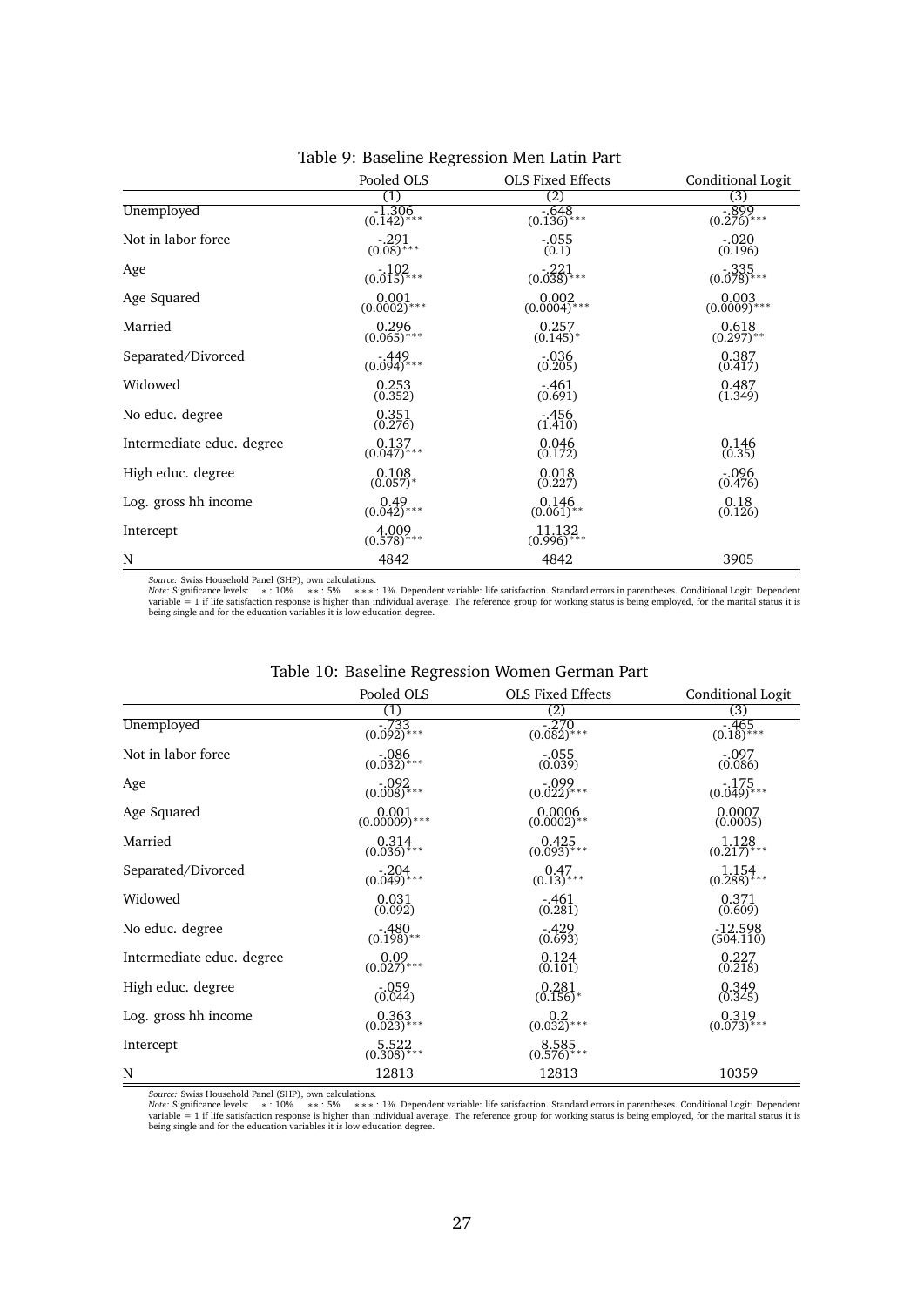|                           | Pooled OLS              | <b>OLS Fixed Effects</b>  | Conditional Logit          |
|---------------------------|-------------------------|---------------------------|----------------------------|
|                           | (1)                     | $\left( 2\right)$         | (3)                        |
| Unemployed                | $-710$<br>(0.123)***    | $\frac{-283}{(0.113)*}$   | $-486$<br>(0.214)**        |
| Not in labor force        | $0.155$<br>(0.049)***   | $\big(0.1\big)_{(0.066)}$ | $0.29$<br>$(0.126)$ **     |
| Age                       | $-093$<br>(0.014)***    | $-199$<br>(0.035)***      | $-335$<br>(0.068)***       |
| Age Squared               | $0.001$<br>(0.0002)***  | $0.002$<br>(0.0004)***    | $0.003$<br>(0.0008)***     |
| Married                   | 0.275<br>$(0.059)$ ***  | $0.297$<br>$(0.157)$ *    | 0.545<br>$(0.296)^*$       |
| Separated/Divorced        | $-512$<br>(0.077)***    | $\frac{.104}{(0.218)}$    | $-164$<br>(0.42)           |
| Widowed                   | $-422$<br>(0.148)***    | $-351$<br>(0.363)         | 0.288<br>(0.625)           |
| No educ. degree           | $-952$<br>(0.249)***    | $2.802$<br>(1.514)*       | $\frac{11.757}{(425.234)}$ |
| Intermediate educ. degree | $0.058$<br>$(0.045)$    | $0.107$<br>$(0.221)$      | $0.252$<br>$(0.46)$        |
| High educ. degree         | $0.005$<br>$(0.059)$    | $0.417$<br>$(0.314)$      | $0.92$<br>$(0.627)$        |
| Log. gross hh income      | $0.534$<br>$(0.039)***$ | $0.252$<br>(0.058)***     | $0.467$<br>$(0.116)***$    |
| Intercept                 | 3.581<br>$(0.508)$ ***  | $9.942$<br>$(0.927)***$   |                            |
| N                         | 6035                    | 6035                      | 5007                       |

# Table 11: Baseline Regression Women Latin Part

*Source: S*wiss Household Panel (SHP), own calculations.<br>*Note: S*ignificance levels: \* : 10% \* \* : 5% \* \* \* : 1%. Dependent variable: life satisfaction. Standard errors in parentheses. Conditional Logit: Depen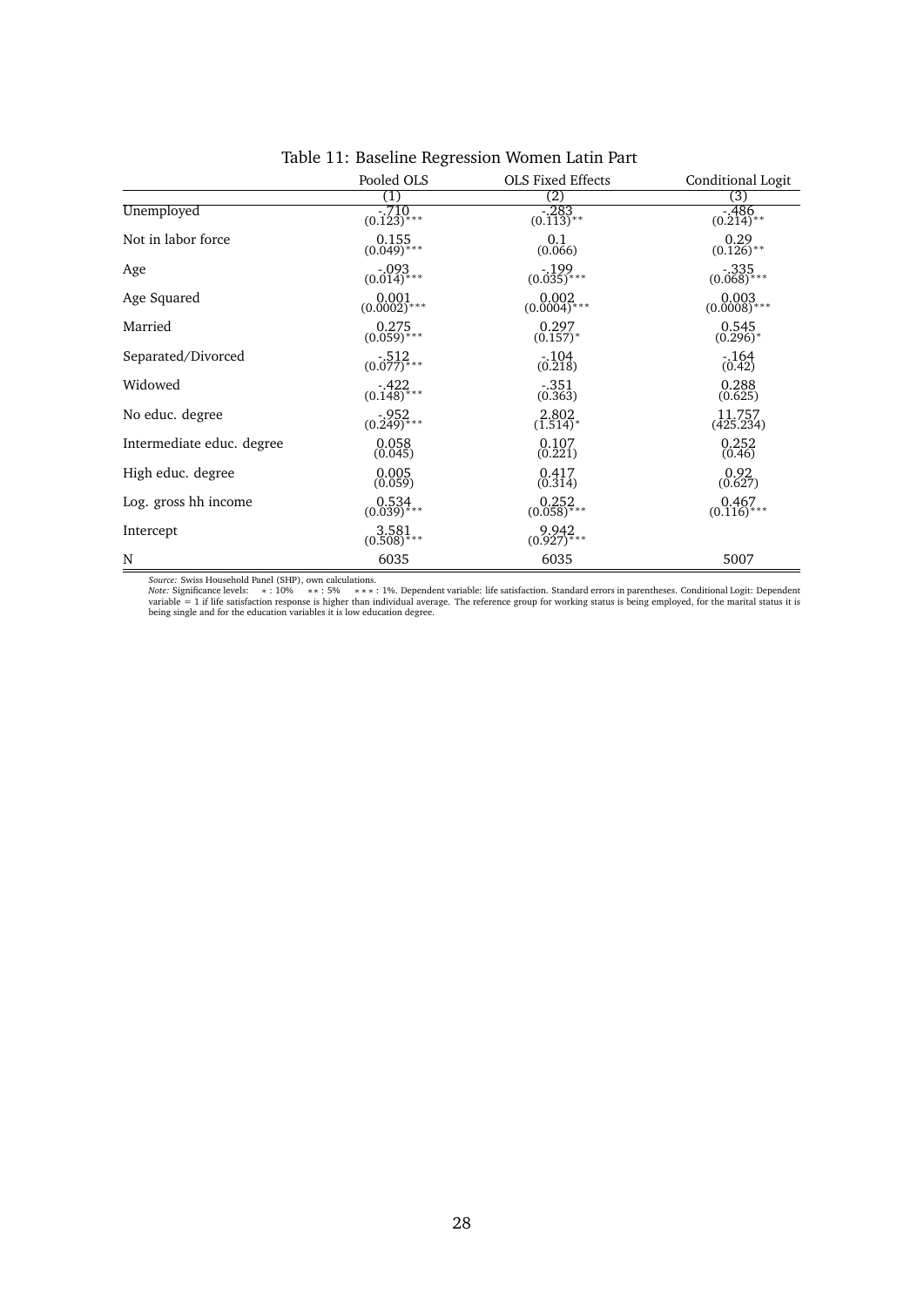|                           | $\theta_1$  |                       | $\theta_2$  |                       | $\theta_3$  |         |
|---------------------------|-------------|-----------------------|-------------|-----------------------|-------------|---------|
| Unemployed                | $-0.670*$   | (0.350)               | $-0.570**$  | (0.266)               | $-0.653***$ | (0.220) |
| Not in labor force        | $-1.167***$ | (0.215)               | $-0.962***$ | (0.170)               | $-0.674***$ | (0.134) |
| Age                       | $-0.080$    | (0.053)               | $-0.098**$  | (0.041)               | $-0.045$    | (0.031) |
| Age Squared               | $0.001*$    | (0.001)               | $0.001**$   | (0.000)               | 0.000       | (0.000) |
| Married                   | 0.001       | (0.280)               | $-0.009$    | (0.179)               | 0.161       | (0.134) |
| Separated/Divorced        | 0.498       | (0.323)               | $-0.659***$ | (0.216)               | $-0.386**$  | (0.171) |
| Widowed                   | 10.456      | (405.070)             | 5.337       | (220.873)             | 0.612       | (0.613) |
| No educ. degree           | 0.182       | (0.612)               | $-0.579$    | (0.454)               | $-0.684*$   | (0.399) |
| Intermediate educ. degree | $0.546**$   | (0.230)               | $0.540***$  | (0.154)               | 0.171       | (0.110) |
| High educ. degree         | 0.348       | (0.283)               | 0.321       | (0.200)               | $-0.027$    | (0.147) |
| Log. gross hh income      | $0.251*$    | (0.152)               | $0.287***$  | (0.106)               | $0.358***$  | (0.083) |
| Intercept                 | 2.585       | (2.233)               | 2.260       | (1.523)               | 0.002       | (1.190) |
|                           |             | $\overline{\theta}_4$ |             | $\overline{\theta_5}$ | $\theta_6$  |         |
| Unemployed                | $-0.814***$ | (0.167)               | $-0.916***$ | (0.154)               | $-0.671***$ | (0.148) |
| Not in labor force        | $-0.479***$ | (0.104)               | $-0.423***$ | (0.094)               | $-0.176**$  | (0.082) |
| Age                       | $-0.045**$  | (0.022)               | $-0.052***$ | (0.019)               | $-0.080***$ | (0.016) |
| Age Squared               | 0.000       | (0.000)               | $0.001**$   | (0.000)               | $0.001***$  | (0.000) |
| Married                   | $0.332***$  | (0.095)               | $0.358***$  | (0.082)               | $0.457***$  | (0.068) |
| Separated/Divorced        | $-0.345***$ | (0.126)               | $-0.316***$ | (0.113)               | $-0.215**$  | (0.102) |
| Widowed                   | 0.043       | (0.368)               | 0.155       | (0.357)               | $0.563*$    | (0.332) |
| No educ. degree           | $-0.278$    | (0.326)               | $-0.437$    | (0.288)               | $-0.392$    | (0.266) |
| Intermediate educ. degree | $0.370***$  | (0.078)               | $0.274***$  | (0.067)               | $0.192***$  | (0.057) |
| High educ. degree         | $0.306***$  | (0.112)               | $0.229**$   | (0.097)               | $0.201**$   | (0.080) |
| Log. gross hh income      | $0.484***$  | (0.062)               | $0.434***$  | (0.052)               | $0.295***$  | (0.043) |
| Intercept                 | $-2.267***$ | (0.871)               | $-2.096***$ | (0.735)               | $-1.135*$   | (0.599) |
|                           |             | $\theta_7$            |             | $\theta_8$            |             |         |
| Unemployed                | $-0.432**$  | (0.185)               | $-0.447$    | (0.284)               |             |         |
| Not in labor force        | $-0.081$    | (0.083)               | $-0.072$    | (0.099)               |             |         |
| Age                       | $-0.103***$ | (0.016)               | $-0.069***$ | (0.018)               |             |         |
| Age Squared               | $0.001***$  | (0.000)               | $0.001***$  | (0.000)               |             |         |
| Married                   | $0.350***$  | (0.069)               | $0.383***$  | (0.083)               |             |         |
| Separated/Divorced        | $-0.008$    | (0.109)               | 0.056       | (0.129)               |             |         |
| Widowed                   | 0.078       | (0.283)               | 0.338       | (0.298)               |             |         |
| No educ. degree           | $-0.295$    | (0.294)               | $-0.207$    | (0.365)               |             |         |
| Intermediate educ. degree | $0.145**$   | (0.057)               | $-0.092$    | (0.064)               |             |         |
| High educ. degree         | $0.129*$    | (0.078)               | $-0.339***$ | (0.093)               |             |         |
| Log. gross hh income      | $0.134***$  | (0.040)               | $-0.043$    | (0.046)               |             |         |
| Intercept                 | $-0.512$    | (0.573)               | $-0.157$    | (0.663)               |             |         |
|                           |             |                       |             |                       |             |         |
| N                         |             | 10915                 |             |                       |             |         |
| Log-likelihood            |             | $-15094.521$          |             |                       |             |         |

Table 12: *Generalized Ordered Probit Men German Part*

*Note:* Significance levels: \*: 10% \*\*: 5% \*\*\*: 1%. Dependent variable: life satisfaction. Standard errors in parentheses. The reference group for working status is being employed, for the marital status it is being single and for the education variables it is low education degree.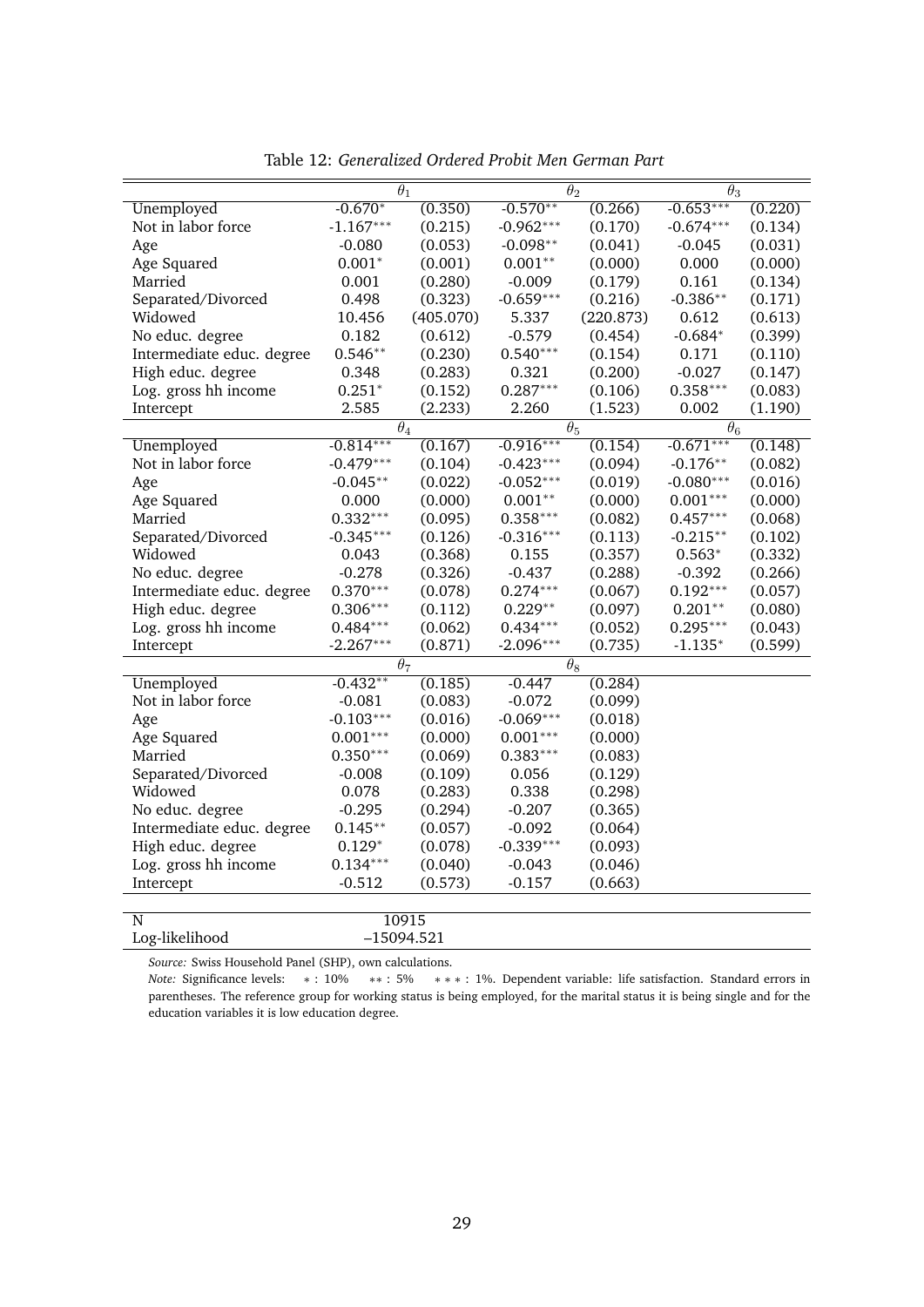|                           |             | $\theta_1$            |             | $\theta_2$            |             | $\theta_3$            |  |
|---------------------------|-------------|-----------------------|-------------|-----------------------|-------------|-----------------------|--|
| Unemployed                | $-1.039**$  | (0.454)               | $-0.515*$   | (0.305)               | $-0.872***$ | (0.225)               |  |
| Not in labor force        | $-0.189$    | (0.296)               | $-0.262$    | (0.228)               | $-0.405**$  | (0.179)               |  |
| Age                       | $-0.177***$ | (0.069)               | $-0.140***$ | (0.050)               | $-0.118***$ | (0.043)               |  |
| Age Squared               | $0.002**$   | (0.001)               | $0.002***$  | (0.001)               | $0.001***$  | (0.000)               |  |
| Married                   | $0.584**$   | (0.293)               | 0.202       | (0.222)               | 0.230       | (0.191)               |  |
| Separated/Divorced        | $-0.189$    | (0.339)               | $-0.665**$  | (0.269)               | $-0.596***$ | (0.230)               |  |
| Widowed                   | 2.770       | (570.999)             | $-9.305$    | (2133.897)            | 4.254       | (410.408)             |  |
| No educ. degree           | $-10.900$   | (286.805)             | 0.000       | (0.000)               | 4.172       | (221.591)             |  |
| Intermediate educ. degree | 0.242       | (0.213)               | $0.390**$   | (0.174)               | 0.203       | (0.141)               |  |
| High educ. degree         | $0.604*$    | (0.319)               | $0.644**$   | (0.254)               | $0.435**$   | (0.202)               |  |
| Log. gross hh income      | 0.122       | (0.187)               | $0.343**$   | (0.135)               | $0.417***$  | (0.109)               |  |
| Intercept                 | 5.486**     | (2.676)               | 1.853       | (1.851)               | 0.255       | (1.469)               |  |
|                           |             | $\overline{\theta_4}$ |             | $\overline{\theta_5}$ |             | $\overline{\theta_6}$ |  |
| Unemployed                | $-1.089***$ | (0.185)               | $-0.896***$ | (0.180)               | $-0.892***$ | (0.181)               |  |
| Not in labor force        | $-0.237*$   | (0.139)               | -0.140      | (0.124)               | $-0.051$    | (0.110)               |  |
| Age                       | $-0.135***$ | (0.033)               | $-0.116***$ | (0.028)               | $-0.104***$ | (0.025)               |  |
| Age Squared               | $0.001***$  | (0.000)               | $0.001***$  | (0.000)               | $0.001***$  | (0.000)               |  |
| Married                   | $0.350**$   | (0.145)               | $0.487***$  | (0.128)               | $0.476***$  | (0.110)               |  |
| Separated/Divorced        | $-0.377**$  | (0.183)               | $-0.254$    | (0.167)               | $-0.166$    | (0.151)               |  |
| Widowed                   | $-7.015$    | (5442.065)            | 5.096       | (573.204)             | 0.956       | (0.597)               |  |
| No educ. degree           | $-8.840$    | (224.563)             | 5.997       | (326.968)             | $1.757**$   | (0.714)               |  |
| Intermediate educ. degree | $0.424***$  | (0.107)               | $0.418***$  | (0.095)               | $0.144*$    | (0.083)               |  |
| High educ. degree         | $0.597***$  | (0.149)               | $0.474***$  | (0.128)               | $0.259**$   | (0.109)               |  |
| Log. gross hh income      | $0.542***$  | (0.084)               | $0.540***$  | (0.074)               | $0.397***$  | (0.065)               |  |
| Intercept                 | $-1.639$    | (1.158)               | $-2.516**$  | (1.011)               | $-2.022**$  | (0.875)               |  |
|                           |             | $\theta_7$            |             | $\theta_8$            |             |                       |  |
| Unemployed                | $-0.636***$ | (0.229)               | 0.319       | (0.243)               |             |                       |  |
| Not in labor force        | $-0.035$    | (0.113)               | $-0.132$    | (0.138)               |             |                       |  |
| Age                       | $-0.137***$ | (0.025)               | $-0.118***$ | (0.029)               |             |                       |  |
| Age Squared               | $0.002***$  | (0.000)               | $0.001***$  | (0.000)               |             |                       |  |
| Married                   | $0.218*$    | (0.111)               | $0.283**$   | (0.127)               |             |                       |  |
| Separated/Divorced        | 0.015       | (0.160)               | 0.110       | (0.185)               |             |                       |  |
| Widowed                   | 0.219       | (0.547)               | 0.274       | (0.693)               |             |                       |  |
| No educ. degree           | 0.455       | (0.493)               | 0.721       | (0.502)               |             |                       |  |
| Intermediate educ. degree | $0.147*$    | (0.083)               | $-0.124$    | (0.093)               |             |                       |  |
| High educ. degree         | 0.133       | (0.109)               | $-0.346***$ | (0.125)               |             |                       |  |
| Log. gross hh income      | $0.190***$  | (0.067)               | $-0.053$    | (0.079)               |             |                       |  |
| Intercept                 | $-0.566$    | (0.904)               | 1.286       | (1.059)               |             |                       |  |
|                           |             |                       |             |                       |             |                       |  |
| N                         |             | 4842                  |             |                       |             |                       |  |
| Log-likelihood            |             | $-6917.196$           |             |                       |             |                       |  |

Table 13: *Generalized Ordered Probit Men Latin Part*

*Note:* Significance levels: \*: 10% \*\*: 5% \*\*\*: 1%. Dependent variable: life satisfaction. Standard errors in parentheses. The reference group for working status is being employed, for the marital status it is being single and for the education variables it is low education degree.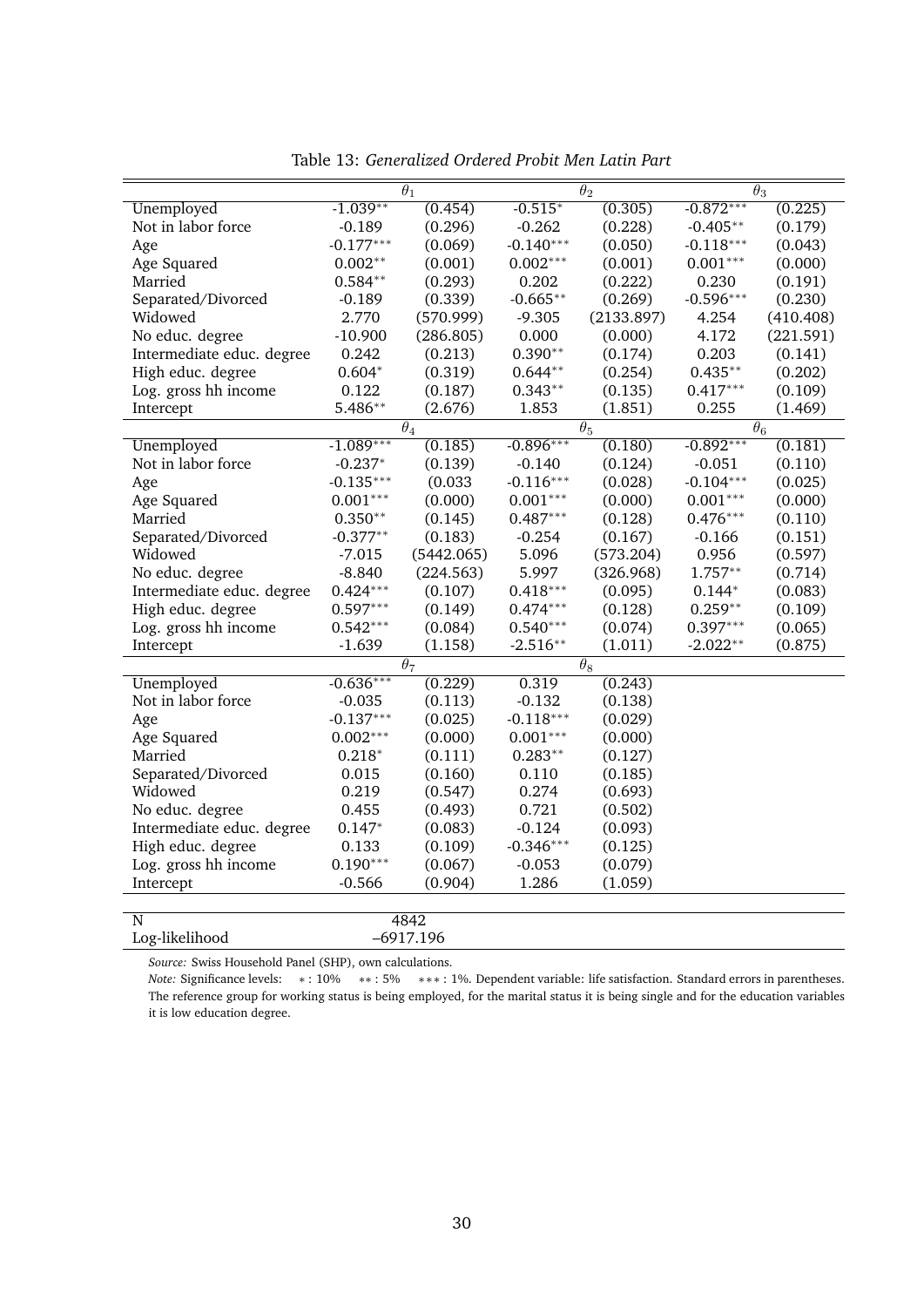|                           | $\theta_1$            |         |             | $\theta_2$            |             | $\overline{\theta_3}$ |
|---------------------------|-----------------------|---------|-------------|-----------------------|-------------|-----------------------|
| Unemployed                | $-0.111$              | (0.328) | $-0.440*$   | (0.233)               | $-0.672***$ | (0.185)               |
| Not in labor force        | $-0.077$              | (0.189) | $-0.419***$ | (0.133)               | $-0.456***$ | (0.108)               |
| Age                       | $-0.166**$            | (0.069) | $-0.048$    | (0.042)               | $-0.116***$ | (0.034)               |
| Age Squared               | $0.002**$             | (0.001) | 0.001       | (0.000)               | $0.001***$  | (0.000)               |
| Married                   | $0.518**$             | (0.246) | 0.159       | (0.174)               | $0.587***$  | (0.132)               |
| Separated/Divorced        | $0.581*$              | (0.298) | $-0.391**$  | (0.195)               | $-0.114$    | (0.152)               |
| Widowed                   | 0.944                 | (0.610) | $-0.497$    | (0.336)               | 0.001       | (0.283)               |
| No educ. degree           | $-3.977***$           | (0.992) | $-13.352$   | (20956.231)           | 7.391       | (13403.935)           |
| Intermediate educ. degree | $-0.007$              | (0.206) | 0.132       | (0.136)               | 0.099       | (0.111)               |
| High educ. degree         | 0.012                 | (0.289) | $-0.212$    | (0.195)               | $-0.112$    | (0.170)               |
| Log. gross hh income      | $0.838***$            | (0.126) | $0.577***$  | (0.090)               | $0.518***$  | (0.079)               |
| Intercept                 | $-1.870$              | (1.930) | $-2.073*$   | (1.258)               | $-0.438$    | (1.076)               |
|                           | $\overline{\theta_4}$ |         |             | $\overline{\theta_5}$ |             | $\overline{\theta_6}$ |
| Unemployed                | $-0.612***$           | (0.132) | $-0.484***$ | (0.123)               | $-0.451***$ | (0.114)               |
| Not in labor force        | $-0.245***$           | (0.071) | $-0.201***$ | (0.061)               | $-0.061$    | (0.049)               |
| Age                       | $-0.106***$           | (0.021) | $-0.101***$ | (0.018)               | $-0.082***$ | (0.015)               |
| Age Squared               | $0.001***$            | (0.000) | $0.001***$  | (0.000)               | $0.001***$  | (0.000)               |
| Married                   | $0.537***$            | (0.092) | $0.526***$  | (0.080)               | $0.460***$  | (0.070)               |
| Separated/Divorced        | $-0.033$              | (0.112) | 0.040       | (0.102)               | 0.028       | (0.093)               |
| Widowed                   | $-0.014$              | (0.193) | $-0.057$    | (0.177)               | $-0.048$    | (0.166)               |
| No educ. degree           | $-0.273$              | (0.428) | $-0.135$    | (0.405)               | $-0.206$    | (0.351)               |
| Intermediate educ. degree | $0.281***$            | (0.074) | $0.161**$   | (0.063)               | $0.162***$  | (0.054)               |
| High educ. degree         | 0.126                 | (0.124) | 0.163       | (0.111)               | 0.011       | (0.090)               |
| Log. gross hh income      | $0.528***$            | (0.052) | $0.499***$  | (0.045)               | $0.350***$  | (0.038)               |
| Intercept                 | $-1.552**$            | (0.725) | $-1.808***$ | (0.622)               | $-1.490***$ | (0.519)               |
|                           | $\theta_7$            |         |             | $\theta_8$            |             |                       |
| Unemployed                | $-0.061$              | (0.123) | $-0.090$    | (0.159)               |             |                       |
| Not in labor force        | 0.046                 | (0.045) | 0.007       | (0.051)               |             |                       |
| Age                       | $-0.061***$           | (0.015) | $-0.059***$ | (0.016)               |             |                       |
| Age Squared               | $0.001***$            | (0.000) | $0.001***$  | (0.000)               |             |                       |
| Married                   | $0.428***$            | (0.067) | $0.379***$  | (0.076)               |             |                       |
| Separated/Divorced        | $-0.006$              | (0.094) | 0.129       | (0.105)               |             |                       |
| Widowed                   | 0.039                 | (0.167) | $0.406**$   | (0.174)               |             |                       |
| No educ. degree           | $-0.074$              | (0.367) | 0.438       | (0.381)               |             |                       |
| Intermediate educ. degree | 0.056                 | (0.051) | $-0.059$    | (0.056)               |             |                       |
| High educ. degree         | 0.037                 | (0.083) | $-0.139$    | (0.095)               |             |                       |
| Log. gross hh income      | $0.168***$            | (0.036) | $-0.006$    | (0.040)               |             |                       |
| Intercept                 | $-1.474***$           | (0.487) | $-0.647$    | (0.534)               |             |                       |
|                           |                       |         |             |                       |             |                       |
| N                         | 12813                 |         |             |                       |             |                       |
| Log-likelihood            | $-18135.305$          |         |             |                       |             |                       |

Table 14: *Generalized Ordered Probit Women German Part*

*Note:* Significance levels: \*: 10% \*\*: 5% \*\*\*: 1%. Dependent variable: life satisfaction. Standard errors in parentheses. The reference group for working status is being employed, for the marital status it is being single and for the education variables it is low education degree.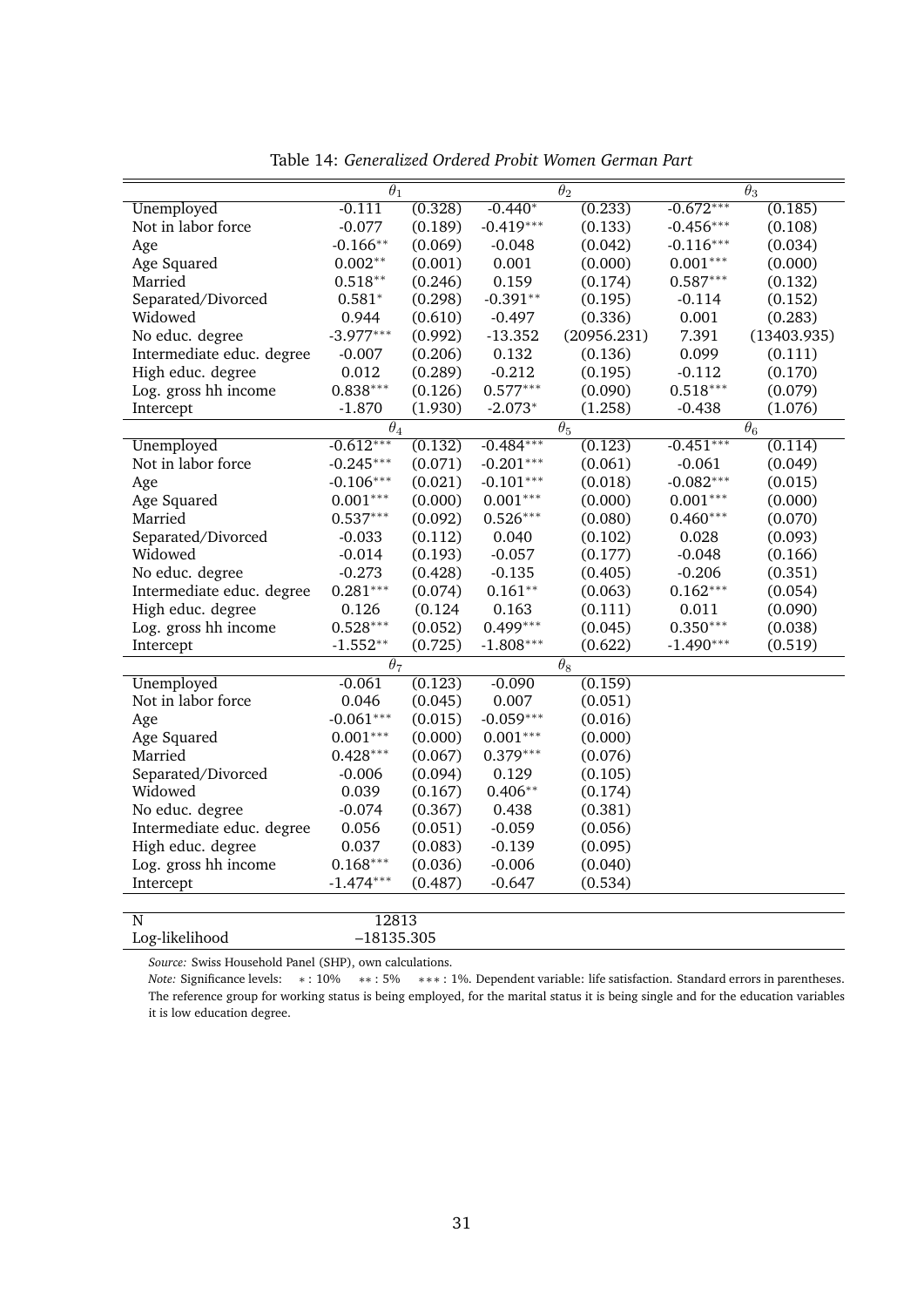|                           | $\theta_1$  |         | $\theta_2$      |         | $\theta_3$            |         |
|---------------------------|-------------|---------|-----------------|---------|-----------------------|---------|
| Unemployed                | $-0.658**$  | (0.282) | $-0.700***$     | (0.223) | $-0.579***$           | (0.198) |
| Not in labor force        | $-0.067$    | (0.186) | $-0.190$        | (0.144) | $-0.096$              | (0.122) |
| Age                       | $-0.124*$   | (0.074) | $-0.220***$     | (0.052) | $-0.141***$           | (0.039) |
| Age Squared               | 0.001       | (0.001) | $0.002***$      | (0.001) | $0.001^{***}\,$       | (0.000) |
| Married                   | 0.211       | (0.227) | $0.325*$        | (0.186) | $0.441***$            | (0.158) |
| Separated/Divorced        | $-0.077$    | (0.228) | $-0.186$        | (0.199) | $-0.205$              | (0.174) |
| Widowed                   | 0.008       | (0.413) | 0.049           | (0.367) | 0.044                 | (0.331) |
| No educ. degree           | $-1.219**$  | (0.513) | $-0.978**$      | (0.450) | $-1.114***$           | (0.388) |
| Intermediate educ. degree | $-0.111$    | (0.174) | 0.076           | (0.141) | 0.099                 | (0.121) |
| High educ. degree         | $0.589*$    | (0.315) | 0.177           | (0.219) | 0.059                 | (0.185) |
| Log. gross hh income      | $0.519***$  | (0.134) | $0.501***$      | (0.111) | $0.486***$            | (0.092) |
| Intercept                 | 0.282       | (2.019) | 2.304           | (1.564) | 0.204                 | (1.259) |
|                           | $\theta_4$  |         | $\theta_5$      |         | $\overline{\theta}_6$ |         |
| Unemployed                | $-0.462***$ | (0.157) | $-0.285*$       | (0.147) | $-0.228*$             | (0.134) |
| Not in labor force        | $-0.040$    | (0.089) | 0.058           | (0.078) | $0.151**$             | (0.067) |
| Age                       | $-0.083***$ | (0.028) | $-0.084***$     | (0.025) | $-0.096***$           | (0.022) |
| Age Squared               | $0.001***$  | (0.000) | $0.001^{***}\,$ | (0.000) | $0.001^{***}\,$       | (0.000) |
| Married                   | $0.288**$   | (0.123) | $0.343***$      | (0.111) | $0.381***$            | (0.099) |
| Separated/Divorced        | $-0.460***$ | (0.145) | $-0.455***$     | (0.137) | $-0.440***$           | (0.130) |
| Widowed                   | $-0.171$    | (0.255) | $-0.432**$      | (0.220) | $-0.606***$           | (0.200) |
| No educ. degree           | $-0.646*$   | (0.350) | $-1.130***$     | (0.341) | $-0.880**$            | (0.354) |
| Intermediate educ. degree | $0.241**$   | (0.094) | $0.178**$       | (0.086) | 0.056                 | (0.079) |
| High educ. degree         | 0.129       | (0.148) | 0.178           | (0.138) | 0.032                 | (0.122) |
| Log. gross hh income      | $0.576***$  | (0.067) | $0.514***$      | (0.060) | $0.405***$            | (0.053) |
| Intercept                 | $-2.782***$ | (0.918) | $-2.492***$     | (0.824) | $-1.957***$           | (0.724) |
|                           | $\theta_7$  |         | $\theta_8$      |         |                       |         |
| Unemployed                | $-0.430**$  | (0.171) | $-0.381*$       | (0.230) |                       |         |
| Not in labor force        | $0.258***$  | (0.066) | $0.312***$      | (0.074) |                       |         |
| Age                       | $-0.110***$ | (0.022) | $-0.092***$     | (0.024) |                       |         |
| Age Squared               | $0.001***$  | (0.000) | $0.001***$      | (0.000) |                       |         |
| Married                   | $0.393***$  | (0.099) | $0.328***$      | (0.110) |                       |         |
| Separated/Divorced        | $-0.218$    | (0.141) | $-0.282*$       | (0.160) |                       |         |
| Widowed                   | $-0.450**$  | (0.222) | $-0.475*$       | (0.255) |                       |         |
| No educ. degree           | $-0.418$    | (0.396) | $-0.391$        | (0.433) |                       |         |
| Intermediate educ. degree | 0.049       | (0.081) | $-0.265***$     | (0.089) |                       |         |
| High educ. degree         | 0.086       | (0.115) | $-0.276**$      | (0.124) |                       |         |
| Log. gross hh income      | $0.275***$  | (0.057) | $0.133**$       | (0.065) |                       |         |
| Intercept                 | $-1.753**$  | (0.749) | $-1.144$        | (0.845) |                       |         |
|                           |             |         |                 |         |                       |         |
| N                         | 6035        |         |                 |         |                       |         |
| Log-likelihood            | $-9105.389$ |         |                 |         |                       |         |

Table 15: *Generalized Ordered Probit Women Latin Part*

*Note:* Significance levels: \*: 10% \*\*: 5% \*\*\*: 1%. Dependent variable: life satisfaction. Standard errors in parentheses. The reference group for working status is being employed, for the marital status it is being single and for the education variables it is low education degree.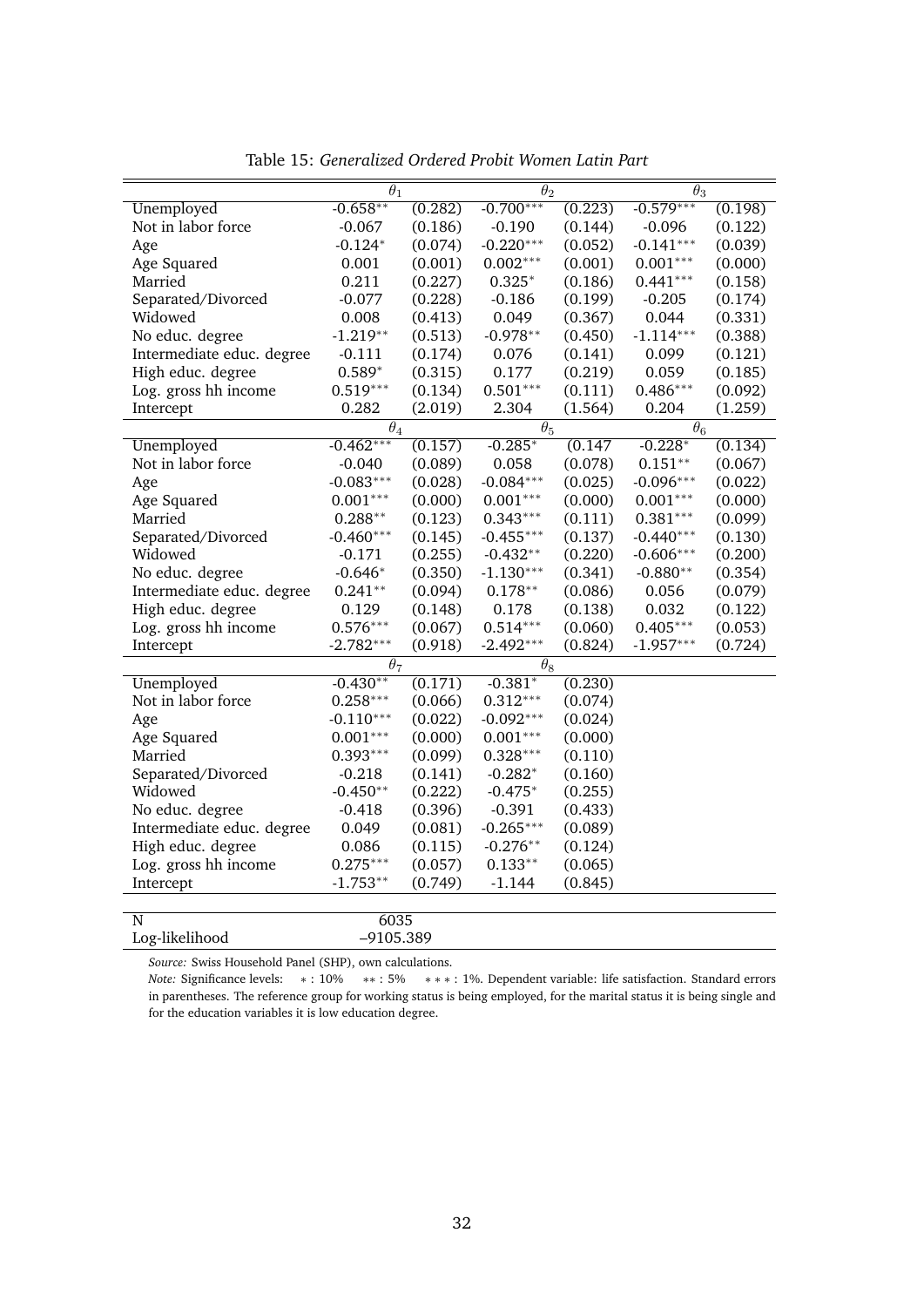|                    | Pooled OLS<br><b>OLS Fixed Effects</b><br>Conditional Logit |                           |                                |  |
|--------------------|-------------------------------------------------------------|---------------------------|--------------------------------|--|
| German Men         |                                                             |                           |                                |  |
| Unemployed         | $-1.941$<br>$(0.162)$ ***                                   | $-1.165$<br>$(0.144)$ *** | $\frac{-1.051}{(0.235)^{***}}$ |  |
| Not in labor force | $-.313$<br>$(0.075)$ ***                                    | $-.395$<br>$(0.091)$ ***  | $-.311$<br>$(0.142)$ **        |  |
| N                  | 10915                                                       | 10915                     | 9219                           |  |
| <b>Latin Men</b>   |                                                             |                           |                                |  |
| Unemployed         | $-2.398$<br>$(0.199)$ ***                                   | $-1.315$<br>$(0.188)$ *** | $-1.308$<br>$(0.287)$ ***      |  |
| Not in labor force | $-.226$<br>$(0.112)$ <sup>**</sup>                          | 0.095<br>(0.139)          | $-.006$<br>(0.195)             |  |
| N                  | 4842                                                        | 4842                      | 4147                           |  |
| German Women       |                                                             |                           |                                |  |
| Unemployed         | $-1.408$<br>$(0.13)$ ***                                    | $-0.962$<br>$(0.118)$ *** | $-.854$<br>$(0.177)$ ***       |  |
| Not in labor force | 0.177<br>$(0.045)$ ***                                      | $-.051$<br>(0.055)        | $-.083$<br>(0.083)             |  |
| N                  | 12813                                                       | 12813                     | 10752                          |  |
| <b>Latin Women</b> |                                                             |                           |                                |  |
| Unemployed         | $-1.980$<br>$(0.167)$ ***                                   | $-1.308$<br>$(0.152)$ *** | $-1.166$<br>$(0.225)$ ***      |  |
| Not in labor force | 0.215<br>$(0.067)$ ***                                      | $-.026$<br>(0.088)        | 0.041<br>(0.12)                |  |
| N                  | 6035                                                        | 6035                      | 5180                           |  |

### Table 16: Satisfaction with Financial Situation as Dependent Variable

Source: Swiss Household Panel (SHP), own calculations.<br>*Note: S*ignificance levels: → : 10% → \* : 5% → \* : 1%. Standard errors in parentheses. Conditional Logit: Dependent variable = 1 if satisfaction<br>response higher than

|                     | Pooled OLS                | <b>OLS Fixed Effects</b>           | Conditional Logit        |
|---------------------|---------------------------|------------------------------------|--------------------------|
| <b>German Men</b>   |                           |                                    |                          |
| Unemployed          | $-.690$<br>$(0.136)$ ***  | $-.059$<br>(0.123)                 | $-.062$<br>(0.224)       |
| Not in labor force  | $-.897$<br>$(0.062)$ ***  | $-432$<br>$(0.078)$ <sup>***</sup> | $-.478$<br>$(0.143)$ *** |
| N                   | 10915                     | 10915                              | 9061                     |
| <b>Latin Men</b>    |                           |                                    |                          |
| Unemployed          | $-.370$<br>$(0.163)$ **   | 0.01<br>(0.151)                    | 0.169<br>(0.265)         |
| Not in labor force  | $-1.024$<br>$(0.092)$ *** | 0.033<br>(0.112)                   | $-.087$<br>(0.199)       |
| N                   | 4842                      | 4842                               | 3994                     |
| <b>German Women</b> |                           |                                    |                          |
| Unemployed          | $-105$<br>(0.113)         | 0.191<br>$(0.101)^*$               | 0.261<br>(0.17)          |
| Not in labor force  | $-.291$<br>$(0.039)$ ***  | $-.074$<br>(0.048)                 | 0.021<br>(0.083)         |
| N                   | 12813                     | 12813                              | 10722                    |
| <b>Latin Women</b>  |                           |                                    |                          |
| Unemployed          | $-266$<br>$(0.152)^{*}$   | $-148$<br>(0.134)                  | $-164$<br>(0.21)         |
| Not in labor force  | $-0.424$<br>$(0.061)$ *** | $-142$<br>$(0.077)*$               | $-142$<br>(0.123)        |
| N                   | 6035                      | 6035                               | 5071                     |

### Table 17: Satisfaction with Health as Dependent Variable

*Source:* Swiss Household Panel (SHP), own calculations.

Note: Significance levels: \* : 10% \*\* : 5% \*\* \* : 1%. Standard errors in parentheses. Conditional Logit: Dependent variable = 1 if satisfaction<br>response higher than individual average. Additional control va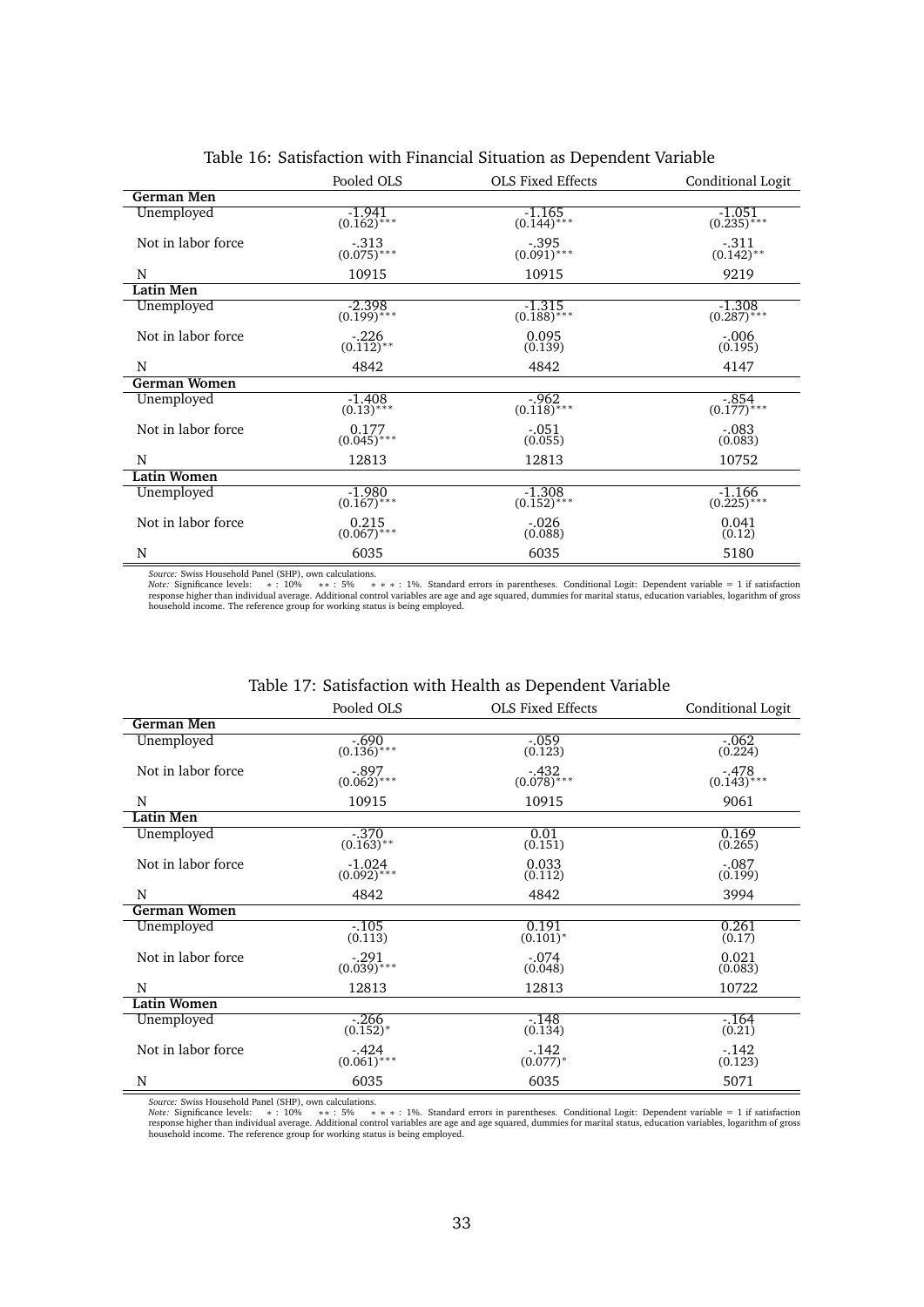|                     | Pooled OLS              | <b>OLS Fixed Effects</b> | Conditional Logit   |
|---------------------|-------------------------|--------------------------|---------------------|
| German Men          |                         |                          |                     |
| Unemployed          | $-.060$<br>(0.157)      | $-.032$<br>(0.138)       | $-.009$<br>(0.224)  |
| Not in labor force  | 0.1<br>(0.072)          | $-117$<br>(0.087)        | $-0.042$<br>(0.139) |
| N                   | 10915                   | 10915                    | 9442                |
| <b>Latin Men</b>    |                         |                          |                     |
| Unemployed          | $-165$<br>(0.209)       | 0.045<br>(0.181)         | $-.002$<br>(0.256)  |
| Not in labor force  | 0.028<br>(0.118)        | 0.101<br>(0.134)         | 0.256<br>(0.192)    |
| N                   | 4842                    | 4842                     | 4176                |
| <b>German Women</b> |                         |                          |                     |
| Unemployed          | 0.032<br>(0.112)        | 0.002<br>(0.101)         | 0.184<br>(0.171)    |
| Not in labor force  | 0.202<br>$(0.039)$ ***  | 0.033<br>(0.048)         | 0.084<br>(0.082)    |
| N                   | 12813                   | 12813                    | 10950               |
| <b>Latin Women</b>  |                         |                          |                     |
| Unemployed          | $-432$<br>$(0.157)$ *** | 0.051<br>(0.14)          | 0.176<br>(0.212)    |
| Not in labor force  | 0.108<br>$(0.063)^*$    | 0.028<br>(0.081)         | 0.051<br>(0.121)    |
| N                   | 6035                    | 6035                     | 5179                |

### Table 18: Satisfaction with Democracy as Dependent Variable

Source: Swiss Household Panel (SHP), own calculations.<br>*Note: S*ignificance levels: → : 10% → \* : 5% → \* : 1%. Standard errors in parentheses. Conditional Logit: Dependent variable = 1 if satisfaction<br>response higher than

### Table 19: Depression as Dependent Variable

|                     | Pooled OLS<br><b>OLS Fixed Effects</b> |                                  | Conditional Logit       |
|---------------------|----------------------------------------|----------------------------------|-------------------------|
| German Men          |                                        |                                  |                         |
| Unemployed          | 1.010<br>$(0.152)$ <sup>***</sup>      | 0.347<br>$(0.138)$ <sup>**</sup> | 0.378<br>$(0.221)^*$    |
| Not in labor force  | 0.631<br>$(0.07)$ ***                  | 0.09<br>(0.087)                  | $-.010$<br>(0.142)      |
| N                   | 10915                                  | 10915                            | 8586                    |
| Latin Men           |                                        |                                  |                         |
| Unemployed          | 1.023<br>$(0.208)$ ***                 | 0.318<br>$(0.191)^*$             | 0.285<br>(0.275)        |
| Not in labor force  | 0.614<br>$(0.117)$ ***                 | 0.151<br>(0.141)                 | 0.057<br>(0.209)        |
| N                   | 4842                                   | 4842                             | 3749                    |
| <b>German Women</b> |                                        |                                  |                         |
| Unemployed          | 1.051<br>$(0.129)$ ***                 | 0.449<br>$(0.117)$ ***           | 0.445<br>$(0.169)$ ***  |
| Not in labor force  | 0.202<br>$(0.045)$ ***                 | 0.022<br>(0.055)                 | 0.031<br>(0.083)        |
| N                   | 12813                                  | 12813                            | 10721                   |
| Latin Women         |                                        |                                  |                         |
| Unemployed          | $\frac{0.679}{(0.189)^{***}}$          | 0.214<br>(0.169)                 | 0.029<br>(0.207)        |
| Not in labor force  | 0.118<br>(0.075)                       | $-.109$<br>(0.098)               | $-.251$<br>$(0.123)$ ** |
| N                   | 6035                                   | 6035                             | 5134                    |

*Source:* Swiss Household Panel (SHP), own calculations.

Note: Significance levels: \* : 10% \*\* : 5% \*\* \* : 1%. Standard errors in parentheses. Conditional Logit: Dependent variable = 1 if satisfaction<br>response higher than individual average. Additional control va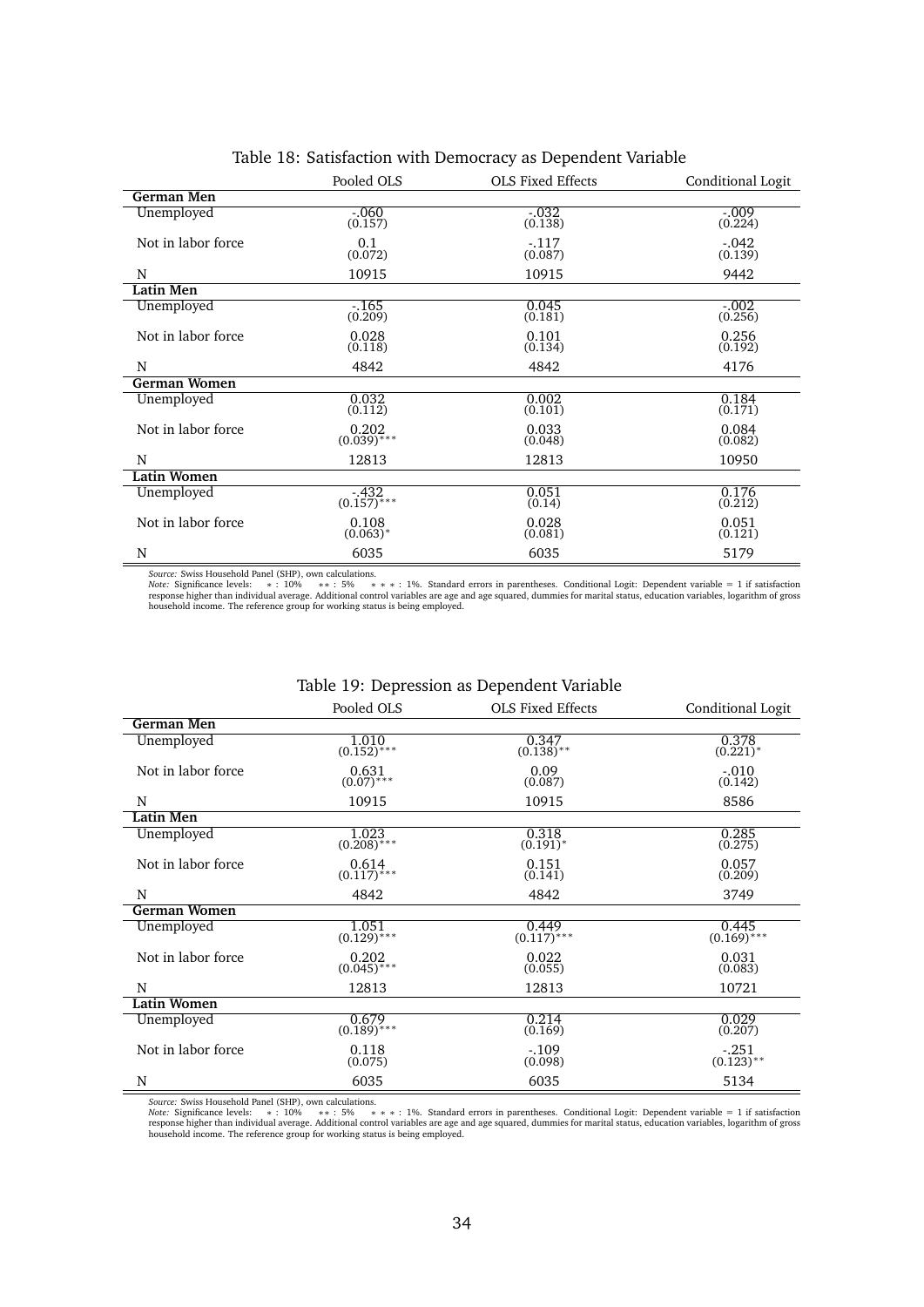|                     | Pooled OLS               | <b>OLS Fixed Effects</b><br>Conditional Logit |                               |  |  |
|---------------------|--------------------------|-----------------------------------------------|-------------------------------|--|--|
| German Men          |                          |                                               |                               |  |  |
| Unemployed          | $\frac{1.166}{(0.2)***}$ | $\frac{1.310}{(0.187)***}$                    | $\frac{1.067}{(0.239)^{***}}$ |  |  |
| Not in labor force  | 0.944<br>$(0.092)$ ***   | 0.828<br>$(0.119)$ <sup>***</sup>             | $0.817$<br>(0.149)***         |  |  |
| N                   | 10915                    | 10915                                         | 9416                          |  |  |
| <b>Latin Men</b>    |                          |                                               |                               |  |  |
| Unemployed          | 1.090<br>$(0.241)$ ***   | 1.521<br>$(0.245)$ ***                        | 0.848<br>$(0.264)$ ***        |  |  |
| Not in labor force  | 1.241<br>$(0.136)$ ***   | 1.016<br>$(0.181)$ <sup>***</sup>             | 0.765<br>$(0.203)$ ***        |  |  |
| N                   | 4842                     | 4842                                          | 4184                          |  |  |
| <b>German Women</b> |                          |                                               |                               |  |  |
| Unemployed          | 1.128<br>$(0.154)$ ***   | 0.925<br>$(0.148)$ ***                        | 0.801<br>$(0.177)$ ***        |  |  |
| Not in labor force  | 0.519<br>$(0.053)$ ***   | 0.293<br>$(0.07)^{***}$                       | 0.353<br>$(0.082)$ ***        |  |  |
| N                   | 12813                    | 12813                                         | 10924                         |  |  |
| <b>Latin Women</b>  |                          |                                               |                               |  |  |
| Unemployed          | 1.259<br>$(0.197)$ ***   | 1.258<br>$(0.189)$ ***                        | 0.903<br>$(0.218)$ ***        |  |  |
| Not in labor force  | 0.987<br>$(0.078)$ ***   | 0.302<br>$(0.109)$ <sup>***</sup>             | 0.328<br>$(0.121)$ ***        |  |  |
| N                   | 6035                     | 6035                                          | 5118                          |  |  |

### Table 20: Satisfaction with Free Time as Dependent Variable

Source: Swiss Household Panel (SHP), own calculations.<br>*Note: S*ignificance levels: → : 10% → \* : 5% → \* : 1%. Standard errors in parentheses. Conditional Logit: Dependent variable = 1 if satisfaction<br>response higher than

### Table 21: Satisfaction with Leisure as Dependent Variable

|                    | Pooled OLS              | <b>OLS Fixed Effects</b>         | Conditional Logit                |
|--------------------|-------------------------|----------------------------------|----------------------------------|
| German Men         |                         |                                  |                                  |
| Unemployed         | $-.305$<br>$(0.172)^*$  | 0.414<br>$(0.164)$ <sup>**</sup> | 0.481<br>$(0.228)$ **            |
| Not in labor force | $-233$<br>$(0.079)$ *** | 0.077<br>(0.104)                 | 0.303<br>$(0.144)$ **            |
| N                  | 10915                   | 10915                            | 9190                             |
| Latin Men          |                         |                                  |                                  |
| Unemployed         | $-.223$<br>(0.193)      | 0.28<br>(0.192)                  | 0.526<br>$(0.265)$ **            |
| Not in labor force | 0.037<br>(0.109)        | 0.146<br>(0.142)                 | 0.342<br>$(0.206)*$              |
| N                  | 4842                    | 4842                             | 4003                             |
| German Women       |                         |                                  |                                  |
| Unemployed         | 0.131<br>(0.14)         | 0.128<br>(0.141)                 | 0.289<br>$(0.173)^{*}$           |
| Not in labor force | $-0.028$<br>(0.049)     | $-.050$<br>(0.066)               | $-0.027$<br>(0.081)              |
| N                  | 12813                   | 12813                            | 10919                            |
| <b>Latin Women</b> |                         |                                  |                                  |
| Unemployed         | 0.25<br>(0.176)         | 0.203<br>(0.171)                 | 0.544<br>$(0.212)$ <sup>**</sup> |
| Not in labor force | 0.392<br>$(0.07)$ ***   | 0.104<br>(0.099)                 | 0.053<br>(0.123)                 |
| N                  | 6035                    | 6035                             | 5105                             |

*Source:* Swiss Household Panel (SHP), own calculations.

Note: Significance levels: \* : 10% \*\* : 5% \*\* \* : 1%. Standard errors in parentheses. Conditional Logit: Dependent variable = 1 if satisfaction<br>response higher than individual average. Additional control va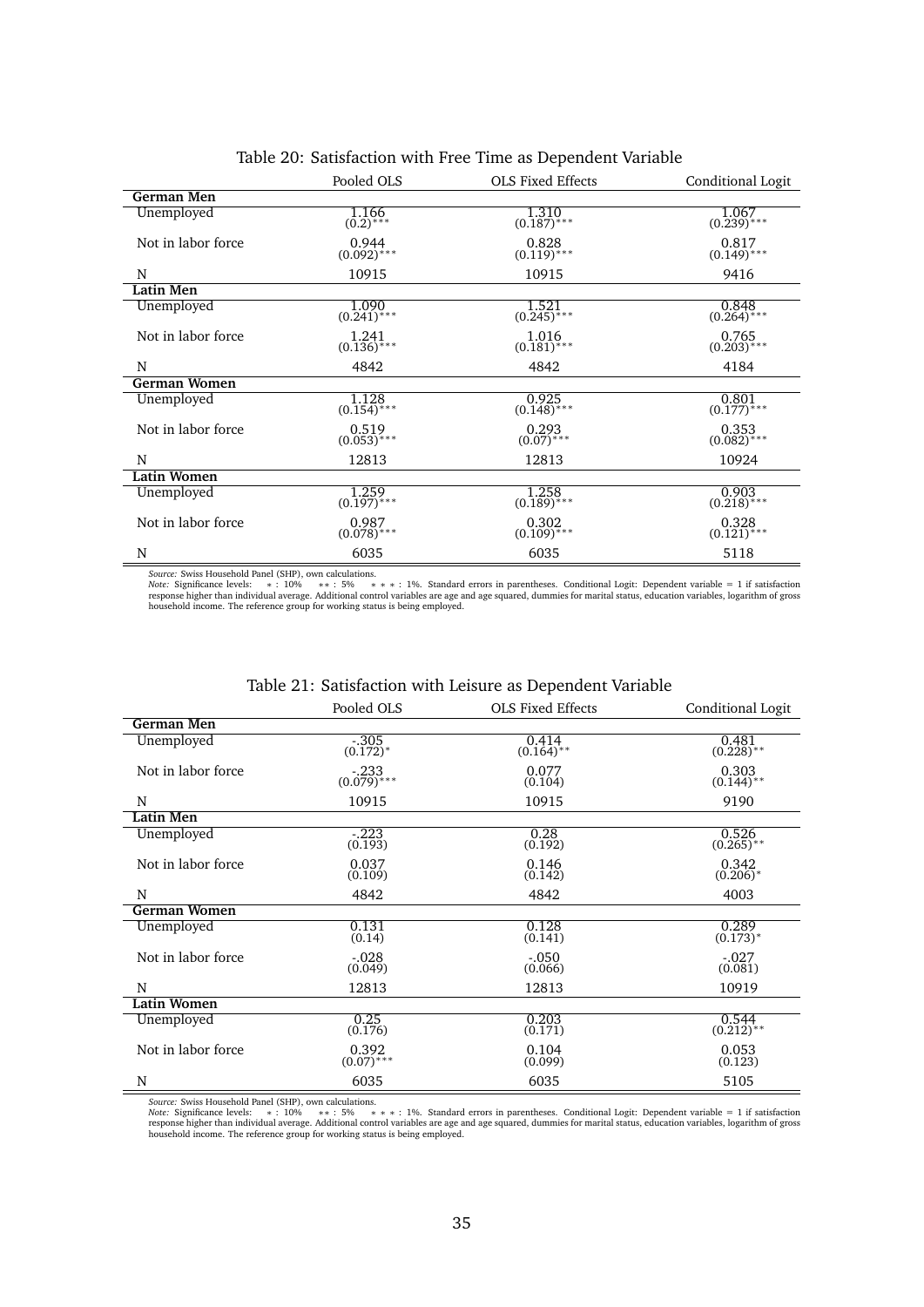|                     |                          | <b>Health Status</b>    |                         | Doctor Visit           | Number of Doctor Visits |                        |
|---------------------|--------------------------|-------------------------|-------------------------|------------------------|-------------------------|------------------------|
|                     | Pooled OLS               | <b>OLS FE</b>           | Cond. Logit             | Cond. Logit            | Pooled OLS              | <b>OLS FE</b>          |
| <b>German Men</b>   |                          |                         |                         |                        |                         |                        |
| Unemployed          | $-186$<br>$(0.054)$ ***  | 0.004<br>(0.057)        | 0.129<br>(0.41)         | $-.291$<br>(0.284)     | 2.747<br>$(0.656)$ ***  | 2.309<br>$(0.686)$ *** |
| Not in labor force  | $-.230$<br>$(0.025)$ *** | $-115$<br>$(0.036)$ *** | $-668$<br>$(0.258)$ *** | 0.664<br>$(0.207)$ *** | 4.107<br>$(0.292)$ ***  | 2.293<br>$(0.428)$ *** |
| N                   | 10915                    | 10915                   | 2936                    | 6575                   | 8454                    | 8454                   |
| <b>Latin Men</b>    |                          |                         |                         |                        |                         |                        |
| Unemployed          | $-153$<br>$(0.062)$ **   | $-.094$<br>(0.067)      | $-0.924$<br>(0.601)     | 0.099<br>(0.339)       | 2.718<br>$(1.177)$ **   | 1.933<br>(1.298)       |
| Not in labor force  | $-.275$<br>$(0.035)$ *** | $-.015$<br>(0.049)      | $-.071$<br>(0.37)       | 0.211<br>(0.263)       | 7.313<br>$(0.622)$ ***  | 0.675<br>(0.921)       |
| N                   | 4842                     | 4842                    | 1178                    | 2764                   | 3745                    | 3745                   |
| <b>German Women</b> |                          |                         |                         |                        |                         |                        |
| Unemployed          | $-.105$<br>$(0.044)$ **  | 0.04<br>(0.046)         | $-.100$<br>(0.247)      | 0.029<br>(0.243)       | 1.326<br>$(0.557)$ **   | 0.302<br>(0.587)       |
| Not in labor force  | $-.084$<br>$(0.015)$ *** | $-.023$<br>(0.022)      | $-.281$<br>$(0.14)$ **  | 0.328<br>$(0.116)$ *** | 1.924<br>$(0.193)$ ***  | 1.295<br>$(0.279)$ *** |
| N                   | 12813                    | 12813                   | 4390                    | 6509                   | 10822                   | 10822                  |
| <b>Latin Women</b>  |                          |                         |                         |                        |                         |                        |
| Unemployed          | $-179$<br>$(0.053)$ ***  | $-.073$<br>(0.055)      | $-239$<br>(0.301)       | $-.047$<br>(0.306)     | 0.463<br>(0.845)        | $-.532$<br>(0.925)     |
| Not in labor force  | $-121$<br>$(0.021)$ ***  | $-.049$<br>(0.032)      | $-.352$<br>(0.216)      | 0.185<br>(0.185)       | 1.278<br>$(0.328)$ ***  | 0.755<br>(0.528)       |
| N                   | 6035                     | 6035                    | 2122                    | 2592                   | 5287                    | 5287                   |

# Table 22: Health Status and Doctor Visits as Dependent Variables

Source: Swiss Household Panel (SHP), own calculations.<br>Note: Significance levels: \* : 10% \*\* : 5% \* \* \* : 1%. Standard errors in parentheses. Additional control variables are age and age squared, dummies<br>for marital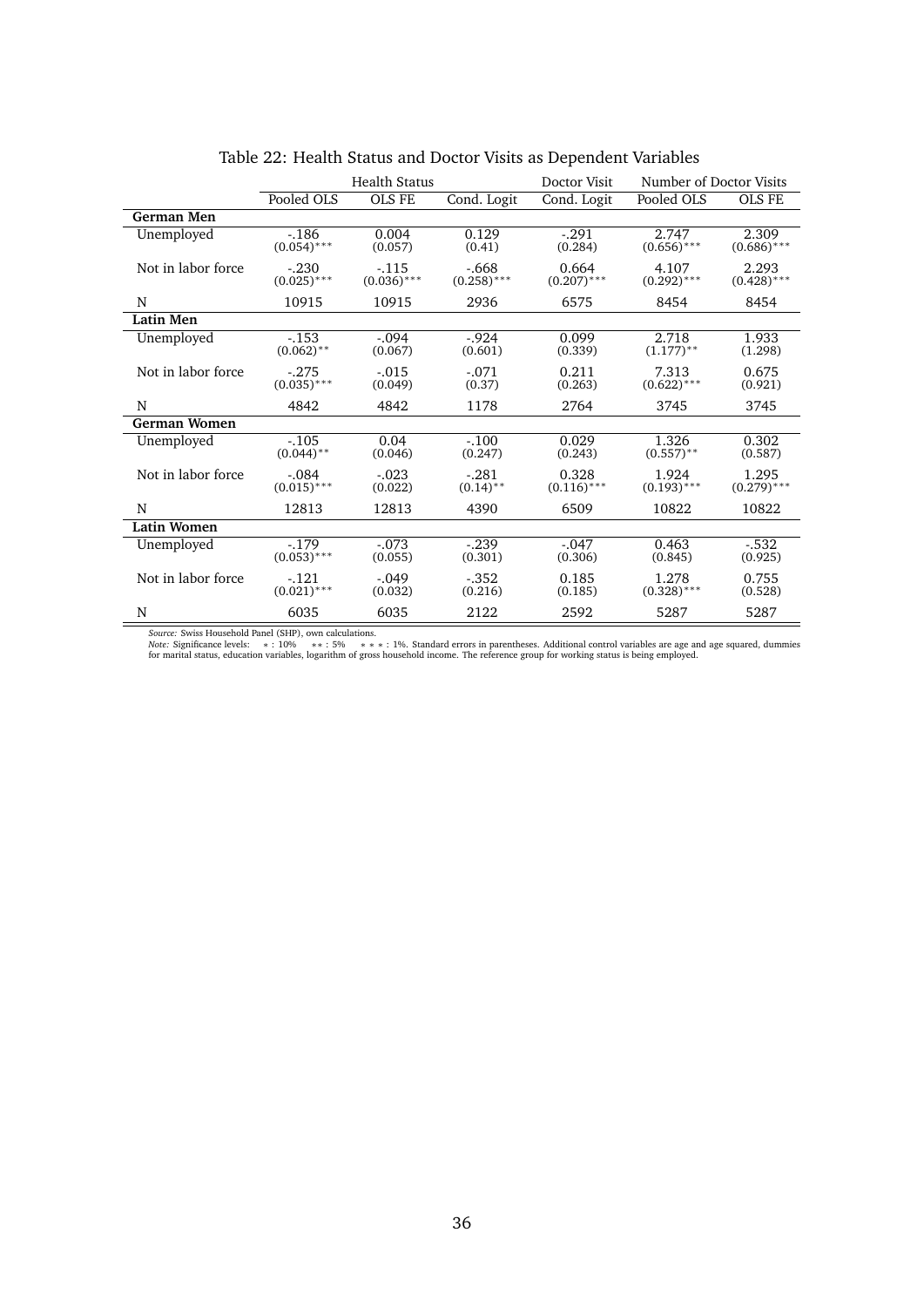|                     | Pooled OLS                | <b>OLS Fixed Effects</b>  |
|---------------------|---------------------------|---------------------------|
| Switzerland         |                           |                           |
| Unemployed          | $-0.797$<br>$(0.074)$ *** | $-.341$<br>$(0.067)$ ***  |
| Unemployed Latin    | $-163$<br>(0.113)         | $-.079$<br>(0.103)        |
| N                   | 34605                     | 34605                     |
| <b>German Men</b>   |                           |                           |
| Unemployed          | $-1.056$<br>$(0.119)$ *** | $-0.435$<br>$(0.107)$ *** |
| Unemployed Latin    | $-.403$<br>(0.434)        | $-.343$<br>(0.384)        |
| N                   | 10915                     | 10915                     |
| <b>Latin Men</b>    |                           |                           |
| Unemployed          | $-1.128$<br>$(0.147)$ *** | $-.477$<br>$(0.141)$ ***  |
| Unemployed German   | $-2.003$<br>$(0.558)$ *** | $-2.173$<br>$(0.513)$ *** |
| N                   | 4842                      | 4842                      |
| <b>German Women</b> |                           |                           |
| Unemployed          | $-.678$<br>$(0.094)$ ***  | $-.244$<br>$(0.084)$ ***  |
| Unemployed Latin    | $-0.465$<br>(0.403)       | $-.480$<br>(0.348)        |
| N                   | 12813                     | 12813                     |
| <b>Latin Women</b>  |                           |                           |
| Unemployed          | $-744$<br>$(0.128)$ ***   | $-275$<br>$(0.117)$ **    |
| Unemployed German   | 0.697<br>(0.46)           | $-.076$<br>(0.431)        |
| N                   | 6035                      | 6035                      |

### Table 23: Adding Canton Dummies and Interaction Term

Source: Swiss Household Panel (SHP), own calculations.<br>Mote: Significance levels: \* : 10% \* \* : 5% \* \* \* : 1%. Dependent variable: life satisfaction. Standard errors in parentheses. Additional control variables

|                   | Pooled OLS                | <b>OLS Fixed Effects</b>  |
|-------------------|---------------------------|---------------------------|
| Men               |                           |                           |
| Unemployed        | $-1.112$<br>$(0.327)$ *** | $-1.102$<br>$(0.307)$ *** |
| Unemployed French | 0.742<br>(0.494)          | 0.67<br>(0.459)           |
| N                 | 3054                      | 3054                      |
| Women             |                           |                           |
| Unemployed        | $-0.938$<br>$(0.246)$ *** | $-.501$<br>$(0.224)$ **   |
| Unemployed French | $-.224$<br>(0.382)        | $-.536$<br>(0.351)        |
| N                 | 3742                      | 3742                      |

### Table 24: Bilingual Cantons and Interaction Term

*Source: S*wiss Household Panel (SHP), own calculations.<br>*Note: S*ignificance levels: \* : 10% \*\* : 5% \*\*\* : 1%. Dependent variable: life satisfaction. Standard errors in parentheses. Additional control variables<br>are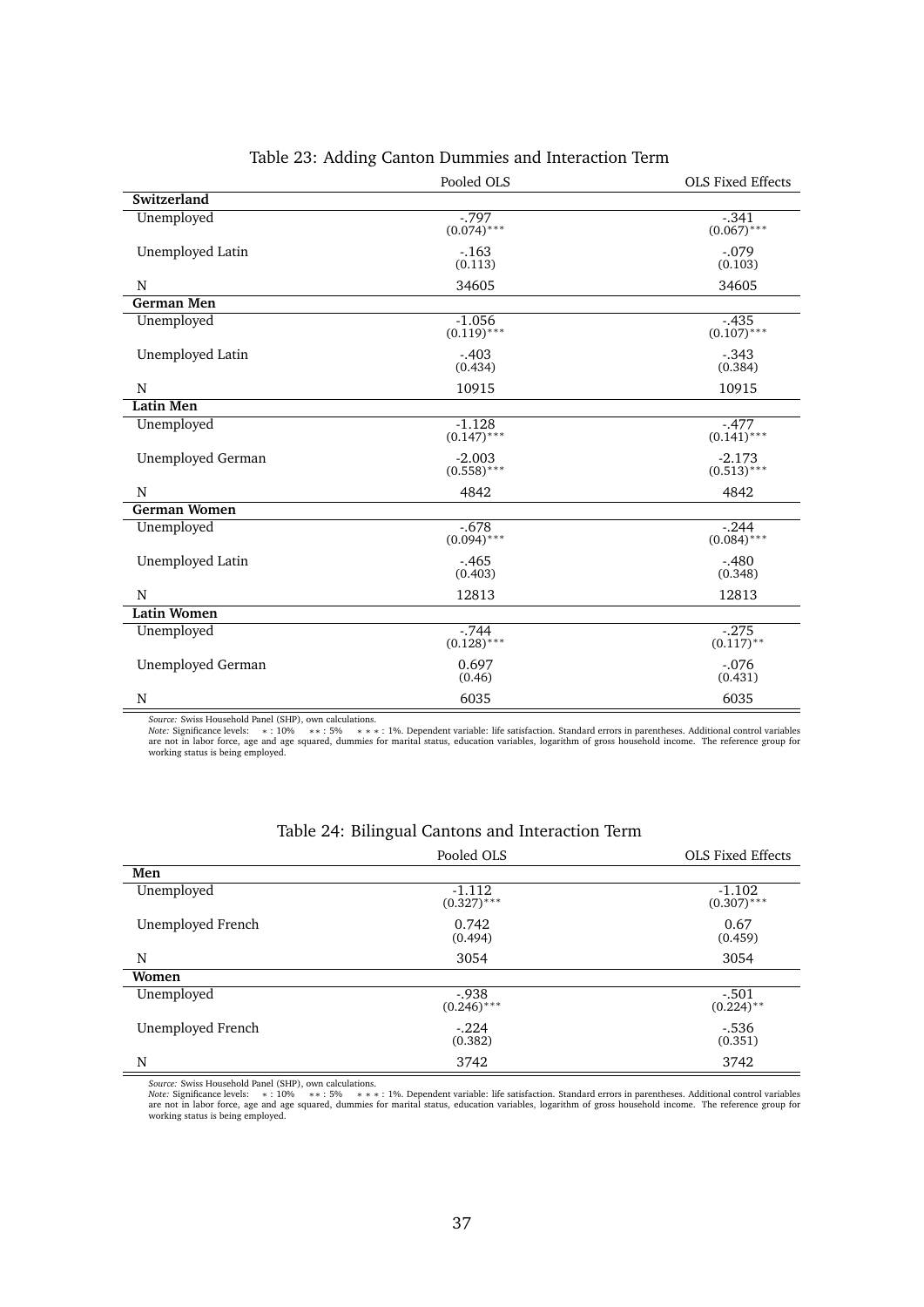| Variable                            | Explanation                                                              |  |
|-------------------------------------|--------------------------------------------------------------------------|--|
| German Canton                       | 1 if living in AG, AI, AR, BE, BS, BL, GL, GR, LU, NW, OW,               |  |
|                                     | SG, SH, SO, SZ, TG, UR, ZG, ZH                                           |  |
| French Canton                       | 1 if living in FR, GE, JU, NE, VD, VS                                    |  |
| Italian Canton                      | 1 if living in TI                                                        |  |
| Latin Canton                        | 1 if living in FR, GE, JU, NE, VD, VS, TI                                |  |
| Employed                            | 1 if employed                                                            |  |
| Unemployed                          | 1 if unemployed                                                          |  |
| Not in the labor force              | 1 if not in labor force                                                  |  |
| Male                                | 1 if male                                                                |  |
| Single                              | 1 if single                                                              |  |
| Separated/Divorced                  | 1 if seperated or divorced                                               |  |
| Widowed                             | 1 if widowed                                                             |  |
| Married                             | 1 if married                                                             |  |
| No educational degree               | 1 if incomplete compulsory school                                        |  |
| Low educational degree              | 1 if compulsory school, vocational training, domestic science course,    |  |
|                                     | general training school, apprenticeship                                  |  |
| Intermediate educational degree     | 1 if bachelor/ maturity, vocational high school with master certificate, |  |
|                                     | technical school, vocational high school ETS, HTL etc.                   |  |
| High educational degree             | 1 if university, academic high school, HEP, PH, HES, FH                  |  |
| Interview Language French           | 1 if interview language French                                           |  |
| Interview Language German           | 1 if interview language German                                           |  |
| Interview Language Italian          | 1 if interview language Italian                                          |  |
| Age                                 | age at interview date                                                    |  |
| Age Squared                         | variable age squared                                                     |  |
| Gross household income              | yearly household income, gross                                           |  |
| Logarithm of gross household income | logarithm of variable gross hh inc                                       |  |
| Satisfaction with specification     | 0=not at all satisfied & 10 completely satisfied                         |  |
| Depression                          | frequency of depression, blues, anxiety ( $0$ =never & $10$ =always)     |  |
| <b>Health Status</b>                | self-reported health status $(1=not$ well at all & 5=very well)          |  |
| Doctor visit last year              | 1 if doctor visit last year                                              |  |
| Number of doctor visits             | Number of doctor visits last year if doctor visit last year=1            |  |

Table 25: *Variable Definitions*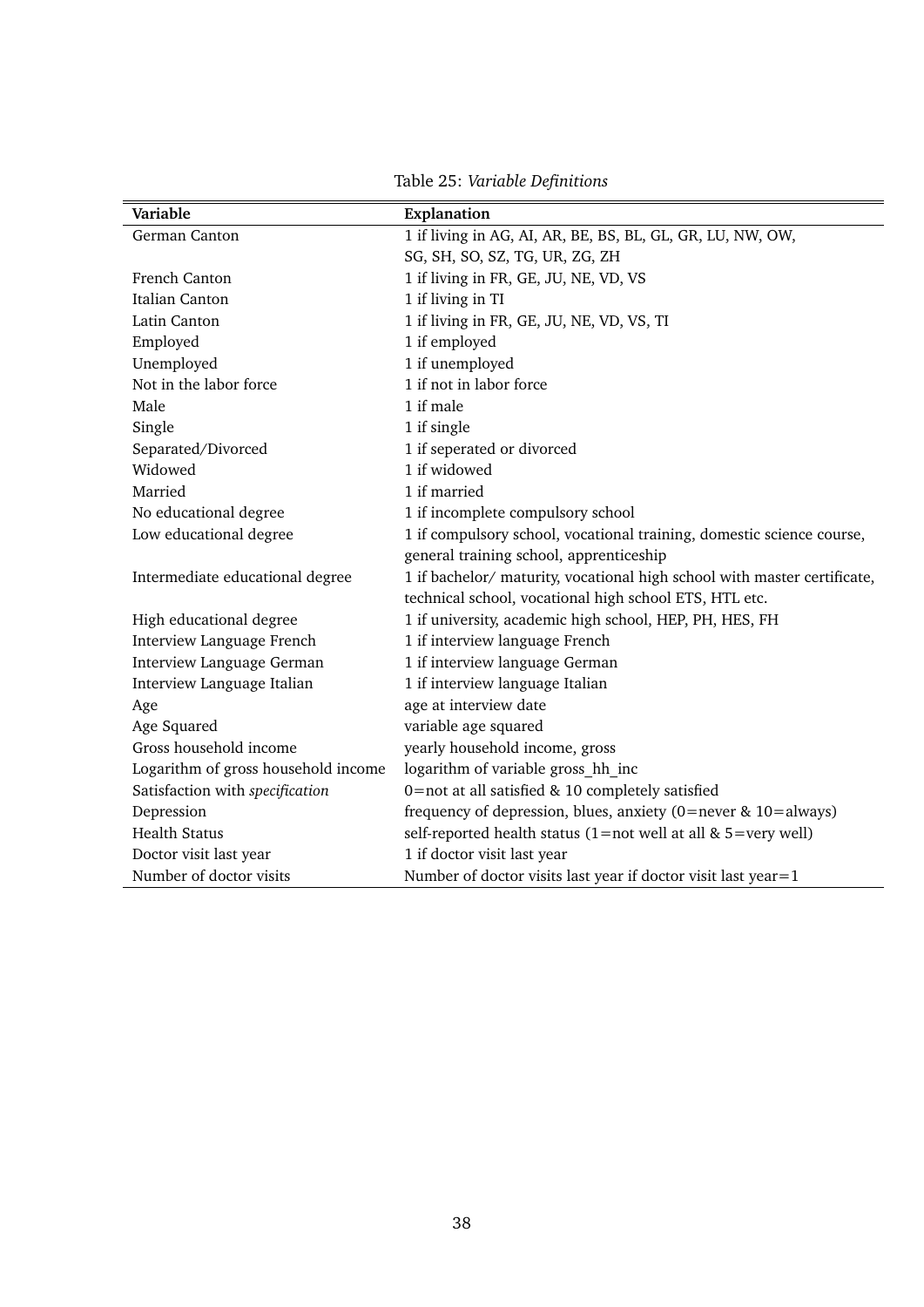# **Figures**



Figure 1: Life Satisfaction in Switzerland 2007



Figure 2: Average Life Satisfaction in Regions over Time

*Source:* Swiss Household Panel (SHP), own calculations.

*Source:* Swiss Household Panel (SHP), own calculations.